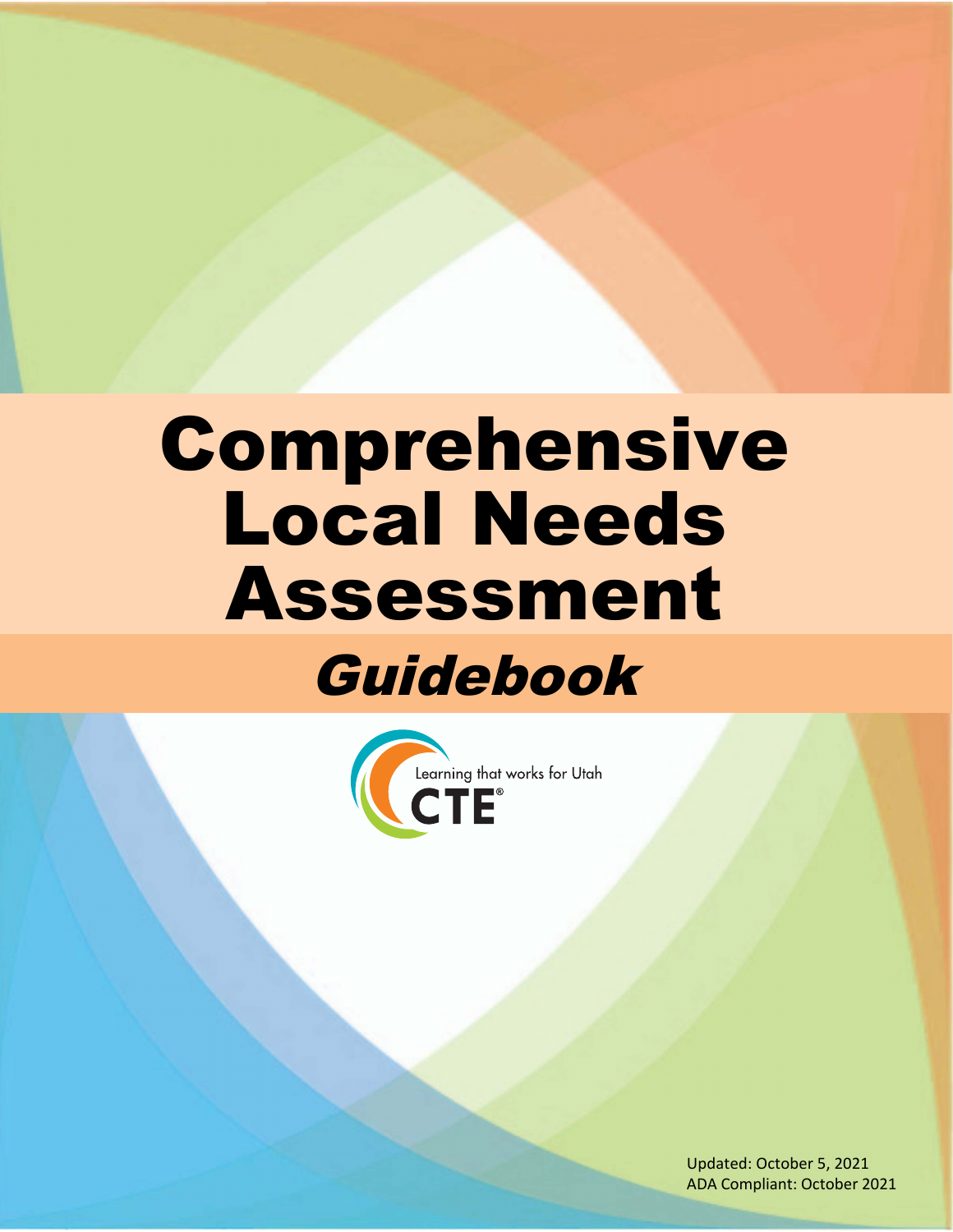#### **Introduction**

One of the most significant changes in Perkins V (The Strengthening Career and Technical Education (CTE) for the 21<sup>st</sup> Century Act) is the new requirement for local applicants to conduct a comprehensive local needs assessment (CLNA) and update it at least every two years.

The CLNA is designed to drive local application development and future spending decisions. It is an opportunity to review your entire Career and Technical Education (CTE) program with an in‐depth lens. It is a vital time to identify areas where targeted improvements should be made. It is also a powerful opportunity to engage stakeholders in a common understanding and vision for the future of CTE in your community.  $1$ 

The comprehensive local needs assessment is an opportunity to:

- Create programs and opportunities to ensure access and success for each student that lead to high wage, high skill, and in-demand occupations;
- Ensure programs of study are aligned to and validated by local workforce needs and economic priorities;
- Set strategic short and long‐term goals and priorities to ensure coordinated program review and improvement processes; and
- Regularly engage in conversation with stakeholders around the quality and impact of local CTE programs and systems.

**This guidebook** has been created with significant assistance from our national partners at Advance CTE and the Association for Career and Technical Education (ACTE). The content has been borrowed liberally from their guidance documents as well as the Nebraska CLNA Guidebook, Louisiana Perkins V: Comprehensive Local Needs Assessment Guidebook. Anyone engaged in the local needs assessment process is encouraged to consult their work and other resources cited.

<sup>1</sup> Maximizing Perkins V's Comprehensive Needs Assessment & Local Application to Drive CTE Program Quality and Equity. Association for Career and Technical Education. Updated October 31, 2018.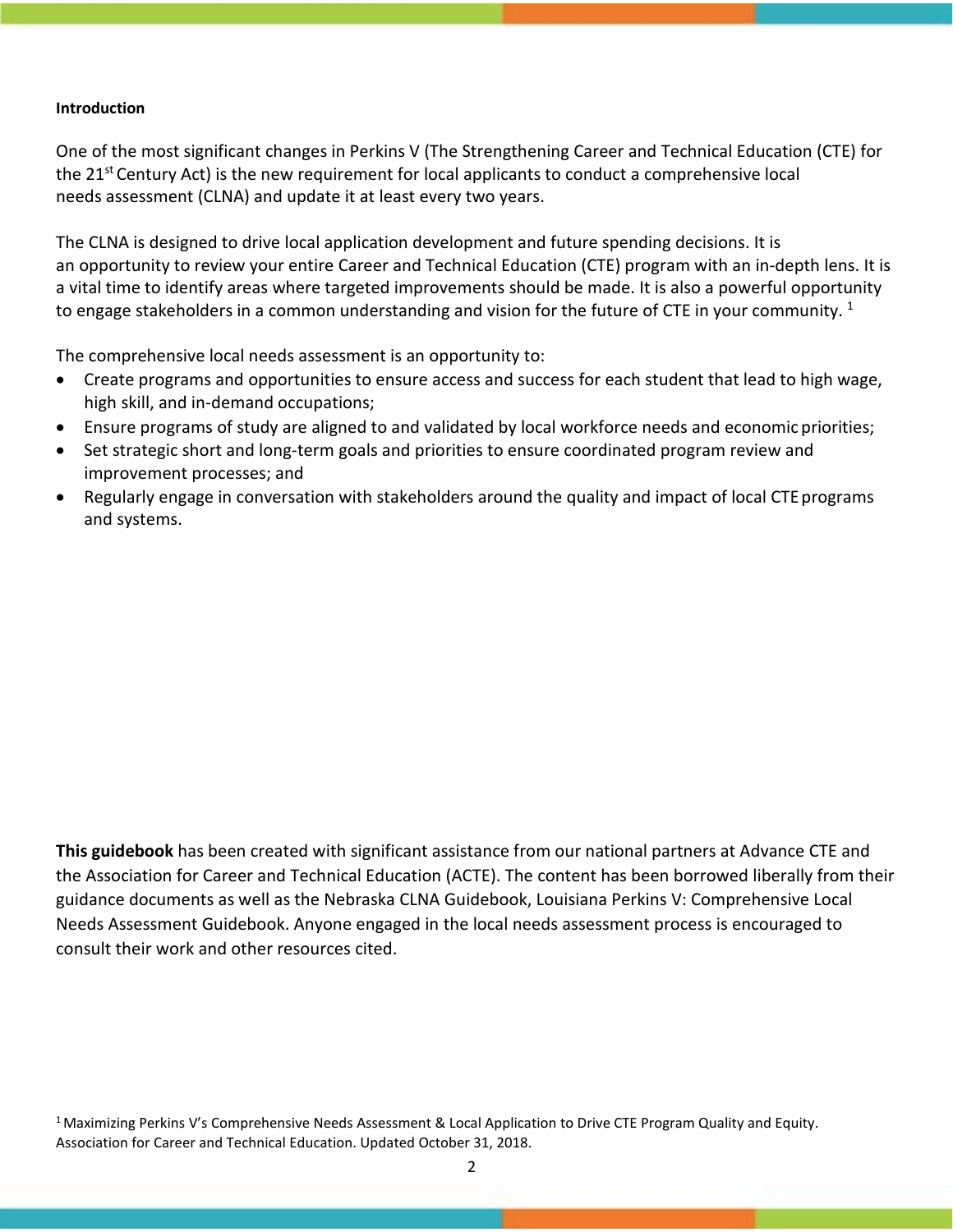**This guidebook** is intended to give Perkins V applicants a framework from which to structure their approach to the regional and local needs assessment. The guidebook is divided into the following categories:

| <b>Discussing and</b><br><b>Getting Started</b><br><b>Needs</b><br>Recording<br>Stakeholder<br>Assessment<br><b>Findings</b><br>Engagement<br>Framework                                                                                                                                                                                                                          | <b>Merging</b><br>Local<br><b>Findings and</b><br>Application<br><b>Setting Priorities</b><br>Preparation<br>Getting started with an understanding of key components:<br>What Does the Law Say? What Does the Law Mean?                                                                                                                                     |  |  |
|----------------------------------------------------------------------------------------------------------------------------------------------------------------------------------------------------------------------------------------------------------------------------------------------------------------------------------------------------------------------------------|-------------------------------------------------------------------------------------------------------------------------------------------------------------------------------------------------------------------------------------------------------------------------------------------------------------------------------------------------------------|--|--|
| <b>Size, Scope &amp; Quality</b>                                                                                                                                                                                                                                                                                                                                                 |                                                                                                                                                                                                                                                                                                                                                             |  |  |
| What does the law say?<br>The comprehensive local needs assessment will<br>include a description of how CTE programs offered by quality requirements in Perkins IV, but instead<br>the local eligible recipient are sufficient in size, scope, requires that this description be addressed<br>and quality to meet the needs of all students served<br>by the eligible recipient. | What does the law mean?<br>The provision maintains the size, scope, and<br>through the needs assessment (which is part of<br>the local application in Perkins V) instead of in the<br>local plan in Perkins IV. The state has the<br>responsibility to establish the definition of these<br>three requirements. (See the Utah Perkins V<br>Transition Plan) |  |  |
| Progress towards Implementing CTE Programs/Programs of Study                                                                                                                                                                                                                                                                                                                     |                                                                                                                                                                                                                                                                                                                                                             |  |  |
| What does the law say?<br>The comprehensive local needs assessment will<br>include an evaluation of progress toward the<br>implementation of CTE programs and programs of<br>study.                                                                                                                                                                                              | What does the law mean?<br>This evaluation should be both a backward and<br>forward-looking review of the programs and<br>programs of study offered. In addition to meeting<br>the size, scope, and quality, this requirement<br>addresses current and future plans to support the<br>implementation of programs and programs of<br>study.                  |  |  |
| <b>Student Performance Data</b>                                                                                                                                                                                                                                                                                                                                                  |                                                                                                                                                                                                                                                                                                                                                             |  |  |
| What does the law say?<br>The comprehensive local needs assessment will<br>include an evaluation of the performance of the<br>students served by the local eligible recipient with<br>respect to State determined and local performance<br>levels, including an evaluation of performance for<br>special populations and each subgroup.                                          | What does the law mean?<br>The comprehensive local needs assessment must<br>contain an evaluation of CTE concentrators'<br>performance on the core performance<br>indicators. This includes an evaluation of<br>performance for each subgroup and special<br>population.                                                                                    |  |  |

3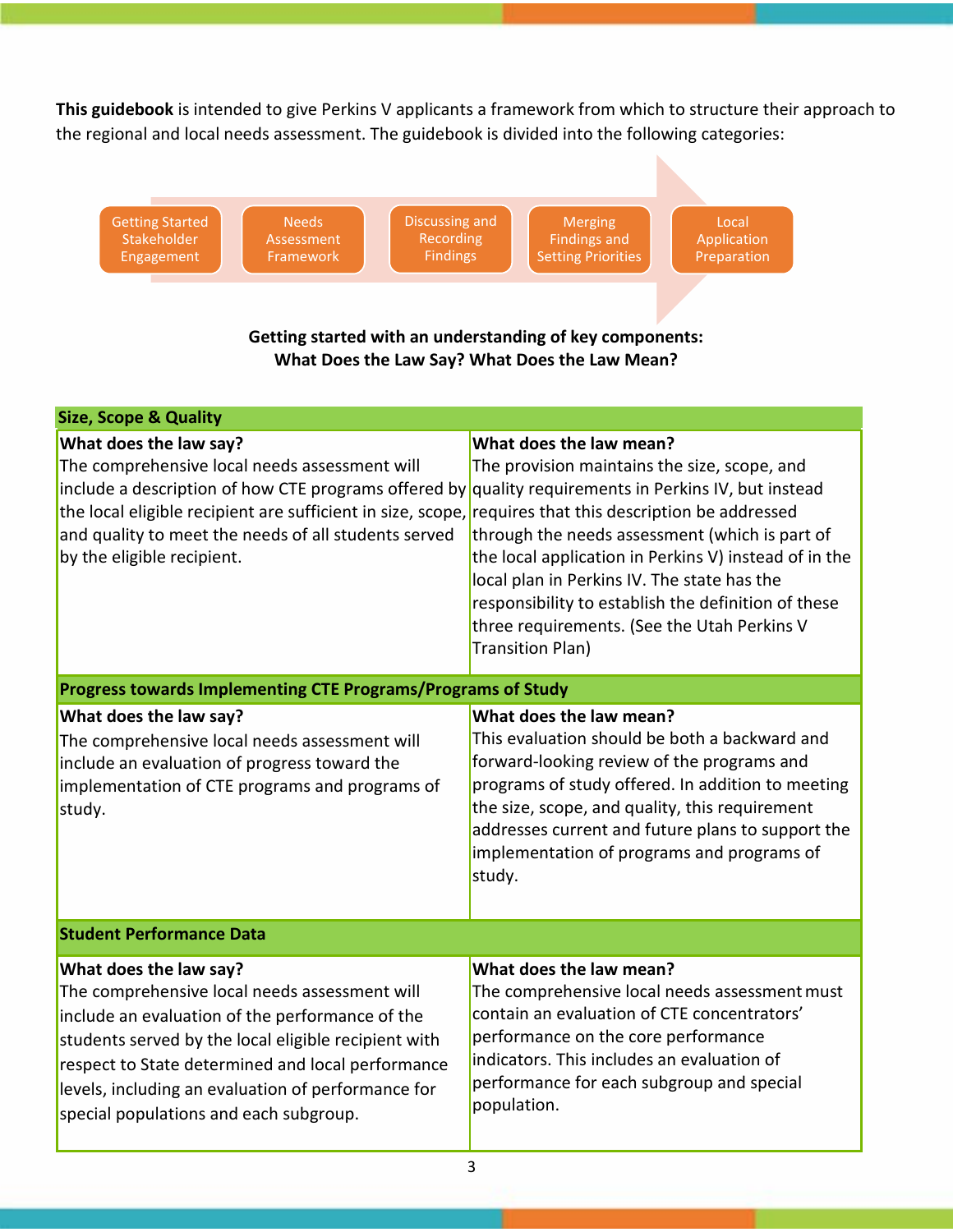| <b>Progress Towards Improving Access &amp; Equity</b>                                                                                                                                                                                                                                                                                                                                                                                                                                                                                                                                                                                                                                                                                                                                           |                                                                                                                                                                                                                                                                                                                                            |  |  |  |
|-------------------------------------------------------------------------------------------------------------------------------------------------------------------------------------------------------------------------------------------------------------------------------------------------------------------------------------------------------------------------------------------------------------------------------------------------------------------------------------------------------------------------------------------------------------------------------------------------------------------------------------------------------------------------------------------------------------------------------------------------------------------------------------------------|--------------------------------------------------------------------------------------------------------------------------------------------------------------------------------------------------------------------------------------------------------------------------------------------------------------------------------------------|--|--|--|
| What does the law say?<br>The comprehensive local needs assessment shall<br>include a description of:<br>Progress toward implementation of equal access<br>to high-quality CTE courses and programs of<br>study, for all students including strategies to<br>overcome barriers that result in lower rates of<br>access to, or performance gaps in, the courses<br>and programs for special populations;<br>How they are providing programs that are<br>٠<br>designed to enable special populations to meet<br>the local levels of performance; and<br>How they are providing activities to prepare<br>$\bullet$<br>special populations for high-skill, high-wage, or<br>in-demand industry sectors or occupations in<br>competitive, integrated settings that will lead to<br>self-sufficiency. | What does the law mean?<br>This requirement is focused on supports for special<br>populations. The law challenges states to assist<br>locals in directing resources or supports to close<br>performance gaps and remove barriers. There may<br>be different supports necessary to address<br>different barriers and different populations. |  |  |  |
| <b>Labor Market Alignment</b>                                                                                                                                                                                                                                                                                                                                                                                                                                                                                                                                                                                                                                                                                                                                                                   |                                                                                                                                                                                                                                                                                                                                            |  |  |  |
| What does the law say?<br>The comprehensive local needs assessment will<br>include a description of how CTE programs offered by are meeting workforce needs and provides eligible<br>the eligible recipient are aligned to State, regional,<br>Tribal, or local in-demand industry sectors or<br>occupations identified by the State workforce<br>development board or local workforce development<br>board, including career pathways, where appropriate.<br>The CLNA may also identify programs designed to<br>meet local education or economic needs not<br>identified by State boards or local workforce<br>development boards.                                                                                                                                                             | What does the law mean?<br>The law requires an analysis of how CTE programs<br>recipients with multiple ways to demonstrate labor<br>market demand, from a combination of state and<br>local sources.                                                                                                                                      |  |  |  |
| <b>Recruitment, Retention and Training of Faculty and Staff</b>                                                                                                                                                                                                                                                                                                                                                                                                                                                                                                                                                                                                                                                                                                                                 |                                                                                                                                                                                                                                                                                                                                            |  |  |  |
| What does the law say?<br>A description of how the recipient will improve<br>recruitment, retention, and training of CTE teachers,<br>faculty and career guidance and counselors. This<br>includes individuals in groups underrepresented in<br>such professions.                                                                                                                                                                                                                                                                                                                                                                                                                                                                                                                               | What does the law mean?<br>Eligible recipients must evaluate their current and<br>future recruitment, retention, and professional<br>development needs. This may require root cause<br>analyses of teacher or other staff shortages.                                                                                                       |  |  |  |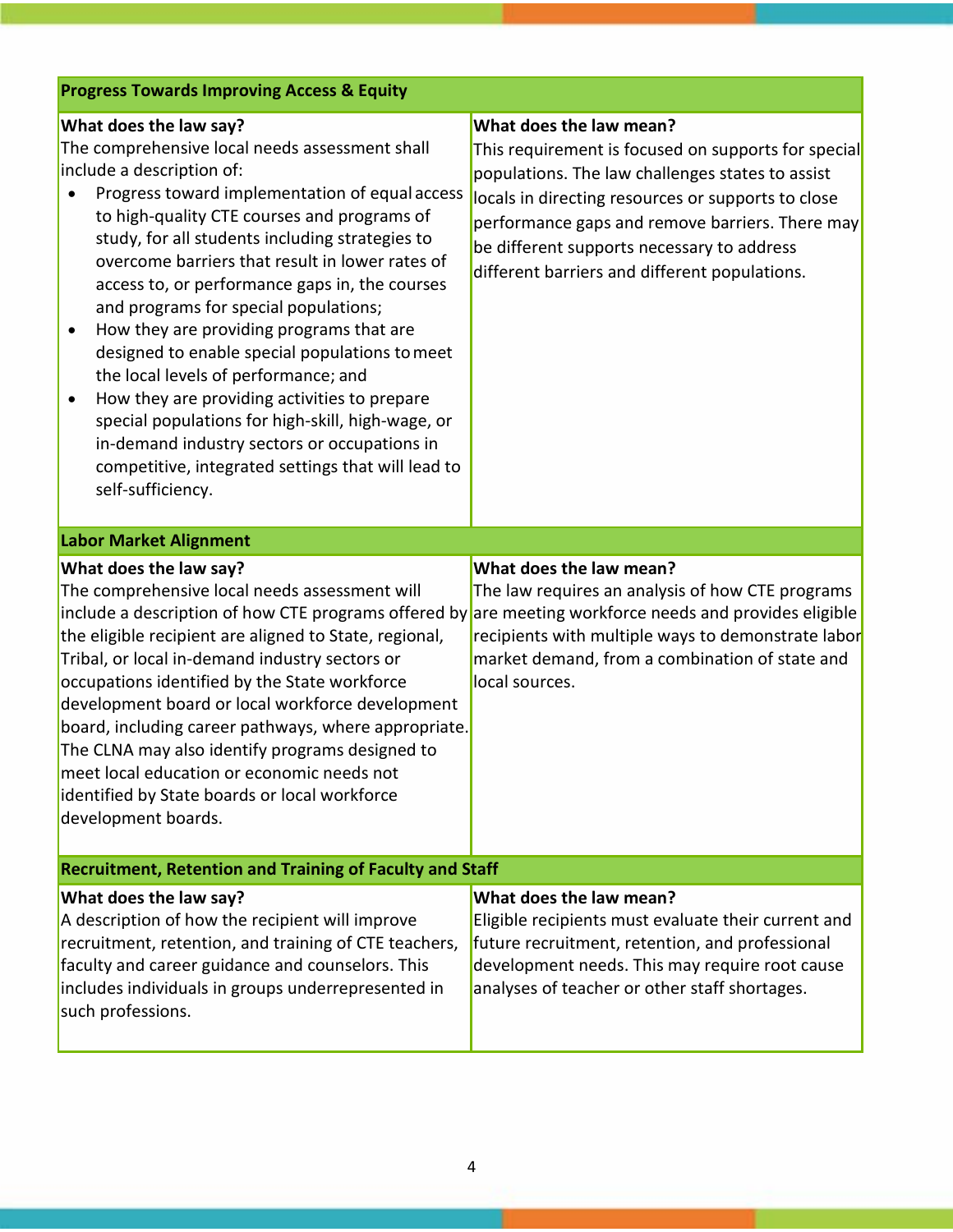

## **Getting Started: Stakeholder Engagement**

The comprehensive local needs assessment (CLNA) requires consultation with a variety of stakeholders throughout the initial needs assessment process and then in an ongoing fashion. This is an expansion of what was required for Perkins IV regarding stakeholder involvement in the local

application. The following steps will help lay the groundwork for a rigorous and meaningful needs assessment.

## **Step 1: Identify a Leadership Team**

Consultation with a diverse body of stakeholders is required for the CLNA. It is important to assemble a leadership team to help guide the work, set priorities, and maintain priorities. The team should be kept small but must include people that can leverage systems to assist in the task ahead. Suggested participants on the leadership team should include secondary and postsecondary administrators and educators, local workforce agency staff, local economic development board members, and parents if appropriate.

**TIP**: One person should be given the responsibility and authority to coordinate the work as the Project Manager. Identifying this key lead is imperative. This does not mean this individual does all the work but serves more as a project manager by coordinating meetings times, ensuring deadlines are met, and keeping the key stakeholders organized, informed, and engaged.

## **Step 2: Identify Required Stakeholder Participants**

Perkins V requires, at a minimum, the following participants be engaged in the initial needs assessment, the local application development, and in ongoing consultation with representation from:

- CTE programs at **both** secondary and postsecondary institutionsincluding:
	- o Teachers, instructors, and faculty
	- o School counselors and advisory professionals
	- o Administrators, principals
	- o Specialized instructional support personnel and paraprofessionals
- Local workforce development boards, regional economic development organizations, and local business and industry
- Parents and students
- Special populations representatives
- Regional or local agencies serving out‐of‐school youth, homeless children and youth, and at‐risk youth
- Indian Tribes and Tribal Organizations in the State, where applicable
- Any other stakeholder required by the Utah Board of Education or local decision

Do not be afraid to think of consultation in a broad fashion. The [Public Participation Guide: Tools to Generate](https://www.epa.gov/international-cooperation/public-participation-guide-tools-generate-and-obtain-public-input) [and Obtain Public Input](https://www.epa.gov/international-cooperation/public-participation-guide-tools-generate-and-obtain-public-input) may be a helpful resource with this process. In addition to large group input sessions, this guide describes different tools to use with different sized groups and for different purposes.

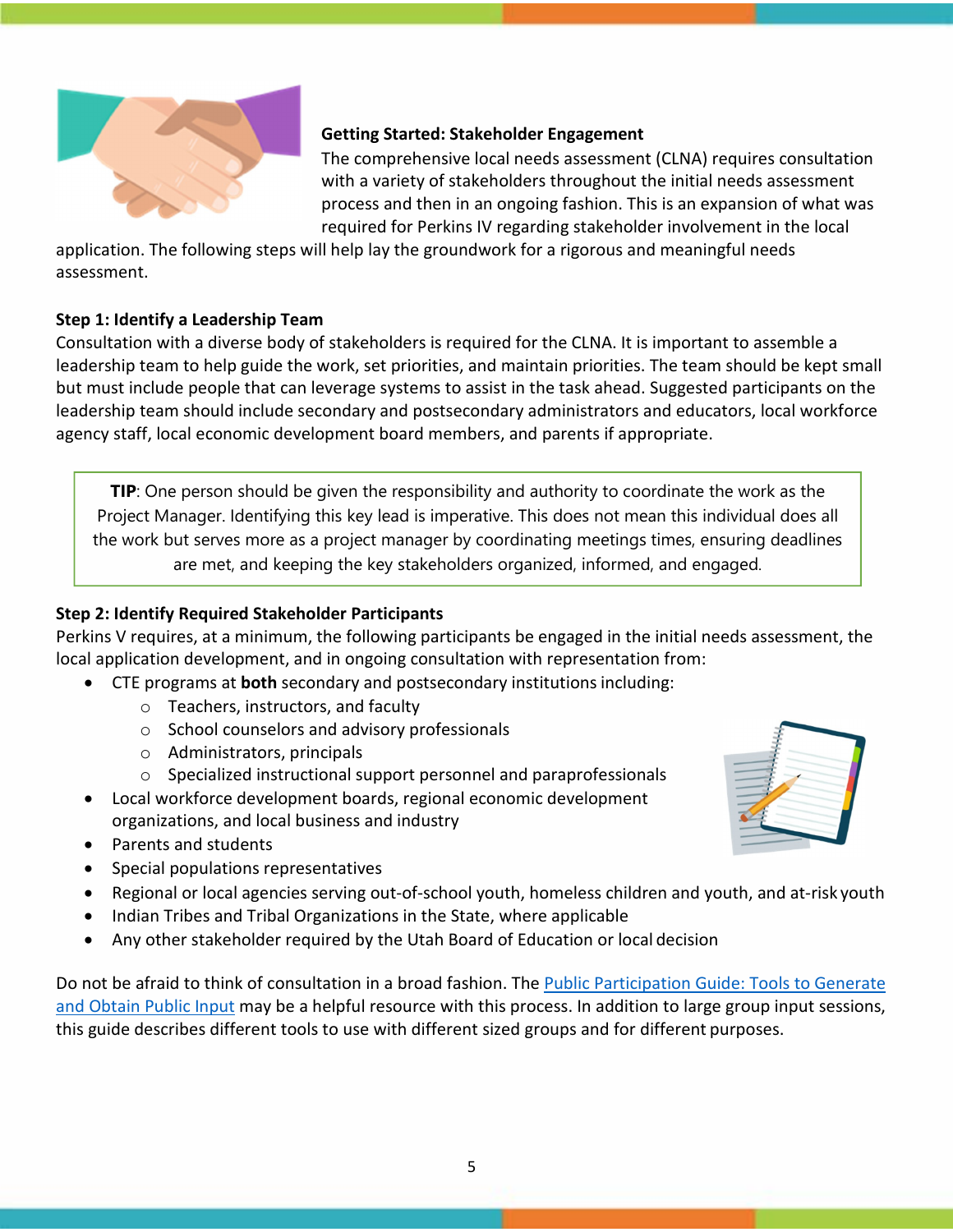# **Tools for Obtaining Public Input**

The following table<sup>2</sup> lists some basic in-person tools for obtaining public input:

| Tool                                | # of Participants                                                                                | <b>Best Suited For</b>                                                                             |
|-------------------------------------|--------------------------------------------------------------------------------------------------|----------------------------------------------------------------------------------------------------|
| Interviews                          | Individual or Small Group                                                                        | Learning about individual<br>perspectives on issues                                                |
| <b>Focus Groups</b>                 | Small groups (15 or fewer)                                                                       | Exploring attitudes and<br>opinions in depth                                                       |
| <b>Study Circles</b>                | Small (5-20)                                                                                     | Information sharing<br>and focused dialogue                                                        |
| <b>Public Meetings/Hearings</b>     | Large groups                                                                                     | Presenting information to and<br>receiving comment or feedback<br>from the public                  |
| <b>Public Workshops</b>             | Multiple small groups (8-15 in<br>each small group)                                              | Exchanging information and/or<br>problem-solving in small groups                                   |
| <b>Appreciative Inquiry Process</b> | Varies, but usually involves<br>"whole system"                                                   | Envisioning shared future, not<br>making decisions                                                 |
| <b>World Cafes</b>                  | Very adaptable, involving<br>multiple simultaneous<br>conversations (4-8 in each<br>small group) | Fostering open discussion of a<br>topic and identifying areas of<br>common ground                  |
| Charrettes                          | Small to medium                                                                                  | Generating comprehensive<br>plans or alternatives                                                  |
| <b>Electronic Democracy</b>         | Unlimited                                                                                        | Enabling the direct<br>participation of geographically<br>dispersed public at their<br>convenience |
| <b>Computer-Assisted Process</b>    | Large                                                                                            | Receiving real-time<br>quantitative feedback to ideas<br>or proposals                              |

 $\frac{1}{2}$ Table excerpt taken from [https:www//epa.gov/interntaional-cooperation/public-participation-guide-tools-generate-and-obtain](https://www.epa.gov/international-cooperation/public-participation-guide-tools-generate-and-obtain-public-input)[public-input](https://www.epa.gov/international-cooperation/public-participation-guide-tools-generate-and-obtain-public-input)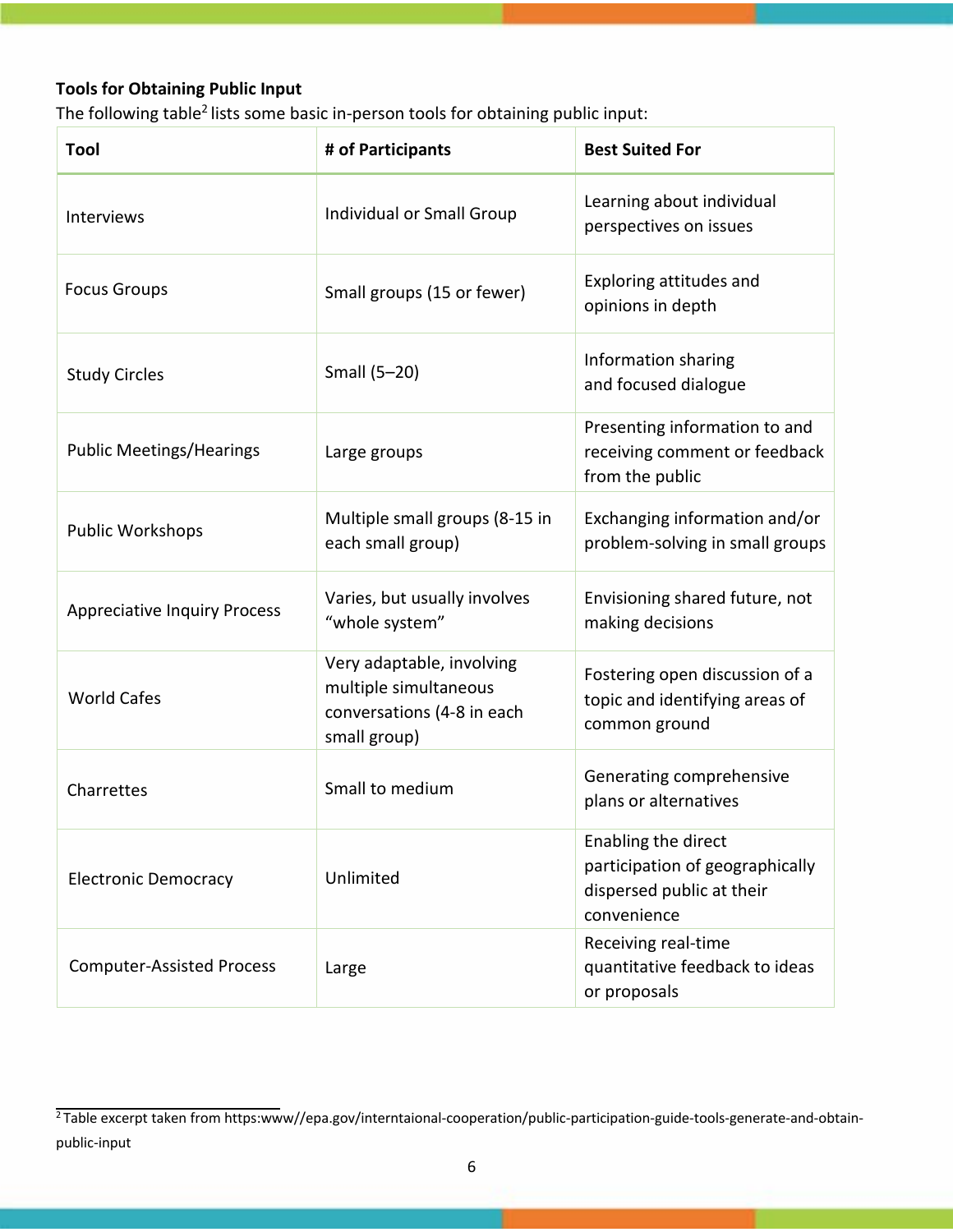#### **Needs Assessment Framework**

The Comprehensive Local Needs Assessment has six required elements. Many of these elements are interwoven and insights gained in one part may be helpful in tackling another part.

| <b>Element 1</b>                                                                                   | Element 2                                                                    | Element 3                                                         |
|----------------------------------------------------------------------------------------------------|------------------------------------------------------------------------------|-------------------------------------------------------------------|
| <b>Student Performance</b><br>Data                                                                 | Size, Scope, & Quality                                                       | <b>Local Workforce</b><br>Alignment                               |
|                                                                                                    |                                                                              | <b>Element 6</b>                                                  |
| <b>Element 4</b><br><b>Progress Towards</b><br><b>Implementing CTE</b><br><b>Programs of Study</b> | Element 5<br>Recruitment, Retention,<br>and Training of Faculty<br>and Staff | <b>Progress Toward</b><br><b>Improving Access &amp;</b><br>Equity |

This Framework provides a structure to begin looking at each of the required elements. In the following pages, you will find the following information for each element:

- A brief description
- Suggested materials to gather and consult
- Suggested priority participants in the discussion
- Ideas for consultation
- Questions to consider

This task may seem daunting and will require time. As you design your approach, one additional resource you may have within your school, district, college, or community would be those involved with the implementation of the Every Student Succeeds Act (ESSA) and the Workforce Innovation and Opportunity Act (WIOA). They may have some ideas, lessons learned, and best practices for your team to adopt.

**TIP**: Share the load! To do this, assign two people, if possible, to be reasonable for each part of the needs assessment. While it will take everyone working together, it will be the pair's role to make sure the information is gathered, including any necessary interview and focus groups' notes, andorganized to share with the entire group. Their role is not to make judgements about the information gathered, but to present and help make sense of what has been collected so effective discussion can takeplace.

As you move forward in the important work here are a few more items to consider:

- Not all stakeholders mentioned must answer all the questions provided.
- Choosing the appropriate questions that apply to each stakeholder group will result in the best feedback and engagement.
- Locals could design their own customized questions.
- Do not artificially inflate the local score on the rubric provided in the following pages of this document. Most programs will not rated as "Leading" in all categories or there would be not room for improvement.
- There maybe work already underway in your region that you can align with when working with stakeholders.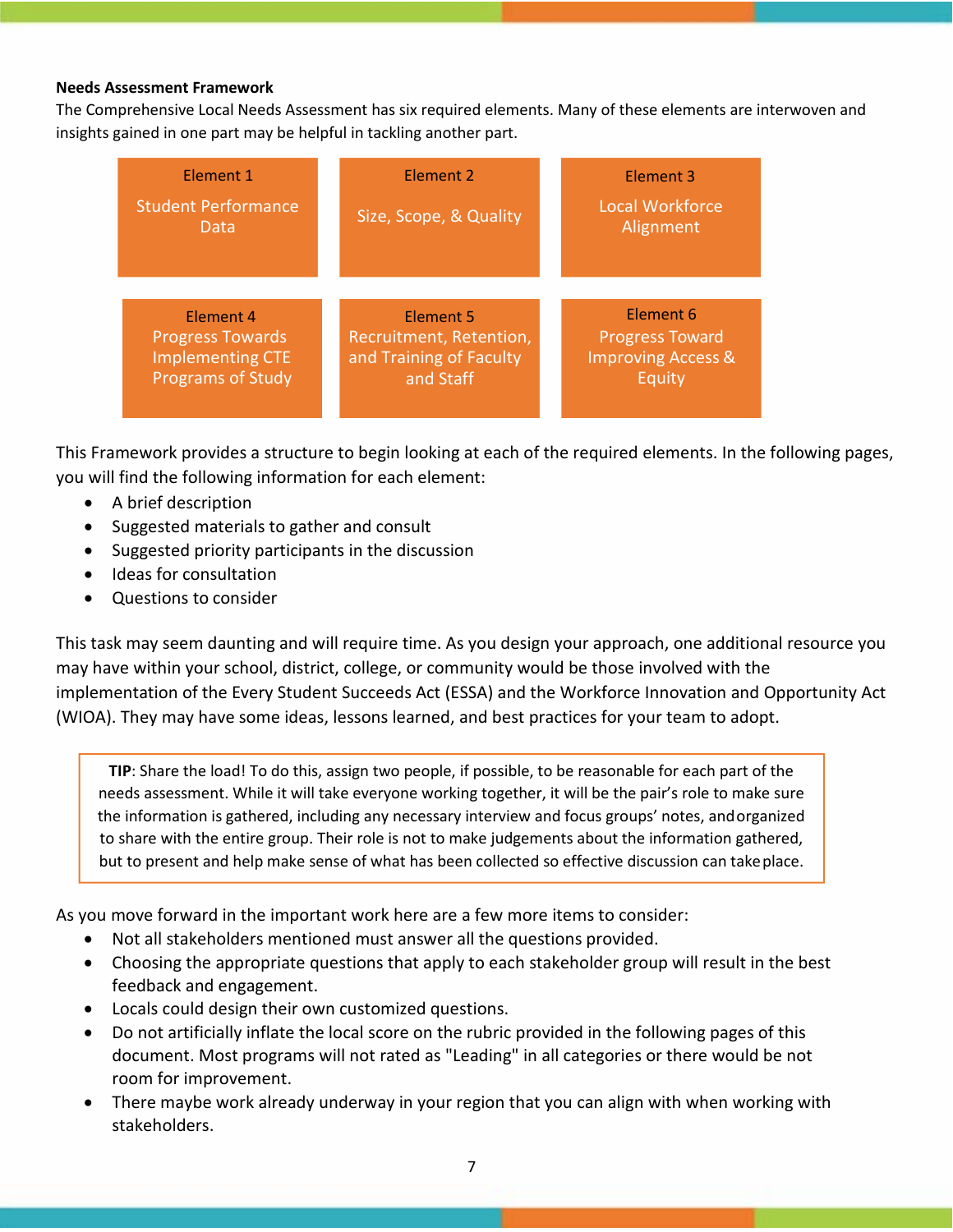# **Element 1 Evaluation of Student Performance**

The Comprehensive Local Needs Assessment shall include an evaluation of student performance including special populations and each subgroup. The needs assessment must contain an evaluation of CTE Concentrators' performance on each of the core performance indicators.

| <b>Materials Needed</b>                                                                                                                                                                                                                                                                                                                                                                                                                                                                                                                                                                      | <b>Suggested Stakeholders to Consult</b>                                                                                                                                                                                                                                                                                                                                                      |
|----------------------------------------------------------------------------------------------------------------------------------------------------------------------------------------------------------------------------------------------------------------------------------------------------------------------------------------------------------------------------------------------------------------------------------------------------------------------------------------------------------------------------------------------------------------------------------------------|-----------------------------------------------------------------------------------------------------------------------------------------------------------------------------------------------------------------------------------------------------------------------------------------------------------------------------------------------------------------------------------------------|
| Perkins performance data for the past three<br>years disaggregated by CTE cluster and<br>subpopulation groups including:<br>Gender<br>$\bigcirc$<br>Race and ethnicity<br>$\circ$<br><b>Migrant Status</b><br>$\circ$<br>Individuals with disabilities<br>$\bigcirc$<br>Individuals from economically<br>$\circ$<br>disadvantaged families including low-<br>income youth and adults<br>Individuals preparing for nontraditional<br>$\circ$<br>fields<br>Single parents including single pregnant<br>$\circ$<br>women<br>Out of work individuals<br>$\bigcap$<br>English learners<br>$\circ$ | All Stakeholders Required by law, particularly;<br>Administrators<br>Secondary teachers<br>Postsecondary faculty<br>Academic and career advising<br>professionals<br>Tribal organizations and representatives<br>Corrections education staff<br>Representatives of special populations<br>Data staff<br>Any other stakeholder required by the<br>Utah Board of Education or local<br>decision |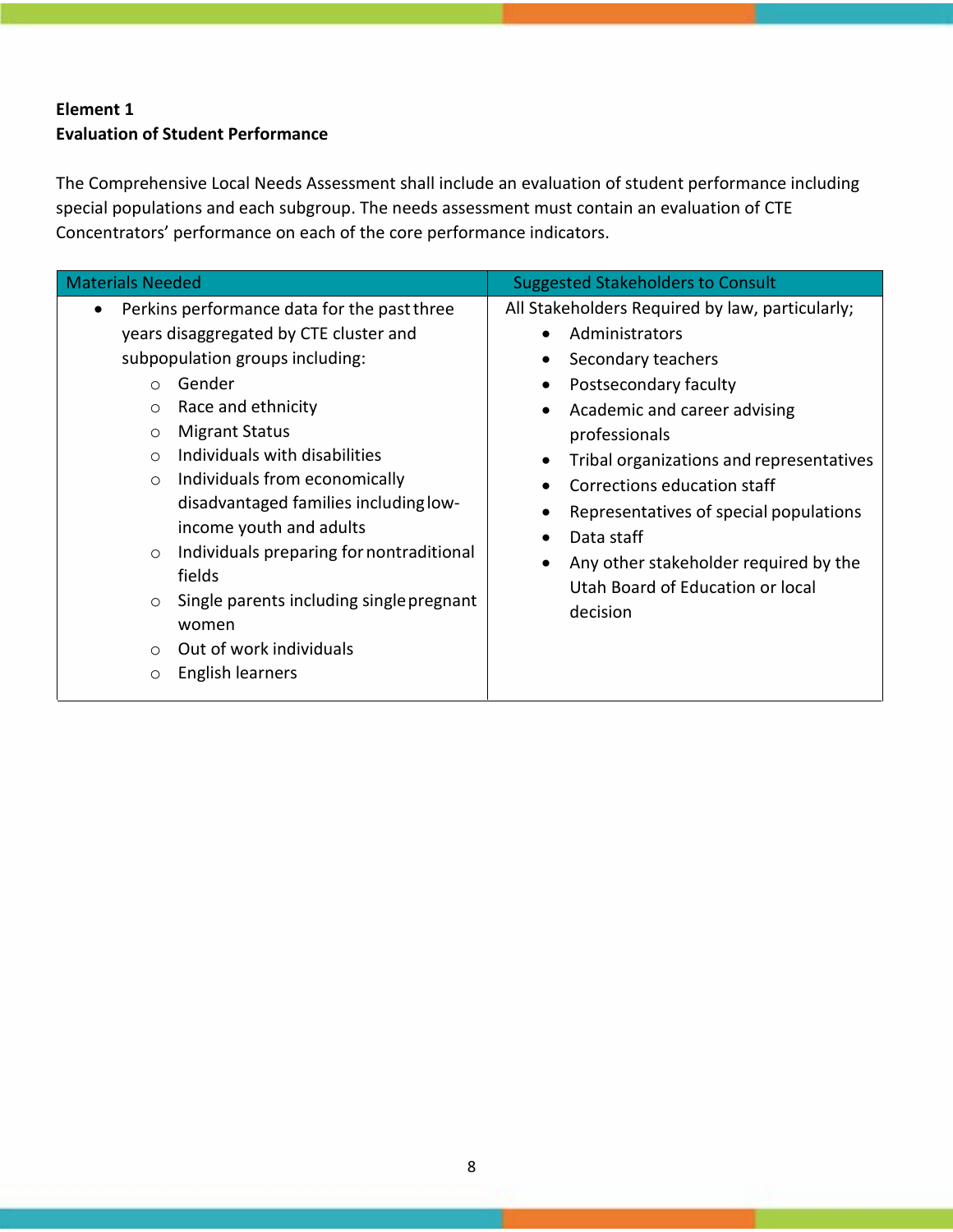#### Available Resources

- o Homeless individuals
- o Youth who are in or who have aged out of the foster care system
- $\circ$  Youth with a parent who is on active duty military
- Comparison data for "all" students
	- o Secondary: comparison for graduation rates, academic performance, and placement
	- o Postsecondary: comparisons for credential attainment and placement
- Strategies utilized to address performancegaps for specific subgroups along with outcomes for the strategies attempted

All available secondary and postsecondary data reports examples are provided below:

- Secondary school report card
- CTE At‐A‐Glance report
- Perkins accountability reports
- CTE student data file provided by USBE.
- Post‐secondary CTE Annual Report(s)

### Suggested Strategies for Consultation

- Establish a work group that includes educators, career counseling professionals, and representatives of special populations to examine data.
- Assemble educator groups by CTE career field or cluster to examine data

#### Questions to Ask

- 1. How are students in each CTE program of study/pathway and career cluster performing on the performance indicators in comparison to non-CTE students? In comparison to other career clusters?
- 2. How are students from special populations performing in each CTE career cluster?
- 3. How are students from different genders, races, and ethnicities performing in each CTE program of study/pathway and career cluster?
- 4. Which groups of students are struggling most?
- 5. Where do the biggest gaps in performance exist between subgroups of students?
- 6. Which CTE programs of study/pathway and career cluster overall have the highest outcomes and which have the lowest?
- 7. Are there certain CTE programs of study/pathway and career cluster where students from special populations are performing above average? Below average?
- 8. Is there a trend across all CTE programs of study/pathway and career clusters?
- 9. What are the potential root causes of any inequities in performance across programs of study/pathway and career clusters?
- 10. What strategies that have been attempted in Perkins IV and what was the success of those strategies?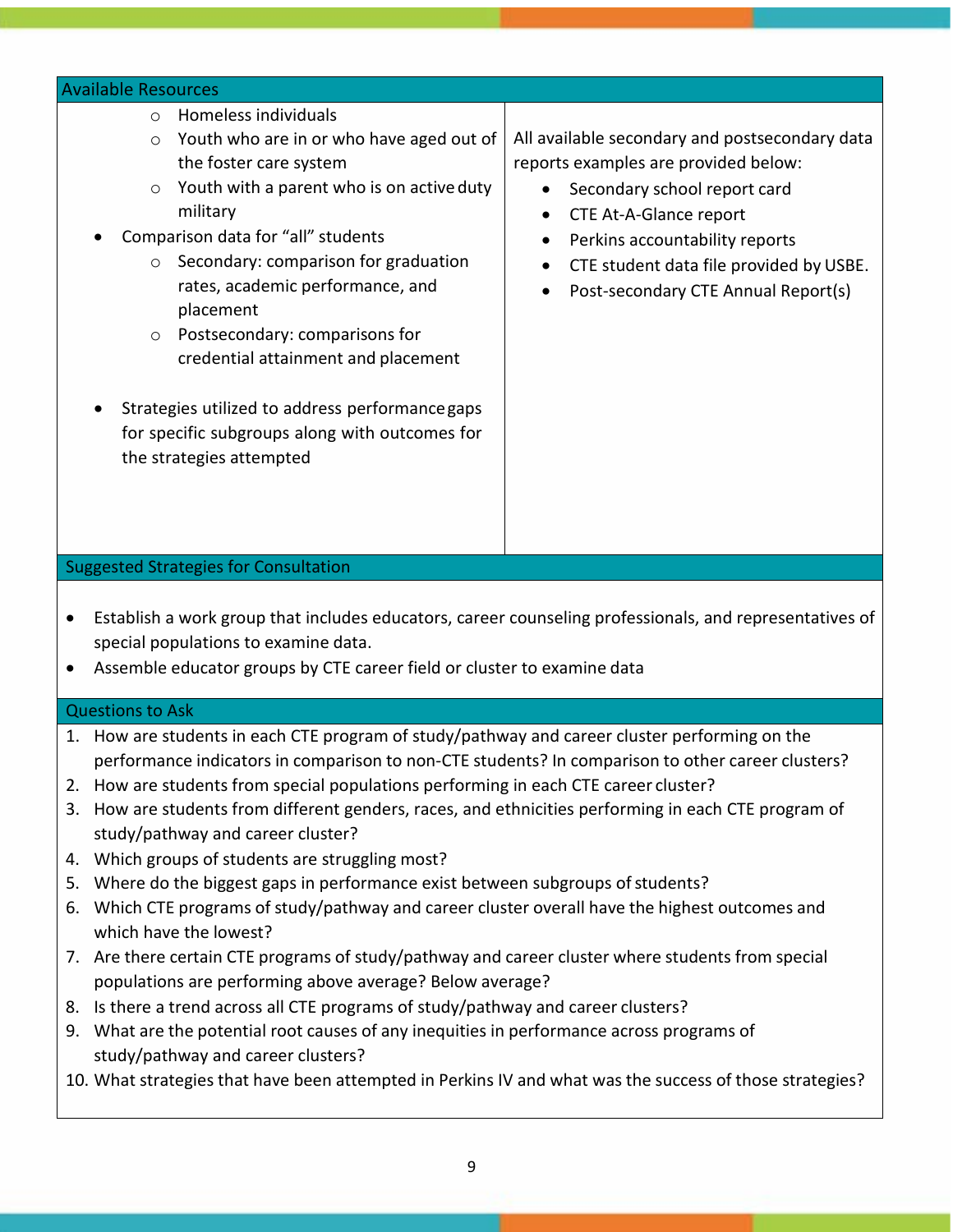| Scoring Rubric- Element 1- Student Performance |                   |                      |                  |
|------------------------------------------------|-------------------|----------------------|------------------|
| Leading                                        | Embedded          | <b>Emerging</b>      | <b>Deficient</b> |
| Gaps Identified.                               | Gaps Identified.  | Gaps Identified.     | Gaps Identified. |
| Improvement plans                              | Improvement plans | Improvement plans in |                  |
| created and implemented.                       | created and       | development.         |                  |
| Progress is evident                            | implemented.      |                      |                  |

**TIP**: Connect to efforts already happening in your region! Think of ways these additional data analyses can be incorporated into existing continuous improvement efforts.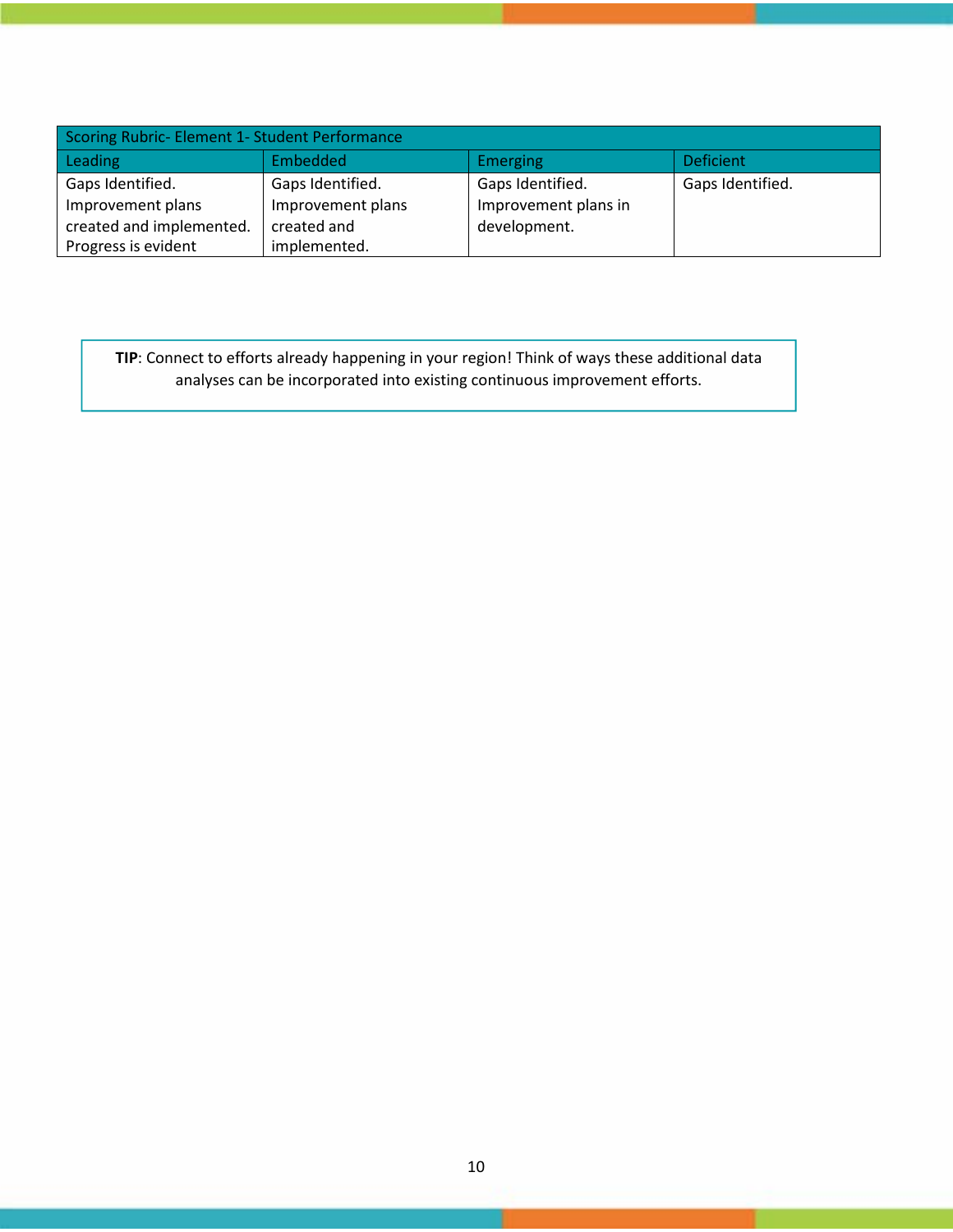## **Element 2**

## **Evaluation of Program Quality**

The second element of this needs assessment examines CTE program quality. You will need to examine programs to describe how local CTE programs are sufficient in size, scope, and quality to meet the needs of all students.

Programscopeprovides curricularexpectationsof eachprogramand/orprogramof study to cover the full breadth of its subject. Generally, scope involves the number of required courses, sequence, early postsecondary, and work‐based learning opportunities, the role of advisory committees and the role of CareerTechnical StudentOrganizations(CTSOs).

**What is size, scope, and quality?** These definitions are important to ensure funds are used to drive quality, equitable, and impactful programs.

**Size:** Programs must Include a State Recognized Program of Study containing a coherent sequence of courses (section 135(b))

Secondary

- Ability to generate a minimum of \$15,000
- Ability to concentrate in POS/Pathways from at least two Career Cluster areas and the abilityto complete at least one of the CTE POS/Pathways recognized by the state.
- CTE Student Organizations (CTSO) that align with the POS/Pathways offered
- Six approved unique CTE courses from the master list that align with the POS/Pathways offered.
- Demonstrate sufficient size of student participants, concentrators and completers over a three‐year average as defined by the state

### Post‐secondary

- Ability to generate a minimum of \$50,000.
- Provide 2‐year CTE associate degree, 1‐year certificate programs, and programs of 600 hours ormore approved by the State Perkins Executive Committee
- Programs of 360 hours or more leading to industry certifications and other programs specifically approved by the State Perkins Executive Committee
- Demonstrate sufficient number of student participants, concentrators, and completers over a three‐ year average as defined by the state

### **Scope:**

Local CTE systems should provide opportunities for students to participate in coursework through a wide array of delivery models, including classroom, lab, workplace, and other applied experiences. Secondary and post‐ secondary programs must:

- Include POS/Pathways that train for high skill, in demand and/or emerging careers
- Include rigorous, coherent CTE course content aligned with challenging academic standards
- Credentials of value recognized by local industry
- Include secondary and post‐secondary linkages that provide opportunities for stacked credentials
- Provide students with opportunities for work‐based learning experiences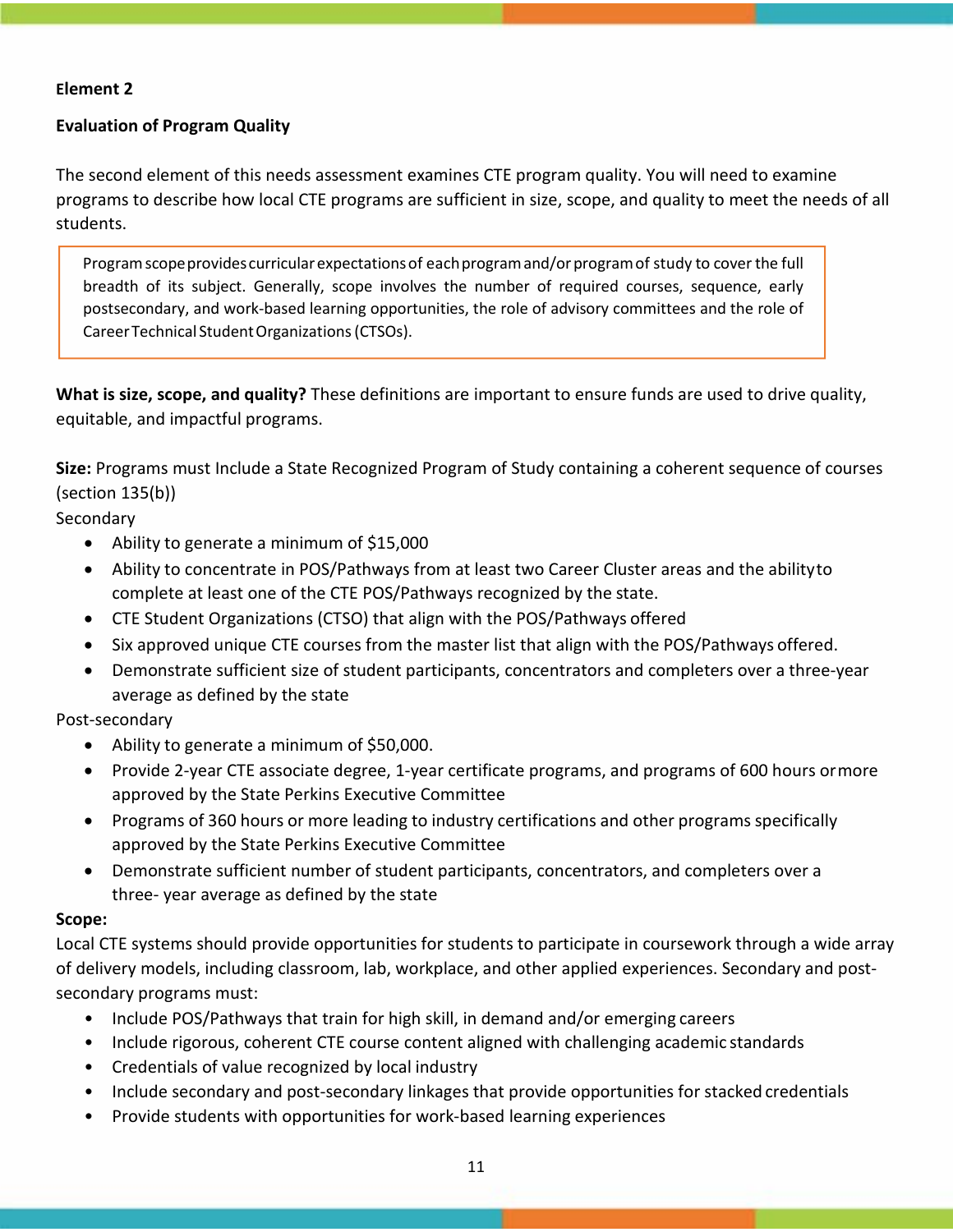## **Quality:**

Secondary and post‐secondary programs maintain high standards of quality through the systematic review and implementation of approved quality standards.

- Standards and Curriculum: Standards and curriculum are the foundational elements fordesigning and improving CTE courses
- Alignment and Articulation: Alignment and articulation are key to getting CTE partners working together to support POS/Pathways for CTE students
- Accountability and Evaluation: Accountability and evaluation provide opportunities for data‐driven decision‐making regarding achievement gaps and performance outcomes of Perkins programs. Achieve local levels of performance established for Perkins measures
- Submit to state all required program elements, evaluations and assessments accurately.
- Student Support Services: Student support services include the ways that all students are made aware and given access to the career and education opportunities available in a POS/Pathway
- Professional Development: Professional development should be designed around the needs identified by data and should focus on continuous improvement of student CTEopportunities.

**?**

• Implement a continuous program improvement process, approved by the state

**How will you ensure CTE programs offered are sufficient in size, scope, and quality to meet the** 

**needs of all students served?** 

| <b>Materials Needed</b>                                                                                                                                                                                                                                                                                                                                           |                                                                                                                                                                                                                                                                                                                                                                                                                             |                                                                                                                                                                                                                                                                                                                                                                                                                    |
|-------------------------------------------------------------------------------------------------------------------------------------------------------------------------------------------------------------------------------------------------------------------------------------------------------------------------------------------------------------------|-----------------------------------------------------------------------------------------------------------------------------------------------------------------------------------------------------------------------------------------------------------------------------------------------------------------------------------------------------------------------------------------------------------------------------|--------------------------------------------------------------------------------------------------------------------------------------------------------------------------------------------------------------------------------------------------------------------------------------------------------------------------------------------------------------------------------------------------------------------|
| <b>Size</b>                                                                                                                                                                                                                                                                                                                                                       | Scope                                                                                                                                                                                                                                                                                                                                                                                                                       | Quality                                                                                                                                                                                                                                                                                                                                                                                                            |
| Total number of<br>$\bullet$<br>Programs/Programs<br>of study and number<br>of courses within<br>each program area<br>CTE participant,<br>$\bullet$<br>concentrator and<br>completer<br>enrollments for the<br>past three years,<br>aggregate and<br>disaggregated<br>Capacity of each<br>program for the past<br>three years.<br>Number of students<br>$\bullet$ | Documentation of<br>$\bullet$<br>programs of study course<br>sequences from<br>secondary to<br>postsecondary including<br>aligned curriculum<br>Concurrent enrollment<br>$\bullet$<br>and other articulation<br>agreements for CTE<br>programs<br>Data on student<br>$\bullet$<br>retention and transition<br>from secondary to post-<br>secondary within the<br>program of study<br>Description of concurrent<br>$\bullet$ | Curriculum standards and<br>frameworks showing alignment<br>to industry needs<br>Assessments leading to<br>$\bullet$<br>credential(s) of value<br>Partnership communication and<br>engagement activities<br>Safety requirements<br>Work-based learning<br>procedures<br><b>Career and Technical Student</b><br>Organizations (CTSO) activities<br>and alignment to curriculum.<br>Program improvement<br>processes |
| applying for the                                                                                                                                                                                                                                                                                                                                                  | enrollment and                                                                                                                                                                                                                                                                                                                                                                                                              |                                                                                                                                                                                                                                                                                                                                                                                                                    |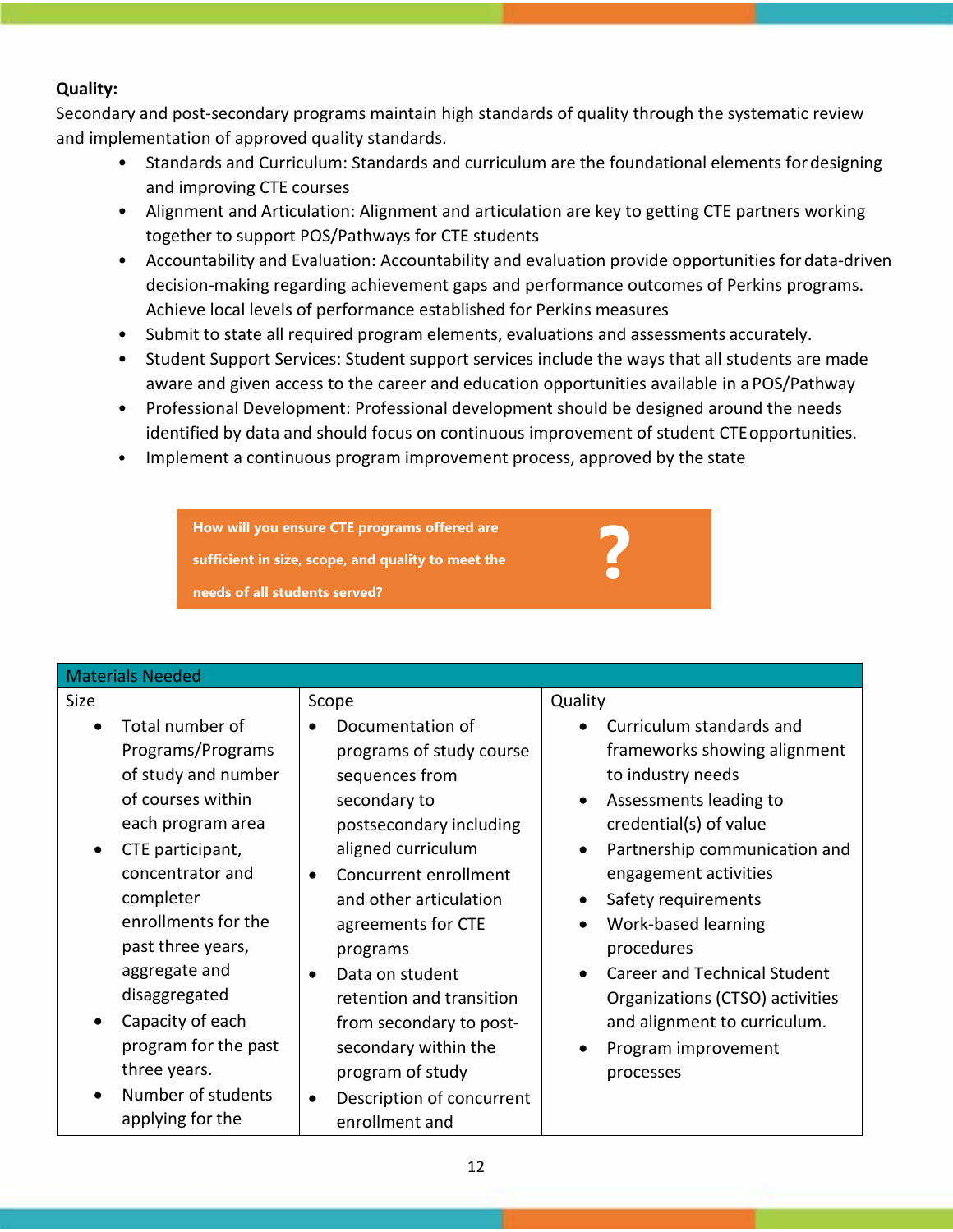| program in the last<br>three years, if<br>applicable.<br>Number of students<br>on waiting lists, if<br>applicable<br>Survey results assessing<br>student interest in<br>particular CTE<br>programs.<br><b>Suggested Stakeholders to Consult</b>                                                                                                                                                                                                                                                                                 | $\bullet$<br>$\bullet$<br>$\bullet$ | articulation agreements<br>programs and data on<br>student participation<br>Data on student<br>credential attainment in<br>each program<br>disaggregated by<br>demographic.<br>Curriculum standards<br>showing depth and<br>breadth of Program<br>Opportunities for<br>expanded learning across<br>programs of study.<br><b>Suggested Strategies for Consultation</b> | Placement in employment<br>$\bullet$<br>following program, if applicable<br>Results of outside evaluation<br>tools. Some examples are<br>included in Appendix D.                                                                                                                                                                                                                                                                                               |
|---------------------------------------------------------------------------------------------------------------------------------------------------------------------------------------------------------------------------------------------------------------------------------------------------------------------------------------------------------------------------------------------------------------------------------------------------------------------------------------------------------------------------------|-------------------------------------|-----------------------------------------------------------------------------------------------------------------------------------------------------------------------------------------------------------------------------------------------------------------------------------------------------------------------------------------------------------------------|----------------------------------------------------------------------------------------------------------------------------------------------------------------------------------------------------------------------------------------------------------------------------------------------------------------------------------------------------------------------------------------------------------------------------------------------------------------|
| All stakeholders required by law<br>particularly:<br>Administrators, teachers, and<br>faculty<br>Representatives from special<br>$\bullet$<br>populations<br>Corrections education staff<br>$\bullet$<br>Tribal organizations and<br>$\bullet$<br>representatives, if applicable<br>Parents and students<br>$\bullet$<br>School counselors and<br>advisory professionals<br>Data personnel<br>Any other stakeholder<br>required by the Utah Board of<br><b>Education or local decision</b><br><b>Suggested Questions to Ask</b> |                                     | $\bullet$<br>$\bullet$<br>$\circ$<br>$\circ$<br>$\circ$                                                                                                                                                                                                                                                                                                               | Workgroup to examine data including educators, school<br>counselors/advisory professionals, representatives of<br>special populations, and employers<br>Face-to-face group of educators to examine data<br>Focus groups, interview or survey of:<br>Parent and students<br>Employers<br>Separate group for those representing special<br>populations, corrections education, and Tribal<br>organizations<br>School counseling staff and advisory professionals |
|                                                                                                                                                                                                                                                                                                                                                                                                                                                                                                                                 |                                     |                                                                                                                                                                                                                                                                                                                                                                       |                                                                                                                                                                                                                                                                                                                                                                                                                                                                |

- 1. Are we offering programs of study/pathways and career clusters in which students are choosing to enroll? Why are students choosing to enroll or not enroll?
- 2. Are we offering programs with too low an enrollment to justify the costs associated with those programs?
- 3. Are we offering a sufficient number of courses and course sections withinprograms?
- 4. Are there students who want to enroll in programs that are offered but are unable to doso?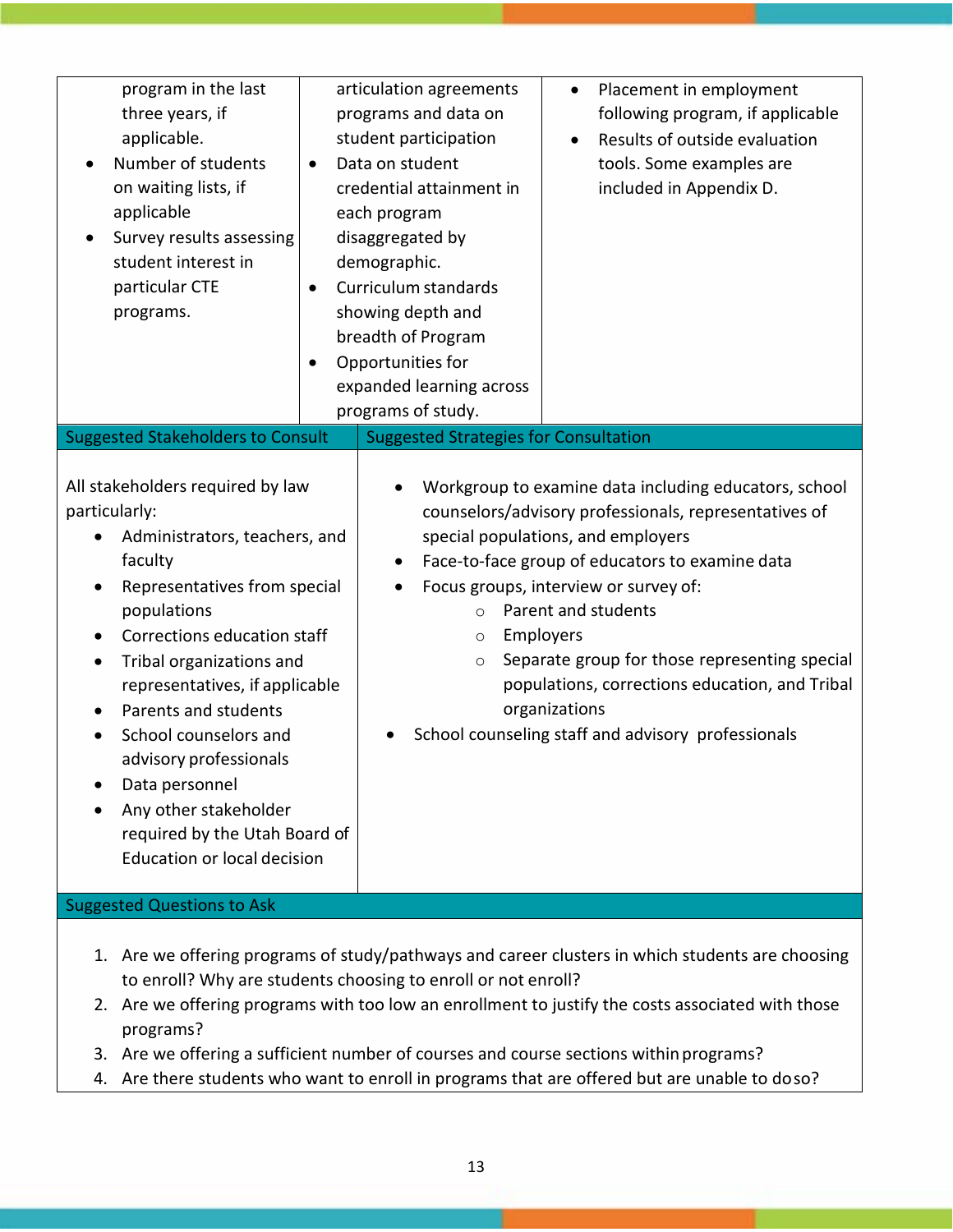- 5. What populations of students are and are not accepted into specific programs? Are there specific groups of students not referred to programs of study by counselors? Are there barriers that have unintended consequences?
- 6. What are some of the reasons?
- 7. Can a student complete each program of study at ourschool/institution?
- 8. Do some of our programs offer more opportunities for skill development than others, both in the classroom and through expanded learning experiences?
- 9. Have there been sufficient conversations with secondary, postsecondary, and business/industry representatives so that a robust skill set is developed in each program?
- 10. How do specific program areas compare in quality?
- 11. How do specific components of programs, such as work‐based learning and instruction, compare in quality?

| <b>Scoring-Rubric- Element 2- Program Quality</b> |                                                                                                                                                                                          |                                                                                                                                                      |                                                                                                                                                       |                                                                         |
|---------------------------------------------------|------------------------------------------------------------------------------------------------------------------------------------------------------------------------------------------|------------------------------------------------------------------------------------------------------------------------------------------------------|-------------------------------------------------------------------------------------------------------------------------------------------------------|-------------------------------------------------------------------------|
|                                                   | Leading                                                                                                                                                                                  | Embedded                                                                                                                                             | <b>Emerging</b>                                                                                                                                       | <b>Deficient</b>                                                        |
| Program<br><b>Size</b>                            | School offers complete<br>programs<br>that demonstrate growth,<br>innovation and expansion<br>which align with student<br>interest<br>and industry sector needs.                         | School offers<br>complete programs<br>that align<br>with student interest<br>and industry sector<br>needs.                                           | School offers the<br>ability to<br>concentrate<br>in programs that<br>align with student<br>interest and<br>industry sector<br>needs.                 | School offers the<br>ability to concentrate<br>in programs.             |
| Program<br><b>Scope</b>                           | Programs result in credentials<br>valued by industry and are<br>stackable. Offer high quality<br>work-based learning<br>experiences that result in<br>viable placement<br>opportunities. | Programs result in<br>credentials valued by<br>industry and offer<br>high quality work-<br>based learning<br>experiences.                            | Programs result in<br>credentials and<br>offer work-based<br>learning<br>experiences.                                                                 | Programs offer<br>credentials or<br>work-based<br>learning experiences. |
| Program<br><b>Quality</b>                         | Curriculum aligns with State<br>program and course<br>standards, decisions based on<br>data and continuous<br>improvement plan created<br>and implemented. Progress is<br>evident.       | Curriculum aligns<br>with State program<br>and course<br>standards, decisions<br>based on data and<br>continuous<br>improvement plan<br>implemented. | Curriculum aligns<br>with State program<br>and course<br>standards,<br>decisions based on<br>data and<br>continuous<br>improvement<br>plan developed. | Curriculum aligns with<br>State program and<br>course standards.        |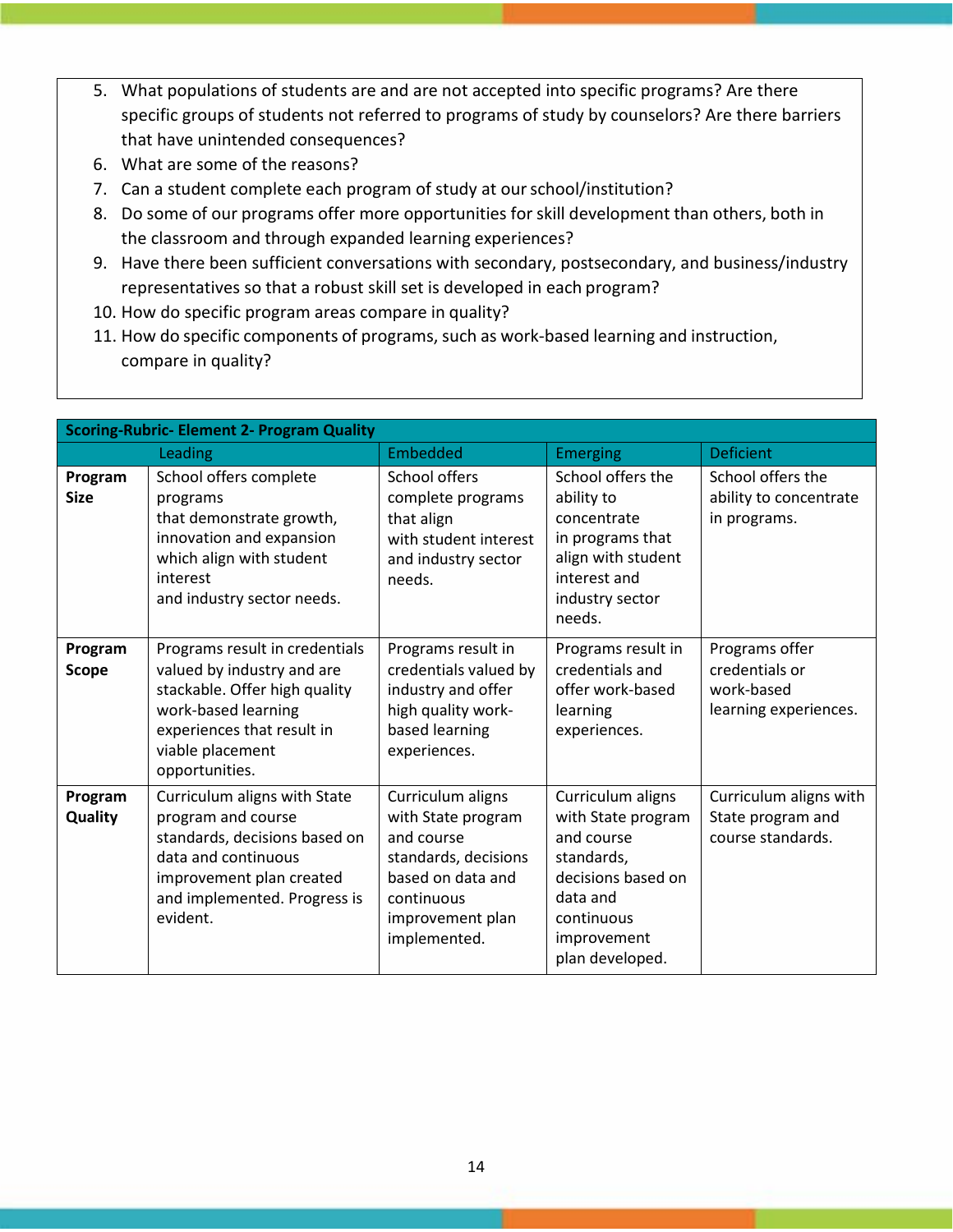## **Element 3 Evaluation of Workforce Alignment**

This element of the needs assessment examines CTE program alignment with local, state, regional, or Tribal in‐ demand industry sectors identified by the state or local workforce development board or local education or market needs not identified in the State or local workforce development boards. The assessment will look at how different resources are used to determine which CTE programs of study are made available for students.

Labor Market Information provides:

- Education and training requirements
- Projected job opportunities
- Wage information

Up‐to‐date labor market information (LMI) about occupations, training requirements, and wages is crucial in order to make important life decisions about career goals. Labor market information is based on data gathered directly from employers, business, and industry. The cost of time and education compared to the amount of entry wages is a big consideration before making decisions. Labor market information can help provide reasonable expectations of job openings and wages when entering work.

Career goals fall short if there are no job opportunities. During the career development process, individuals need to consider the labor market. The reality is, sometimes career dreams and goals may need to be modified to fit the economy and labor market demand.

## **What is Labor Market Information (LMI)?**

The Utah Department of Workforce Services collects and disseminates information about employment levels and trends, wages and earnings, estimates of labor availability, industrial and occupational projections, business staffing patterns, career planning information, and labor force demographics. The data are used to describe a local area's economic picture which impacts social, fiscal, technological, economic policies, employer hiring, allocation of funds by policy makers, individual career choices, and educational programs. To provide Utahns with current, valid, and reliable LMI and career information, the following resources are available across the state at no charge to the school, agency, or individual user.





The Utah Department of Workforce Services website offers quick access to The US Department of Labor – Bureau of Labor Statistics has a comprehensive website Utah's labor market data. https://jobs.utah.gov that provides national labor market data. [https://www.bls.gov](http://www.bls.gov/)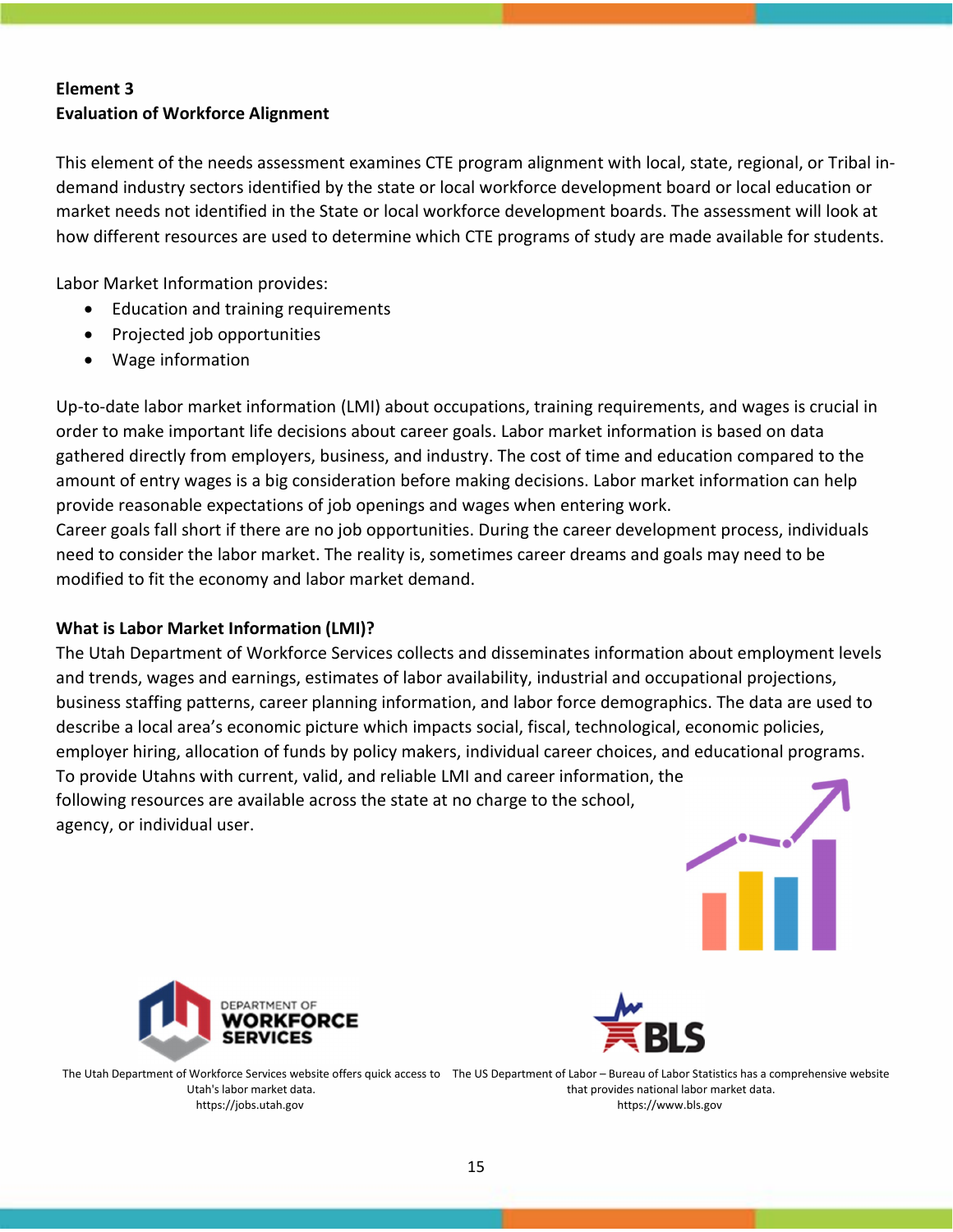|                                                  | <b>Materials Needed</b>                                                                                                                                                                                                                                                                                                                                                                                                                                                                                                                                                                                                                                                                                         | <b>Suggested Stakeholders to Consult</b>                                                                                                                                                                                                                                                                                                                                                                                                                                                                       |  |  |  |
|--------------------------------------------------|-----------------------------------------------------------------------------------------------------------------------------------------------------------------------------------------------------------------------------------------------------------------------------------------------------------------------------------------------------------------------------------------------------------------------------------------------------------------------------------------------------------------------------------------------------------------------------------------------------------------------------------------------------------------------------------------------------------------|----------------------------------------------------------------------------------------------------------------------------------------------------------------------------------------------------------------------------------------------------------------------------------------------------------------------------------------------------------------------------------------------------------------------------------------------------------------------------------------------------------------|--|--|--|
| $\bullet$<br>$\bullet$<br>$\bullet$<br>$\bullet$ | State and local labor market information (LMI)<br>including current and projected employment<br>LMI long- and intermediate-term labor market<br>needs<br>Job market data provided through DWS at<br>https://jobs.utah.gov<br>Results of any available gap analysis on educational<br>outcomes and employment needs (check with local<br>workforce board)<br>Input from local businesses and industry<br>representatives, with reference to opportunities for<br>special populations<br>Alumni employment and earning outcomes from a<br>state workforce agency or alumni follow-up survey<br>CTE program of study/pathway and concentrator<br>data for three years<br>Program size, scope, and quality analysis | All stakeholders required by law, particularly:<br>Administrators, teachers, and faculty<br>$\bullet$<br>School counselors and advisement<br>professionals<br>Business and community partners<br>$\bullet$<br>Local workforce development and economic<br>$\bullet$<br>development boards<br>Former students<br>$\bullet$<br>Representatives of special populations<br>$\bullet$<br>Data staff<br>$\bullet$<br>Any other stakeholder required by the Utah<br>$\bullet$<br>Board of Education or local decision |  |  |  |
|                                                  | <b>Suggested Strategies for Consultation</b>                                                                                                                                                                                                                                                                                                                                                                                                                                                                                                                                                                                                                                                                    |                                                                                                                                                                                                                                                                                                                                                                                                                                                                                                                |  |  |  |
| ٠                                                | Workgroup to examine data including educators, school counselors/advisement personnel, and<br>workforce development staff<br>Focus groups, interviews, study circle, and surveys with:<br>Students and former students<br>$\bigcirc$<br>Local agencies involved in workforce initiatives<br>O<br>Business, industry, and community partners<br>$\circ$                                                                                                                                                                                                                                                                                                                                                          |                                                                                                                                                                                                                                                                                                                                                                                                                                                                                                                |  |  |  |
|                                                  | <b>Suggested Questions</b>                                                                                                                                                                                                                                                                                                                                                                                                                                                                                                                                                                                                                                                                                      |                                                                                                                                                                                                                                                                                                                                                                                                                                                                                                                |  |  |  |
|                                                  | 1. What are the highest projected growth industries in our region? What occupations are part of that<br>industry?<br>How are CTE programs offered aligned to the demand?<br>2.<br>How do CTE program enrollments match projected job openings? Where are the biggest gaps?<br>3.<br>What are the emerging occupations and are programs available for students in those areas?<br>4.<br>What skill needs have industry partners identified as lacking in the programs offered?<br>5.                                                                                                                                                                                                                             |                                                                                                                                                                                                                                                                                                                                                                                                                                                                                                                |  |  |  |

- 6. Which programs graduate employees that thrive in the workplace? Why?
- 7. What opportunities exist in our local labor market for students with disabilities, English learners, or other special populations?
- 8. Are we offering CTE programs that are not aligned to demand?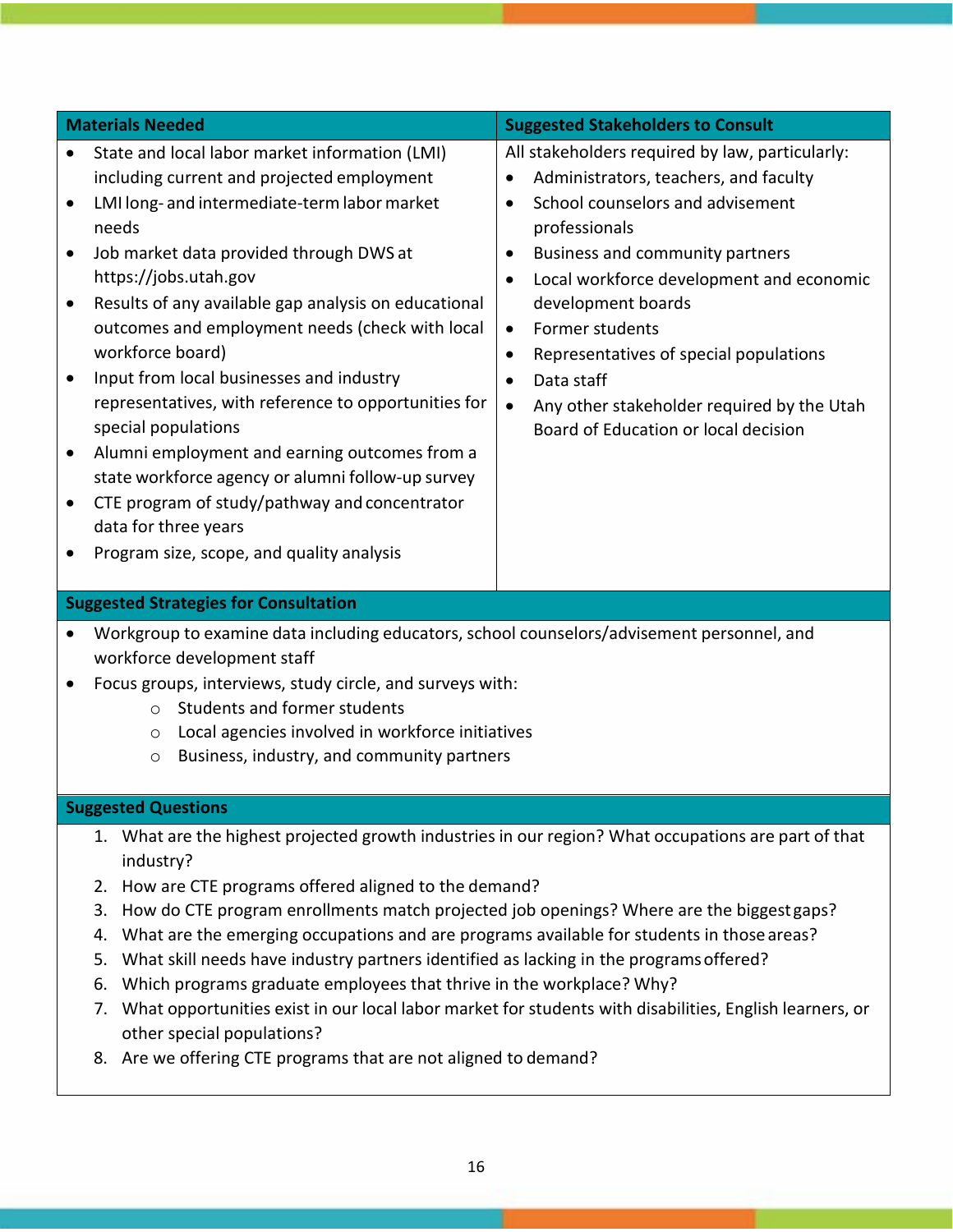| Scoring Rubric - Element 3 - Workforce Alignment                                                                                                                                                                                            |                                                                                                                                                                 |                                                                                 |                            |
|---------------------------------------------------------------------------------------------------------------------------------------------------------------------------------------------------------------------------------------------|-----------------------------------------------------------------------------------------------------------------------------------------------------------------|---------------------------------------------------------------------------------|----------------------------|
| Leading                                                                                                                                                                                                                                     | <b>Embedded</b>                                                                                                                                                 | <b>Emerging</b>                                                                 | <b>Deficient</b>           |
| <b>4 Points</b>                                                                                                                                                                                                                             | <b>3 Points</b>                                                                                                                                                 | 2 Points                                                                        | 1 Point                    |
| School offers programs for all<br>student populations that<br>align to the highest projected<br>employment growth and<br>emerging occupations in the<br>region. Plan in place to<br>retool, redirect and/or sunset<br>outdated programs and | School offers programs for all<br>student populations that<br>align to the highest projected<br>employment growth and<br>emerging occupations in the<br>region. | School offers programs for<br>student populations that<br>align to occupations. | School offers<br>programs. |
| provide targeted<br>opportunities for<br>employment of special                                                                                                                                                                              |                                                                                                                                                                 |                                                                                 |                            |
| populations.                                                                                                                                                                                                                                |                                                                                                                                                                 |                                                                                 |                            |

## **Element 4**

## **Evaluation of Implementing CTE Programs and Programs of Study**

This element of the needs assessment evaluates the progress made towards the implementation of CTE programs and programs of study.

**A Program of Study is** a coordinated, non-duplicative sequence of academic and technical content at the secondary and postsecondary level that:

- Incorporates challenging State academic standards;
- Addresses both academic and technical knowledge and skills, including employability (career readiness) skills;
- Progresses in specificity (beginning with all aspects of an industry or career cluster and leading to more occupation-specific instruction);
- Has multiple entry and exit points that incorporates credentialing; and
- Culminates in the attainment of a recognized postsecondary credential

The Utah State Board of Education (USBE) in cooperation with business and industry and Utah's secondary and postsecondary institutions revise course standards for CTE on a four‐year cycle. As part of this revision process, the appropriate sequence of courses to be included in State‐Model Programs of Study for Utah CTE are also developed.

The CTE course standards and skill proficiencies for secondary programs can be found on the [USBE website.](https://www.schools.utah.gov/cte) Postsecondary programs can be reviewed on the respective institution program/major guides.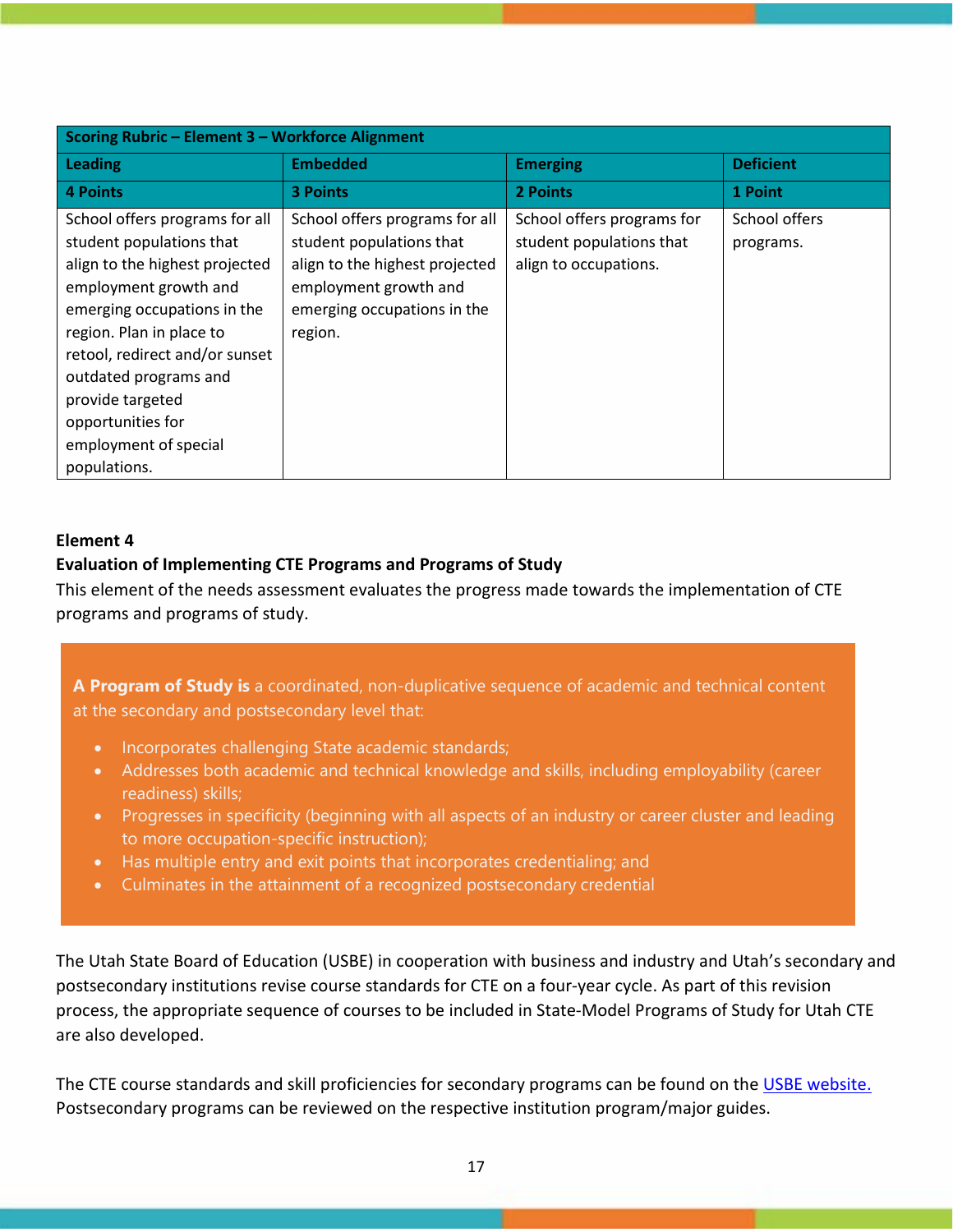| <b>Materials Needed</b>                                                                                                                                                                                                                                                                                                                                                                                                                                                                                                                                                                                                                                                                                                                                                                     | <b>Suggested Stakeholders to Consult</b>                                                                                                                                                                                                                                                                                                                                                                                                                                                                                                                                                                                                                                                    |
|---------------------------------------------------------------------------------------------------------------------------------------------------------------------------------------------------------------------------------------------------------------------------------------------------------------------------------------------------------------------------------------------------------------------------------------------------------------------------------------------------------------------------------------------------------------------------------------------------------------------------------------------------------------------------------------------------------------------------------------------------------------------------------------------|---------------------------------------------------------------------------------------------------------------------------------------------------------------------------------------------------------------------------------------------------------------------------------------------------------------------------------------------------------------------------------------------------------------------------------------------------------------------------------------------------------------------------------------------------------------------------------------------------------------------------------------------------------------------------------------------|
| Documentation of course sequences and<br>aligned curriculum for each CTE program<br>Standards for academic, technical, and<br>$\bullet$<br>career readiness/employability skills taught<br>per course<br>Credit transfer agreements for the program<br>$\bullet$<br>Student retention and transfer trend data<br>$\bullet$<br>Trend data on dual enrollment in CTE<br>$\bullet$<br>programs<br>Definitions used for alignment, or<br>$\bullet$<br>descriptions of dual credit, academic and<br>technical standards, and career readiness<br>standards<br>Trend data on student participation<br>٠<br>Advisory committee notes/minutes<br>$\bullet$<br>Data on credential attainment by type<br>٠<br>Data on articulated credit<br>$\bullet$<br>Notes on industry participation<br>$\bullet$ | All stakeholders required by law, particularly:<br>Secondary and postsecondary teachers/faculty<br>$\bullet$<br>Administrators, teachers, and faculty<br>$\bullet$<br>School counselors and advisement professionals<br>$\bullet$<br>Tribal organizations and representatives<br>$\bullet$<br>Corrections educations staff<br>$\bullet$<br>Business and community partners<br>$\bullet$<br>Local workforce development and economic<br>$\bullet$<br>development boards<br>Students and former students<br>$\bullet$<br>Representatives of special populations<br>$\bullet$<br>Data staff<br>$\bullet$<br>Any other stakeholder required by the Utah Board<br>of Education or local decision |

#### Suggested Strategies for Consultation

- Workgroup to examine data including educators, school counselors/advisement professionals, business and community leaders
- Focus groups, interviews, study circles, surveys with:
	- o Student and former students
	- o Representatives of special populations
	- o Corrections education staff
	- o Tribal organizations and representatives
	- o Business, industry and community partners

#### Suggested Questions

- 1. How fully are our programs of study aligned and articulated across secondary and postsecondary education?
- 2. Do our programs incorporate relevant academic, technical, and career readiness/employability skills at every level?
- 3. Do we have credit transfer agreements to help students earn and articulate credit?
- 4. Do we have concurrent enrollment agreements with …?
- 5. Are students being retained in the same program of study?
- 6. Do students in the programs of study have multiple entry and exit points?
- 7. Are students in programs of study earning recognized credentials of value? Which credentials?
- 8. What is the role of business and industry partners in the current program of study development and delivery?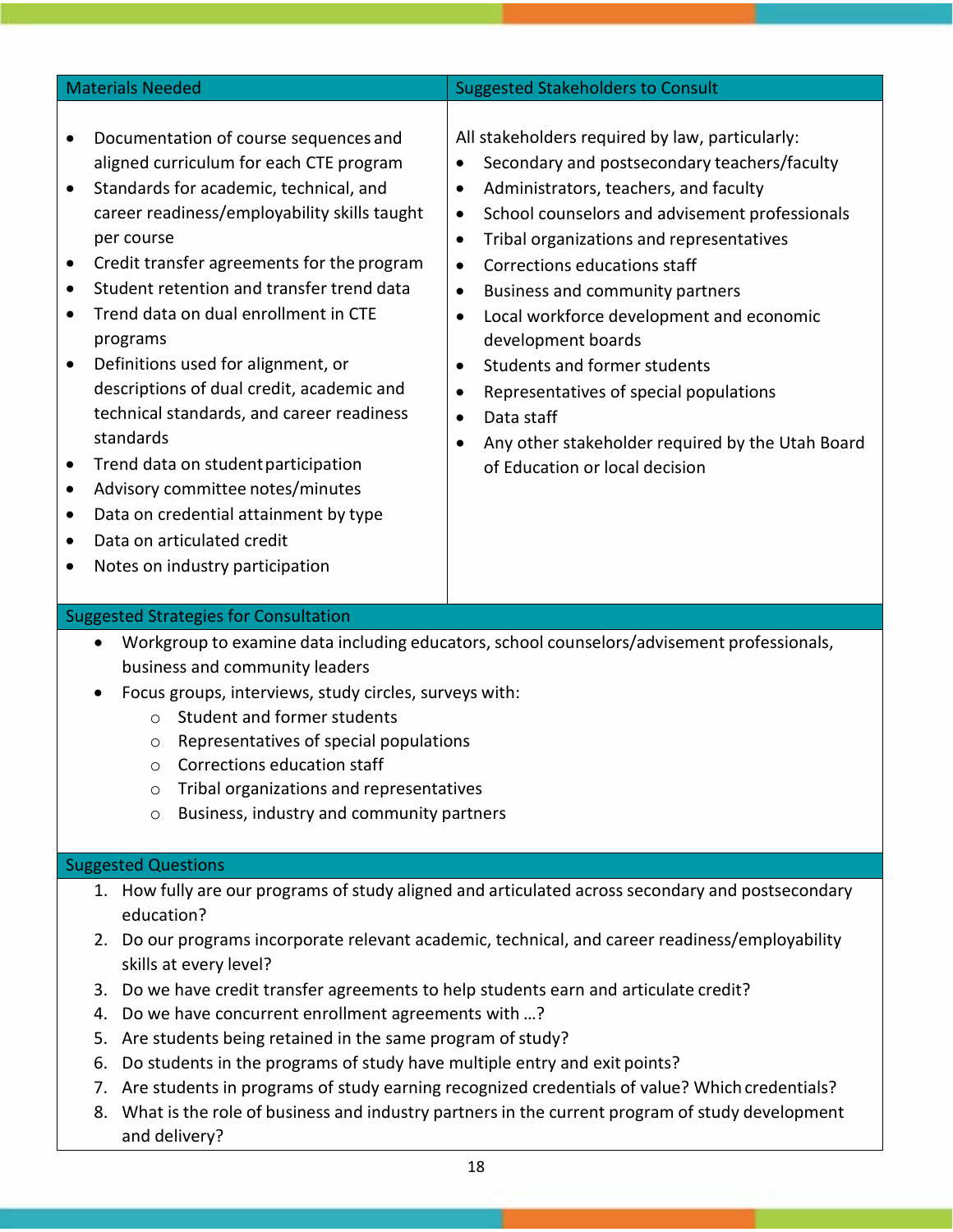| Scoring Rubric - Element 4 - Implementing CTE Programs                                                                                                                                                                                                                          |                                                                                                                                                                                                                                                         |                                                                                                                                                                               |                                                              |  |  |
|---------------------------------------------------------------------------------------------------------------------------------------------------------------------------------------------------------------------------------------------------------------------------------|---------------------------------------------------------------------------------------------------------------------------------------------------------------------------------------------------------------------------------------------------------|-------------------------------------------------------------------------------------------------------------------------------------------------------------------------------|--------------------------------------------------------------|--|--|
| <b>Leading</b>                                                                                                                                                                                                                                                                  | <b>Embedded</b>                                                                                                                                                                                                                                         | <b>Emerging</b>                                                                                                                                                               | <b>Deficient</b>                                             |  |  |
| 4 points                                                                                                                                                                                                                                                                        | 3 points                                                                                                                                                                                                                                                | 2 points                                                                                                                                                                      | 1 point                                                      |  |  |
| Programs are aligned,<br>growing, expanding,<br>and articulated across<br>secondary and post-<br>secondary with<br>embedded academic,<br>technical, and<br>employability skills.<br>Students have multiple<br>entry and exit points<br>within a<br>pathway/program of<br>study. | Programs are aligned<br>and articulated across<br>secondary and post-<br>secondary with<br>embedded academic,<br>technical, and<br>employability skills.<br>Students have multiple<br>entry and exit points<br>within a<br>pathway/program of<br>study. | Programs are aligned<br>across secondary<br>and post-secondary,<br>articulation is in<br>development with<br>embedded<br>academic, technical,<br>and employability<br>skills. | Programs are aligned across<br>secondary and post-secondary. |  |  |
|                                                                                                                                                                                                                                                                                 | Scoring Rubric - Element 4 - Stakeholder involvement in CTE Programs                                                                                                                                                                                    |                                                                                                                                                                               |                                                              |  |  |
| <b>Leading</b>                                                                                                                                                                                                                                                                  | <b>Embedded</b>                                                                                                                                                                                                                                         | <b>Emerging</b>                                                                                                                                                               | <b>Deficient</b>                                             |  |  |
| 4 points                                                                                                                                                                                                                                                                        | 3 points                                                                                                                                                                                                                                                | 2 points                                                                                                                                                                      | 1 point                                                      |  |  |
| Growth and expansion<br>on an established<br>stake holder base<br>where all stakeholders<br>are actively involved in<br>decision making.                                                                                                                                        | Established<br>stakeholder base<br>where all stakeholders<br>are actively involved in<br>decision making.                                                                                                                                               | Stakeholder<br>involvement with<br>limited alignment in<br>decision making.                                                                                                   | Limited Stakeholder<br>involvement.                          |  |  |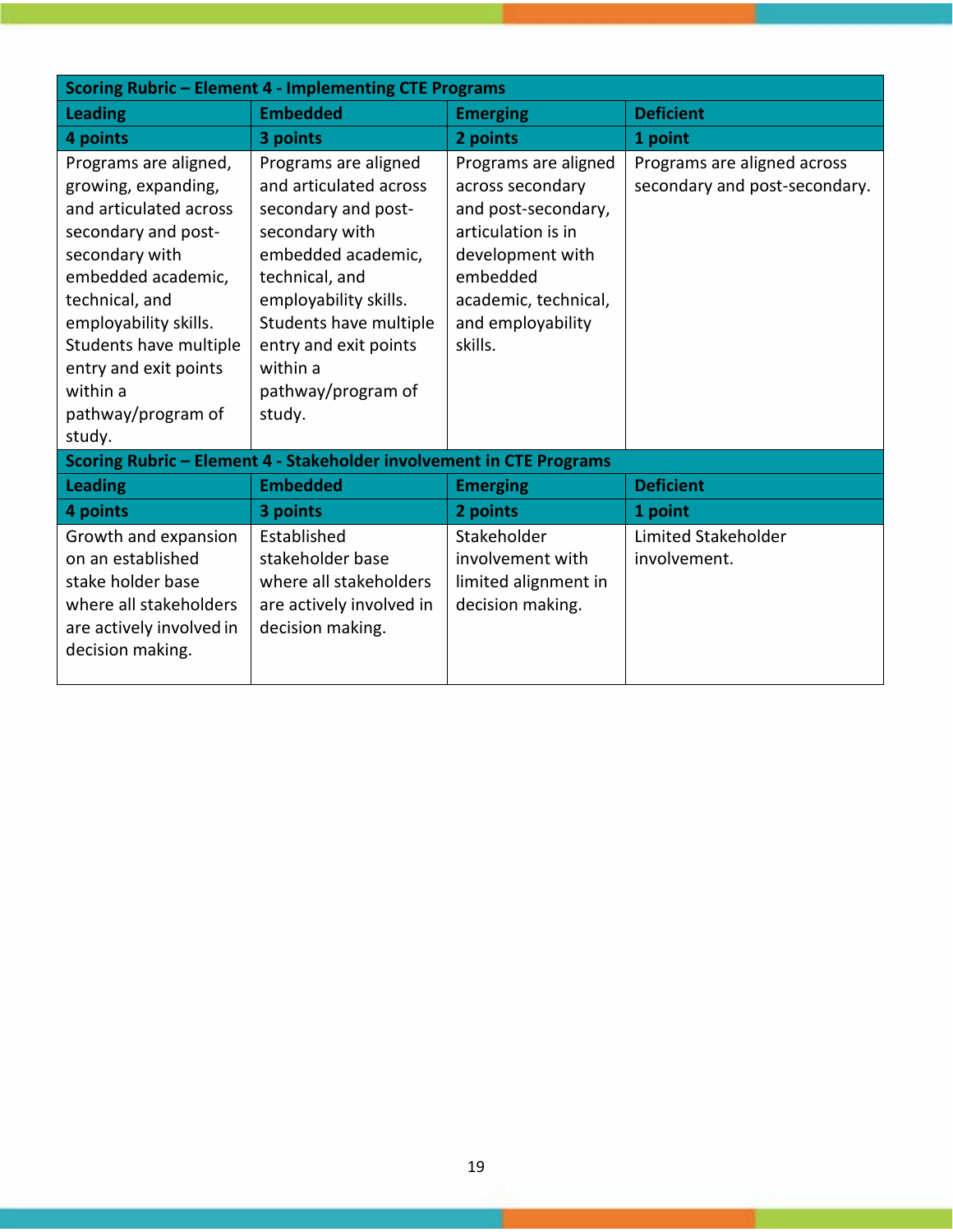# **Element 5 Evaluation of the Recruitment, Retention, and Training of CTE Educators**

The Comprehensive Local Needs Assessment assesses the educator workforce in your programs. This is not just about teachers, instructors, and faculty, but also includes specialized instructional support personnel, paraprofessionals, and school counselors and advisement professionals. An important part of this assessment asks participants to look at the diversity of these professionals and how closely they match the diversity of the education system in your local or regional community.

|           | <b>Materials Needed</b>                                                                                                         |                        | <b>Suggested Stakeholders to Consult</b>                                                                                             |
|-----------|---------------------------------------------------------------------------------------------------------------------------------|------------------------|--------------------------------------------------------------------------------------------------------------------------------------|
|           |                                                                                                                                 |                        |                                                                                                                                      |
| $\bullet$ | Data on faculty, staff, administrator, and school<br>counselor preparation credentials, salaries,<br>benefits, and demographics | $\bullet$<br>$\bullet$ | All stakeholders required by law, particularly:<br>Secondary and postsecondary teachers/faculty<br>Human Resource department members |
| $\bullet$ | Student demographic data                                                                                                        |                        |                                                                                                                                      |
|           |                                                                                                                                 | $\bullet$              | Administrators, teachers, and faculty                                                                                                |
| $\bullet$ | Description of recruitment process                                                                                              | $\bullet$              | School counselors and advisement professionals                                                                                       |
| $\bullet$ | Description of retention process                                                                                                | $\bullet$              | Representatives of special populations                                                                                               |
| $\bullet$ | Description of professional                                                                                                     | $\bullet$              | Tribal organizations and representatives                                                                                             |
|           | development, mentoring and externship                                                                                           | $\bullet$              | Corrections educations staff                                                                                                         |
|           | opportunities                                                                                                                   | $\bullet$              | Data staff                                                                                                                           |
| $\bullet$ | Data on educator participation in professional                                                                                  | $\bullet$              | Any other stakeholder required by the Utah                                                                                           |
|           | development, mentoring, and externships                                                                                         |                        | Board of Education or local decision                                                                                                 |
| $\bullet$ | Findings from educator evaluations or other                                                                                     |                        |                                                                                                                                      |
|           | resources about the impact of professional                                                                                      |                        |                                                                                                                                      |
|           | development, mentoring, and externships                                                                                         |                        |                                                                                                                                      |
| $\bullet$ | Survey or focus group results conducted with                                                                                    |                        |                                                                                                                                      |
|           | educators regarding needs and preferences                                                                                       |                        |                                                                                                                                      |
| $\bullet$ | Trend data on educator and staff shortage areas in                                                                              |                        |                                                                                                                                      |
|           | terms of CTE areas and demographics (at least past                                                                              |                        |                                                                                                                                      |
|           | 5-10 years)                                                                                                                     |                        |                                                                                                                                      |
| $\bullet$ | Trend data on educator and staff retention in terms                                                                             |                        |                                                                                                                                      |
|           | of CTE areas and demographics (at least past                                                                                    |                        |                                                                                                                                      |
|           | 5-10 years)                                                                                                                     |                        |                                                                                                                                      |
|           |                                                                                                                                 |                        |                                                                                                                                      |
|           |                                                                                                                                 |                        |                                                                                                                                      |
|           |                                                                                                                                 |                        |                                                                                                                                      |
|           |                                                                                                                                 |                        |                                                                                                                                      |
|           |                                                                                                                                 |                        |                                                                                                                                      |
|           |                                                                                                                                 |                        |                                                                                                                                      |
|           |                                                                                                                                 |                        |                                                                                                                                      |
|           |                                                                                                                                 |                        |                                                                                                                                      |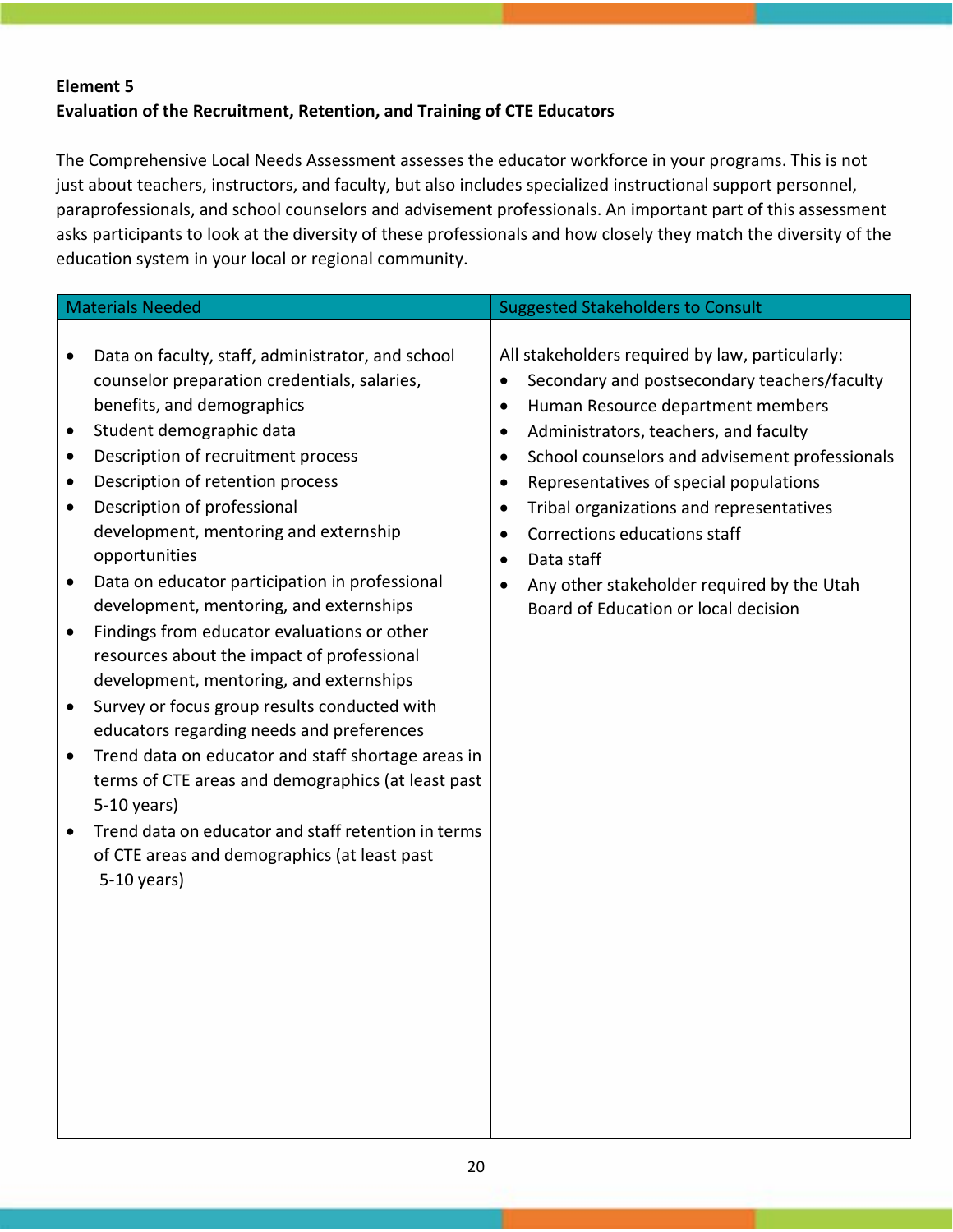Suggested Strategies for Consultation Suggested Questions to Ask

- 1. How diverse is our staff? Does it reflect the demographic makeup of the student body?
- 2. What processes are in place to recruit new CTE educators?
- 3. What onboarding processes are in place to bring new professionals into the system?
- 4. Are these processes efficient and effective, especially for educators coming from industry?
- 5. Are all educators teaching in our programs adequately credentialed?
- 6. Do we offer regular, substantive, and effective professional development around CTE academic and technical instruction based on identified needs?
- 7. What has been the impact on mentoring and onboarding processes for new instructors, especially instructors coming from industry?
- 8. What professional development offerings are most highly rated by participant staff? Does this differ when looking at different factors such as length of time in position, certification, career area, etc.?
- 9. Is there a process to develop or recruit CTE instructors from existing staff?
- 10. In what content areas do we need to develop or recruit more educators?

| <b>Deficient</b><br><b>Emerging</b>                                                                                                                                                                                                                                                                                                                                                                         |
|-------------------------------------------------------------------------------------------------------------------------------------------------------------------------------------------------------------------------------------------------------------------------------------------------------------------------------------------------------------------------------------------------------------|
|                                                                                                                                                                                                                                                                                                                                                                                                             |
| Practices and processes in<br>Practices and processes in<br>place to recruit high<br>place to recruit high<br>quality, licensed, and<br>quality, licensed, and<br>endorsed<br>endorsed<br>educators. Processes in<br>educators. Processes in<br>place for onboarding,<br>place for onboarding,<br>mentoring, licensing. Gaps<br>mentoring, licensing.<br>Identified. Improvement<br>plan is in development. |
|                                                                                                                                                                                                                                                                                                                                                                                                             |

## **Element 6**

## **Evaluation of the Progress toward Improving Equity and Access**

Here the needs assessment requires participants to assess progress toward providing equitable access to all CTE programs. There should also be an examination of any barriers (real or perceived) that may prevent members of any populations from entering and thriving in these programs.

The outcomes of this section include identified strategies to help ensure equitable access to high‐quality CTE courses programs of study for all learners. This includes:

• Strategies to overcome barriers that result in lower rates of access to, or performance gaps in, the courses and programs for special populations;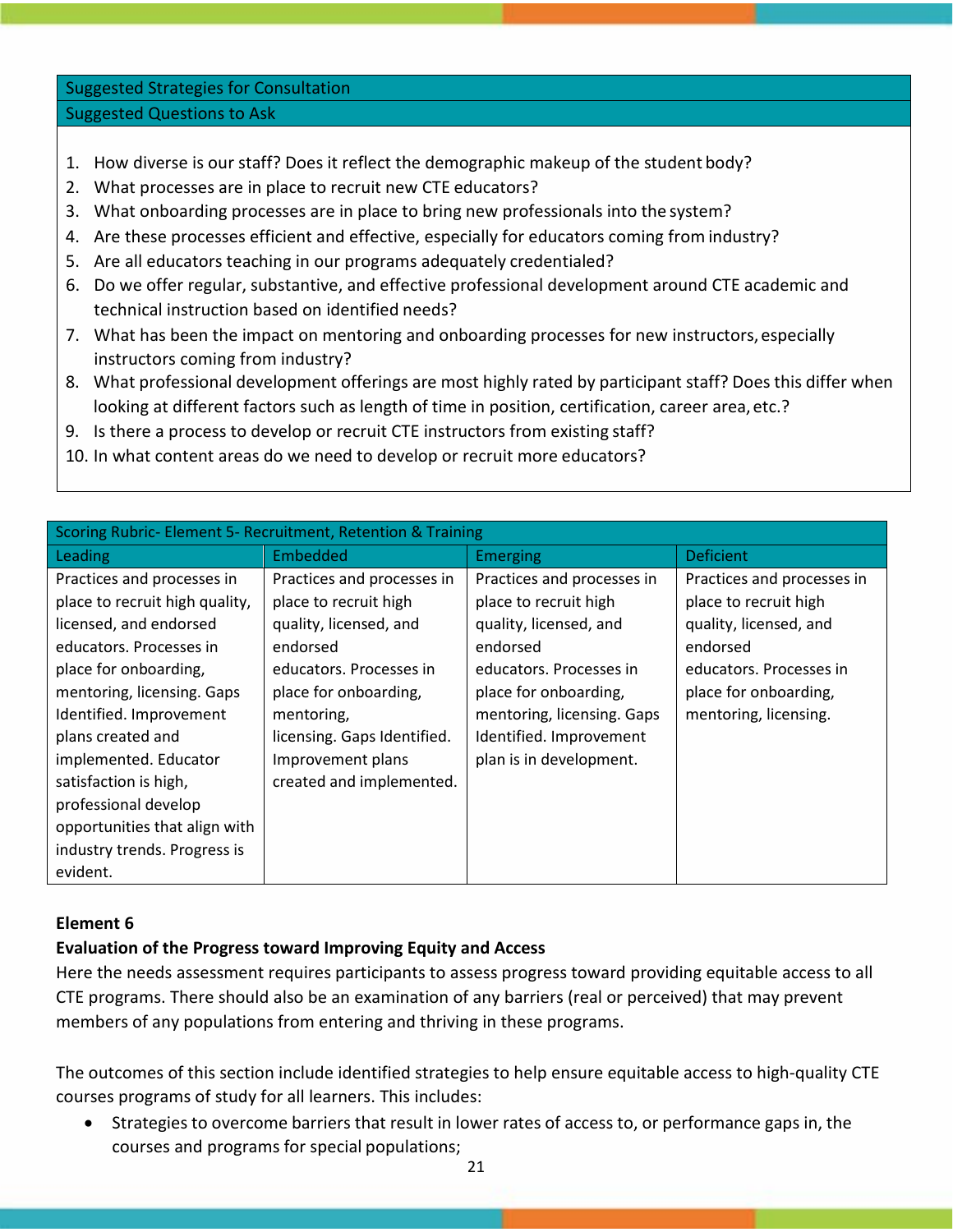- Providing programs that are designed to enable special populations to meet the local levels of performance; and
- Providing activities to prepare special populations for high-skill, high-wage, or in-demand industry sectors or occupations in competitive, integrated settings that will lead to self-sufficiency.

It is important to remind ourselves of who is included under the definition of special populations to ensure each special population is addressed in the needs assessment, your plan, and your instructional services. The definition has broadened so it is important to check your data systems for access to information. (As a reminder, all definitions are included in Section 3 of the new Perkins V act.)

The term "special populations" means‐

- Individuals with disabilities;
- Individuals from economically disadvantaged families, including low-income youth and adults;
- Individuals preparing for non-traditional fields;
- Single parents, including single pregnant women;
- Out-of-work-individuals;
- English learners;
- Homeless individuals described in section 725 of the McKinney-Vento Act;
- Youth who are in, or have aged out of, the foster care system;
- Youth with a parent who is:
	- o A member of the armed services
	- o Is on active duty status

| <b>Materials Needed</b>                                                                                                                                                                                                                                                                                                                                                                                                                                                                                                                                                                                                                                                                                                                                                                                                                                                                                                                                                                                                                                                               | <b>Suggested Stakeholders to Consult</b>                                                                                                                                                                                                                                                                                                                                                                                                                                                           |
|---------------------------------------------------------------------------------------------------------------------------------------------------------------------------------------------------------------------------------------------------------------------------------------------------------------------------------------------------------------------------------------------------------------------------------------------------------------------------------------------------------------------------------------------------------------------------------------------------------------------------------------------------------------------------------------------------------------------------------------------------------------------------------------------------------------------------------------------------------------------------------------------------------------------------------------------------------------------------------------------------------------------------------------------------------------------------------------|----------------------------------------------------------------------------------------------------------------------------------------------------------------------------------------------------------------------------------------------------------------------------------------------------------------------------------------------------------------------------------------------------------------------------------------------------------------------------------------------------|
| Program promotional materials<br>Recruitment activities for each special population<br>$\bullet$<br>School counseling activities for each special population<br>$\bullet$<br>Processes for communicating and providing<br>٠<br>accommodations, modifications, and supportive<br>services for special populations<br>Available services to support all students, including<br>special populations<br>Procedures for workplace experiences for special<br>population students<br>Information on accelerated credit and credentials<br>available for special populations<br>Data on CTE participation and performance by each<br>career area and each special population<br>Data on participation in CTSOs of special populations<br>$\bullet$<br>Findings from the root causes and strategies analysis<br>$\bullet$<br>from the student performance element (Element 1)<br>Findings from the program quality element (Element 2)<br>$\bullet$<br>Findings from surveys/focus groups with students,<br>$\bullet$<br>parents, and/or community representatives of special<br>populations. | All stakeholders required by law, particularly:<br>Secondary and postsecondary teachers/faculty<br>Administrators, teachers, and faculty<br>$\bullet$<br>School counselors and advisement professionals<br>$\bullet$<br>Representatives of special populations<br>$\bullet$<br>Tribal organizations and representatives<br>$\bullet$<br>Corrections educations staff<br>$\bullet$<br>Data staff<br>$\bullet$<br>Any other stakeholder required by the Utah Board of<br>Education or local decision |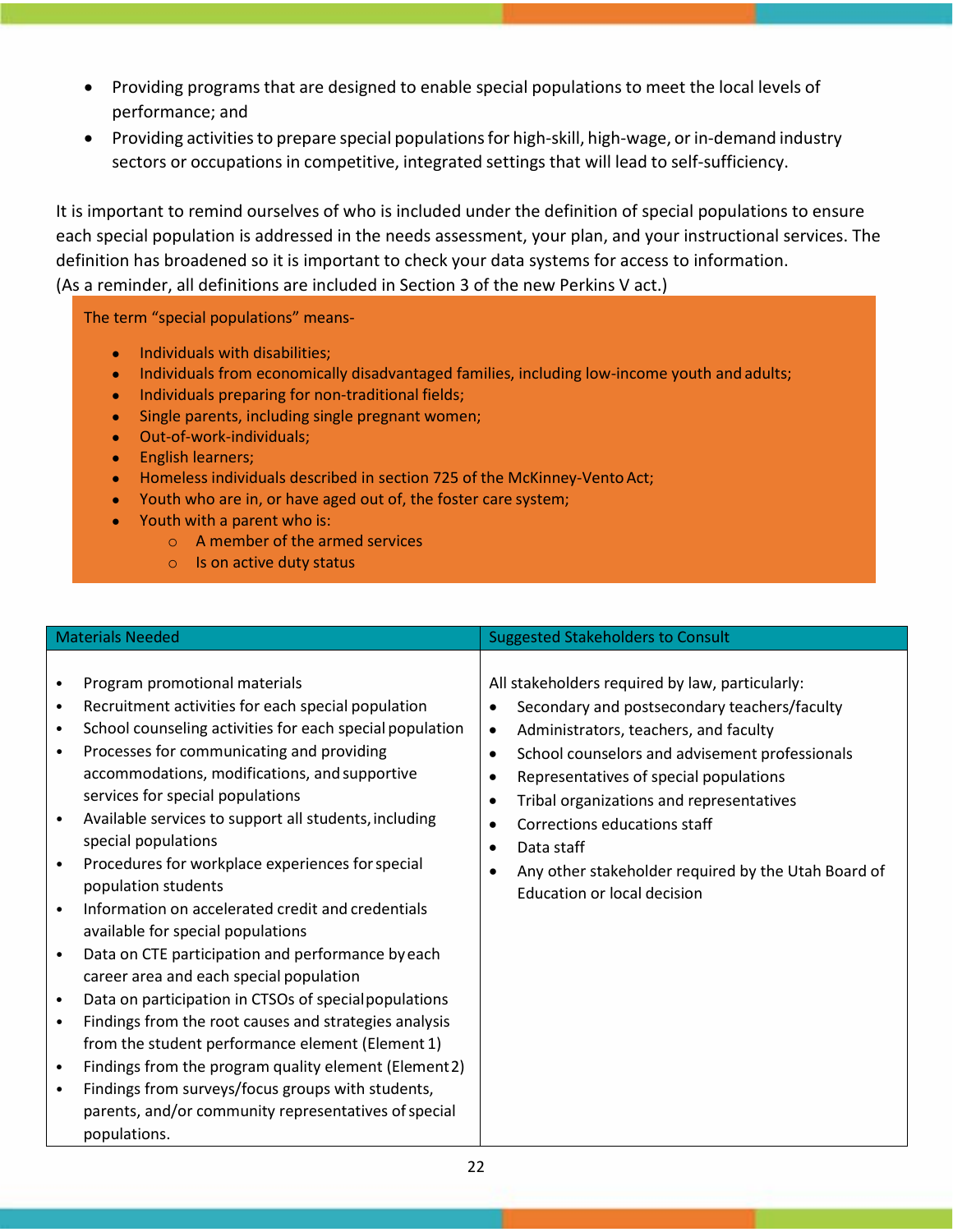#### Suggested Strategies for Consultation

- Workgroup to examine data including educators, school counselors/advisement professionals, and representatives of special populations
- Focus groups, interviews, study circles, and surveys with:
	- o Students and former students
	- o Parents
	- o CTSO advisors
	- o Representatives of special populations
	- o Corrections education staff
	- o Tribal organizations and representatives
	- o Business, industry, and community partners

#### Suggested Questions to Ask

- 1. Which population groups are underrepresented in our CTE programs overall? In each programarea?
- 2. Which population groups are over-represented in CTE programs?
- 3. Looking back on the sections on program quality, labor market needs, and progress toward implementing programs of study, are there any enrollment discrepancies when comparing to programs that lead to high wage, high skill, and in‐demand occupations?
- 4. What is the difference between participant, concentrator, and completer data for each special population? What is in place that encourages students to complete programs? What barriers are in place that prevent students from special populations from completing?
- 5. What barriers currently exist that prevent each special population group from participating in yourprograms?
- 6. What accommodations, modifications, and supportive services do we currently provide? Which are most effective? Which ones are underutilized?
- 7. What recruiting efforts are conducted to encourage special population students to enroll in high quality CTE programs? What seems to be effective? What seems to be producing little effect?
- 8. What programs of study/pathways have strategies developed in partnership with industry, to increase special population involvement in work‐based learning opportunities and employment?

| $\frac{1}{2}$ Scoring Kubric- Element $\sigma$ – improving Equity & Access                |                                                                                                                                                                                                           |                                                          |                  |  |
|-------------------------------------------------------------------------------------------|-----------------------------------------------------------------------------------------------------------------------------------------------------------------------------------------------------------|----------------------------------------------------------|------------------|--|
| Leading                                                                                   | <b>Embedded</b>                                                                                                                                                                                           | <b>Emerging</b>                                          | <b>Deficient</b> |  |
| Gaps Identified.<br>Improvement plans created<br>and implemented. Progress<br>is evident. | Gaps Identified.<br>Improvement plans created<br>and<br>implemented. Specifically;<br>enrollment, barriers,<br>recruitment efforts,<br>accommodations,<br>participants, concentrators,<br>and completers. | Gaps Identified.<br>Improvement plans in<br>development. | Gaps Identified. |  |

#### **Scoring Rubric‐ Element 6 – Improving Equity & Access**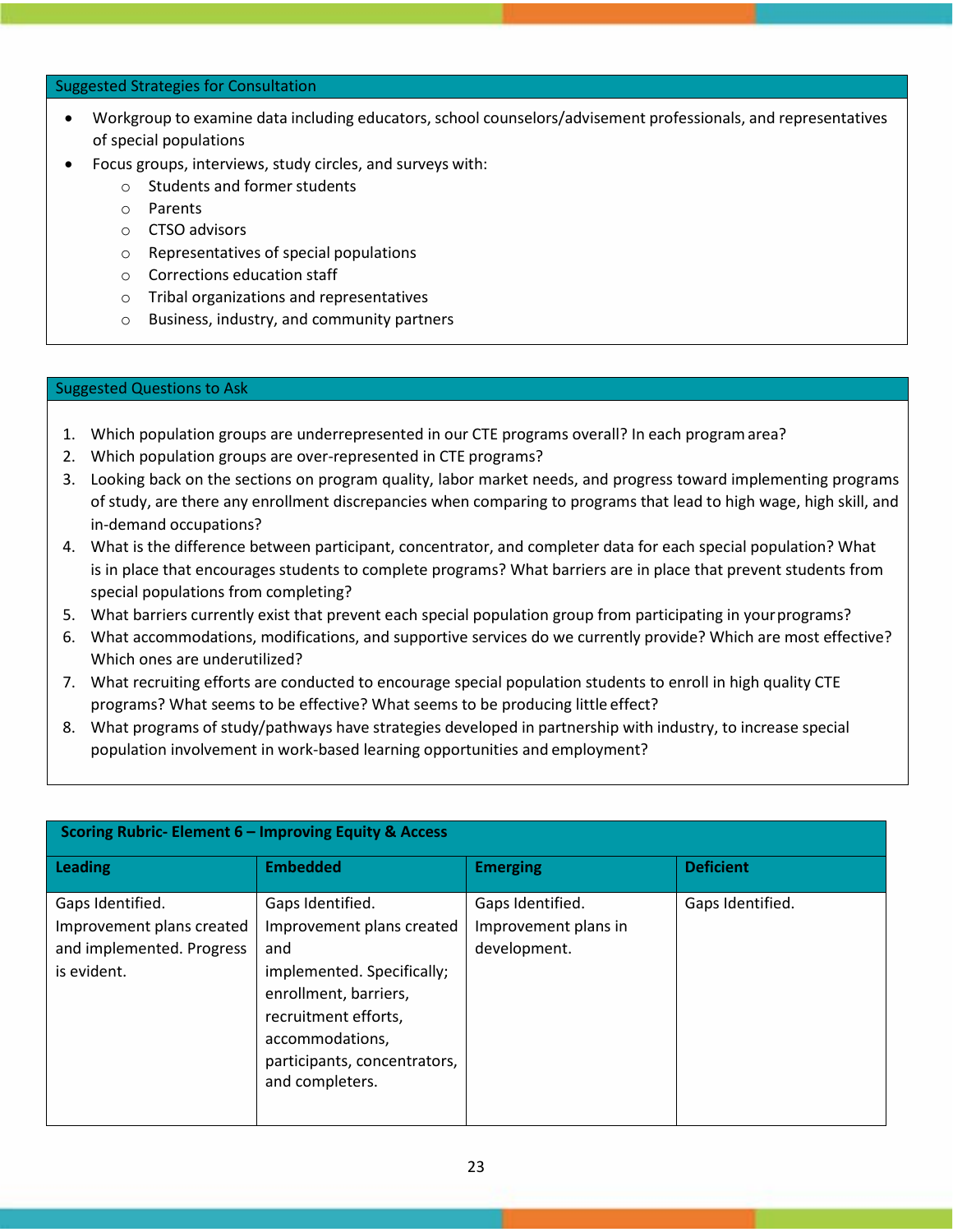## **Discussing & Recording Your Findings**

At this point in the process, all information should be collected. Each part of the needs assessment has been organized by the assigned pair of leaders. Now it is time to discover what has been found. It will be **critical** in the process to take notes of the ensuing discussion in order to have the details available when you refer back and try to set priorities.

The intent of the following worksheets is to record the discussion about each question. A worksheet is provided for each element of the needs assessment. There are two parts to each worksheet:

- 1. **Questions to Consider** This section contains each of the questions to consider from the previous sections. There is room to collect information and notes for later use.
- 2. **Rating** This section is to be completed at the end of the examination of data and discussion of the questions. This will help gauge the extent to which the particular element of the needs assessment is in place.
	- It is important to agree on the meaning for each of the ratings provided. There are suggested terms for the ratings, but teams are encouraged to adjust them if desired.
	- There is a rationale section to capture ideas and actions that may have come up as possibilities in the discussion process.

**TIP**: Keep it straight. There are several processes you might employ to begin to make sense of what you have found. You may want to schedule a separate meeting for each element in order to keep information separated and to keep minds fresh and alert.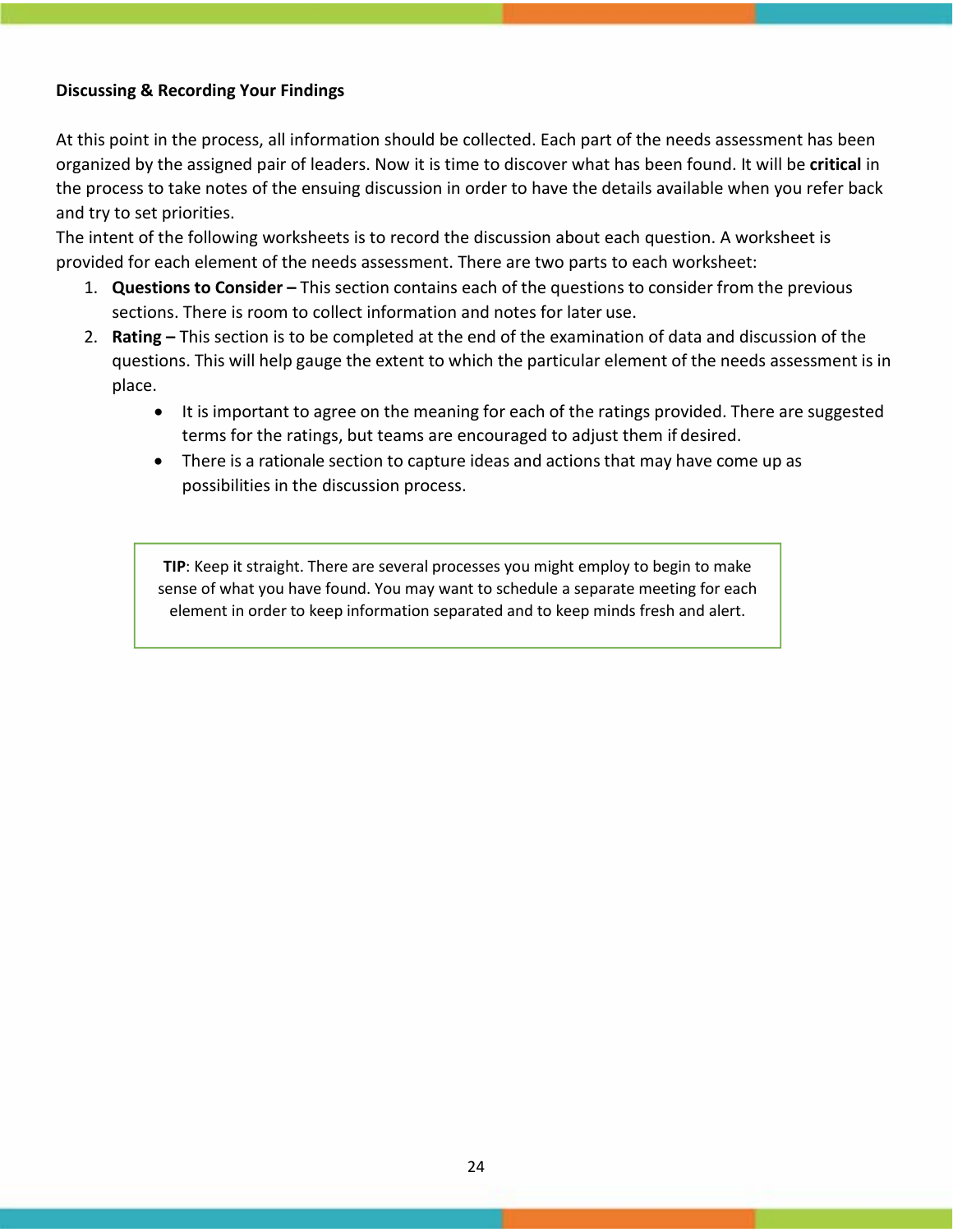## **Element 1 Worksheet: Evaluation of Student Performance**

| <b>Questions to Consider</b>                        | Strengths/           | Challenges/          | <b>Gaps/ Areas of revision/ New</b> |
|-----------------------------------------------------|----------------------|----------------------|-------------------------------------|
|                                                     | <b>Opportunities</b> | <b>Needs/Threats</b> | implementation                      |
| 1. How are students in each CTE program and         |                      |                      |                                     |
| career cluster performing on the performance        |                      |                      |                                     |
| indicators in comparison to non-CTE students? In    |                      |                      |                                     |
| comparison to other career clusters?                |                      |                      |                                     |
| 2. How are students from special populations        |                      |                      |                                     |
| performing in each CTE career cluster?              |                      |                      |                                     |
| 3. How are students from different genders, races,  |                      |                      |                                     |
| and ethnicities performing in each CTE career       |                      |                      |                                     |
| cluster?                                            |                      |                      |                                     |
| 4. Which groups of students are struggling most?    |                      |                      |                                     |
| 5. Where do the biggest gaps in performance exist   |                      |                      |                                     |
| between subgroups of students?                      |                      |                      |                                     |
| 6. Which CTE programs overall have the highest      |                      |                      |                                     |
| outcomes and which have the lowest?                 |                      |                      |                                     |
| 7. Are there certain CTE programs where students    |                      |                      |                                     |
| from special populations are performing above       |                      |                      |                                     |
| average? Below average?                             |                      |                      |                                     |
| 8. Is there a trend across all CTE career clusters? |                      |                      |                                     |
| 9. What are the potential root causes of any        |                      |                      |                                     |
| inequities in performance across career clusters?   |                      |                      |                                     |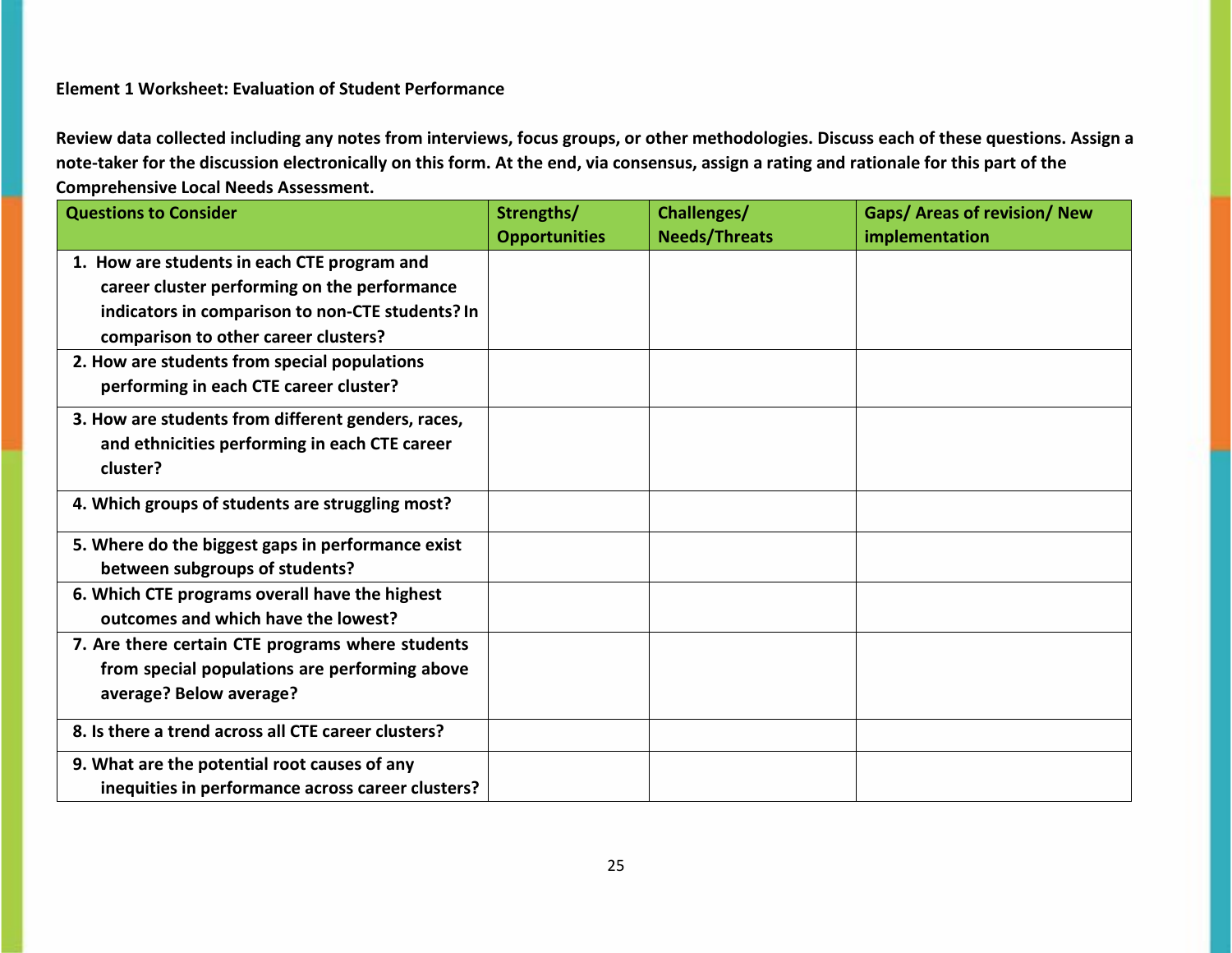|             | Leading            | <b>Embedded</b>           | <b>Emerging</b>      | <b>Deficient</b>        |
|-------------|--------------------|---------------------------|----------------------|-------------------------|
| Element 1-  | <b>Gaps</b>        | Gaps Identified.          | Gaps Identified.     | <b>Gaps Identified.</b> |
| Student     | Identified.        | Improvement plans created | Improvement plans in |                         |
| Performance | Improvement        | and implemented.          | development          |                         |
|             | plans created      |                           |                      |                         |
|             | land               |                           |                      |                         |
|             | implemented.       |                           |                      |                         |
|             | <b>Progress is</b> |                           |                      |                         |
|             | evident.           |                           |                      |                         |

| <b>Element 1: Student Performance</b><br><b>Rating Rationale and Potential Action Steps</b> |                                                                                             |
|---------------------------------------------------------------------------------------------|---------------------------------------------------------------------------------------------|
|                                                                                             | It is important to capture your thinking here in order to avoid repeating work later in the |
| Select a rating below                                                                       | <b>process</b>                                                                              |
| <b>Rating:</b>                                                                              |                                                                                             |
| Leading                                                                                     |                                                                                             |
| <b>Embedded</b>                                                                             |                                                                                             |
| <b>Emerging</b>                                                                             |                                                                                             |
| $\boldsymbol{\odot}$<br><b>Deficient</b>                                                    |                                                                                             |

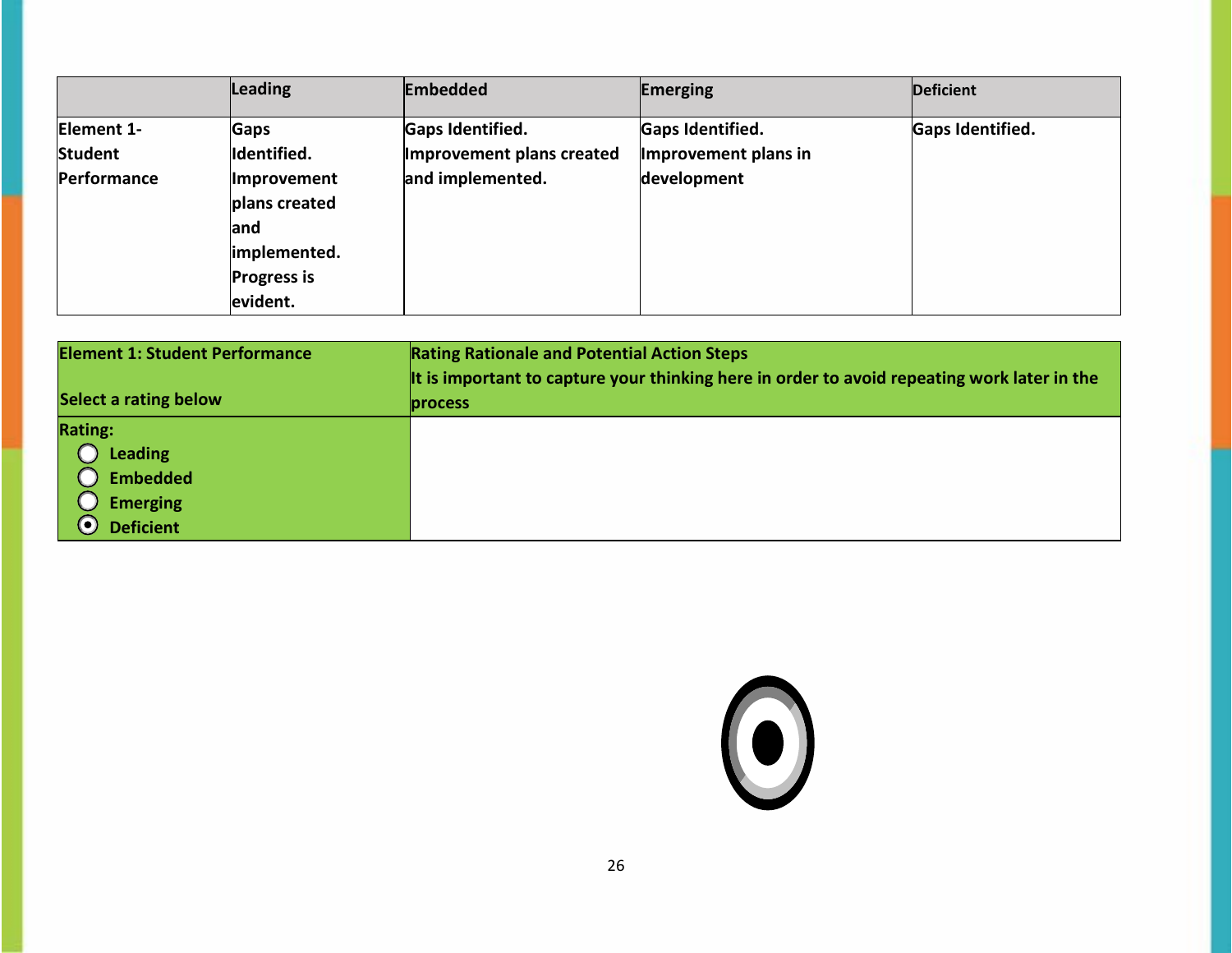## **Element 2 Worksheet: Evaluation of Program Quality**

| <b>Questions to Consider</b> | Challenges/          | <b>Gaps/ Areas of revision/ New</b> | <b>Gaps/ Areas of Revision/ New</b> |
|------------------------------|----------------------|-------------------------------------|-------------------------------------|
|                              | <b>Needs/Threats</b> | implementation                      | implementation                      |
| 1. Are we offering programs  |                      |                                     |                                     |
| in which students are        |                      |                                     |                                     |
| choosing to enroll?          |                      |                                     |                                     |
| 2. Are we offering programs  |                      |                                     |                                     |
| with too low an              |                      |                                     |                                     |
| enrollment to justify the    |                      |                                     |                                     |
| costs in offering those      |                      |                                     |                                     |
| programs?                    |                      |                                     |                                     |
| 3. Are we offering a         |                      |                                     |                                     |
| sufficient number of         |                      |                                     |                                     |
| courses, and course          |                      |                                     |                                     |
| sections, within             |                      |                                     |                                     |
| programs?                    |                      |                                     |                                     |
| 4. Are there students who    |                      |                                     |                                     |
| want to enroll in            |                      |                                     |                                     |
| programs that are offered    |                      |                                     |                                     |
| but are unable to do so?     |                      |                                     |                                     |
| 5. What populations of       |                      |                                     |                                     |
| students are and are not     |                      |                                     |                                     |
| accepted into specific       |                      |                                     |                                     |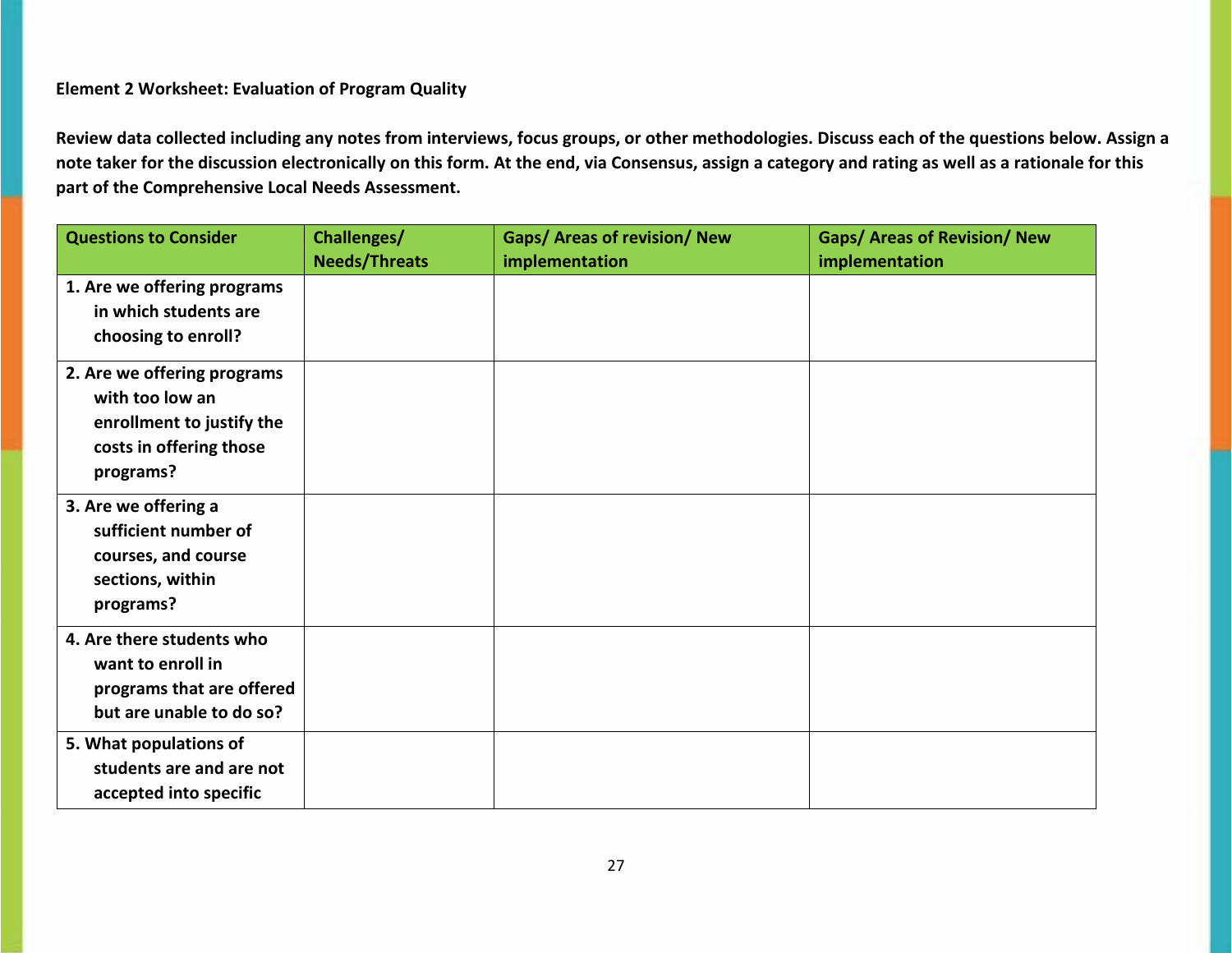| programs? What are<br>some of the reasons? |  |  |
|--------------------------------------------|--|--|
|                                            |  |  |
| 6. Can a student complete                  |  |  |
| each program of study at                   |  |  |
| our school/institution?                    |  |  |
| 7. Do some of our programs                 |  |  |
| offer more opportunities                   |  |  |
| for skill development                      |  |  |
| than others, both in the                   |  |  |
| classroom and through                      |  |  |
| expanded learning                          |  |  |
| experiences?                               |  |  |
| 8. Have there been                         |  |  |
| sufficient conversations                   |  |  |
| with secondary,                            |  |  |
| postsecondary, and                         |  |  |
| business/industry                          |  |  |
| representatives so that a                  |  |  |
| robust skill set is                        |  |  |
| developed in each                          |  |  |
| program?                                   |  |  |
| 9. How do specific program                 |  |  |
| areas compare in quality?                  |  |  |
| 10. How do specific                        |  |  |
| components of programs,                    |  |  |
| such as work-based                         |  |  |
| learning, compare in                       |  |  |
| quality?                                   |  |  |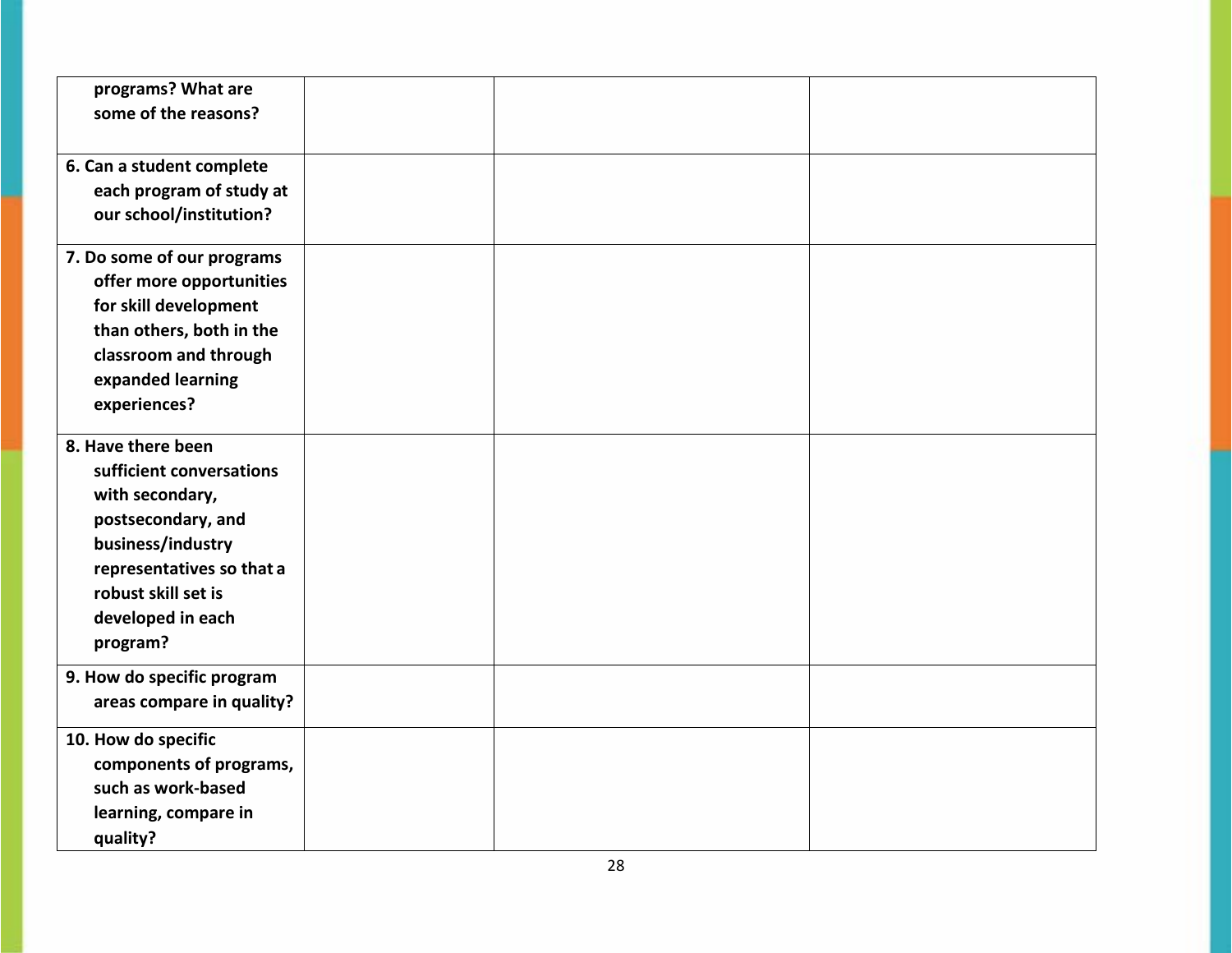|                                                                                                     | Leading                                           | <b>Embedded</b>                                                                                     | <b>Emerging</b>                 | <b>Deficient</b>                  |
|-----------------------------------------------------------------------------------------------------|---------------------------------------------------|-----------------------------------------------------------------------------------------------------|---------------------------------|-----------------------------------|
| Program                                                                                             | <b>School offers complete</b>                     | <b>School offers complete</b>                                                                       | School offers the ability to    | School offers the ability to      |
| <b>Size</b>                                                                                         | programs that demonstrate                         | programs that align with                                                                            | concentrate in programs         | concentrate in programs.          |
|                                                                                                     | growth, innovation, and                           | student interest and                                                                                | that align with student         |                                   |
|                                                                                                     | expansion which align with                        | industry sector needs.                                                                              | interest and industry sector    |                                   |
|                                                                                                     | student interest and                              |                                                                                                     | needs.                          |                                   |
|                                                                                                     | industry sector needs.                            |                                                                                                     |                                 |                                   |
| Program                                                                                             | <b>Programs result in</b>                         | Programs result in                                                                                  | <b>Programs result in</b>       | <b>Programs offer credentials</b> |
| <b>Scope</b>                                                                                        | credentials valued by                             | credentials valued by                                                                               | credentials and offer work-     | or work-based learning            |
|                                                                                                     | industry and are stackable.                       | industry and offer high                                                                             | based learning                  | experiences.                      |
|                                                                                                     | Offer high quality work-                          | quality work-based                                                                                  | experiences.                    |                                   |
|                                                                                                     | based learning experiences                        | learning experiences.                                                                               |                                 |                                   |
|                                                                                                     | that result in viable                             |                                                                                                     |                                 |                                   |
|                                                                                                     | placement opportunities.                          |                                                                                                     |                                 |                                   |
| Program                                                                                             | <b>Curriculum aligns with State</b>               | <b>Curriculum aligns with</b>                                                                       | <b>Curriculum aligns with</b>   | <b>Curriculum aligns with</b>     |
| Quality                                                                                             | program and course                                | <b>State program and course</b>                                                                     | <b>State program and course</b> | <b>State program and course</b>   |
|                                                                                                     | standards, decisions based                        | standards, decisions based                                                                          | standards, decisions based      | standards.                        |
|                                                                                                     | on data, and continuous                           | on data, and continuous                                                                             | on data and continuous          |                                   |
|                                                                                                     | improvement plan created                          | improvement plan                                                                                    | improvement plan                |                                   |
|                                                                                                     | and implemented. Progress                         | implemented.                                                                                        | developed.                      |                                   |
|                                                                                                     | is evident.                                       |                                                                                                     |                                 |                                   |
|                                                                                                     | <b>Element 2: Evaluation of Program</b>           | <b>Rating Rationale and Potential Action Steps</b>                                                  |                                 |                                   |
| <b>Quality</b>                                                                                      |                                                   | It is important to capture your thinking here in order to avoid repeating work later in the process |                                 |                                   |
| <b>Select a rating below</b>                                                                        |                                                   |                                                                                                     |                                 |                                   |
| <b>Size Rating:</b>                                                                                 |                                                   |                                                                                                     |                                 |                                   |
| <b>Leading Embedded</b><br><b>Emerging Deficient</b><br>$\odot$<br>$\bigcirc$<br>$\Omega$<br>$\cap$ |                                                   |                                                                                                     |                                 |                                   |
| <b>Scope Rating:</b>                                                                                |                                                   |                                                                                                     |                                 |                                   |
| Leading Embedded                                                                                    | <b>Emerging Deficient</b><br>$\bullet$<br>$\circ$ |                                                                                                     |                                 |                                   |
| <b>Quality Rating:</b>                                                                              |                                                   |                                                                                                     |                                 |                                   |
| <b>Leading Embedded</b>                                                                             | <b>Emerging Deficient</b>                         |                                                                                                     |                                 |                                   |
| $\circ$<br>$\odot$                                                                                  | $\circ$<br>$\odot$                                |                                                                                                     |                                 |                                   |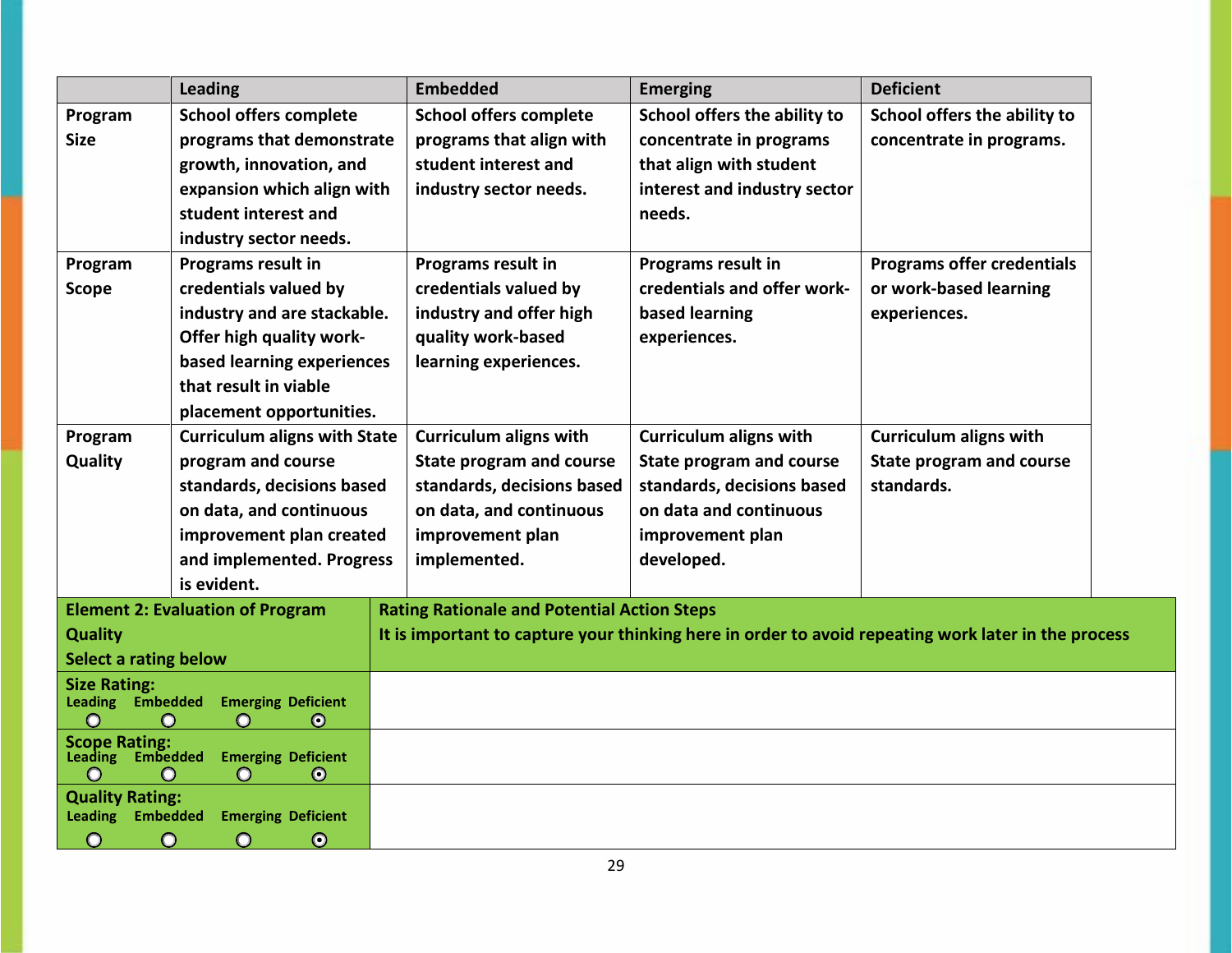### **Element 3 Worksheet: Evaluation of Workforce Alignment**

**Review data collected including any notes from interviews, focus groups, or other methodologies. Discuss each of these questions. Assign a note‐taker for the discussion electronically on this form. At the end, via consensus, assign a rating and rationale for this part of the** 

## **Comprehensive Local Needs Assessment.**

| <b>Questions to Consider</b>                                                                                               | <b>Strengths/ Opportunities</b> | <b>Challenges/ Needs/Threats</b> | <b>Gaps/ Areas of revision/ New</b><br>implementation |
|----------------------------------------------------------------------------------------------------------------------------|---------------------------------|----------------------------------|-------------------------------------------------------|
| 1. What are the highest<br>projected growth<br>industries in our region?<br>What occupations are part<br>of that industry? |                                 |                                  |                                                       |
| 2. How are CTE programs<br>offered aligned to the<br>demand?                                                               |                                 |                                  |                                                       |
| 3. How do CTE program<br>enrollments match<br>projected job openings?<br>Where are the biggest<br>gaps?                    |                                 |                                  |                                                       |
| 4. How do CTE program<br>enrollments match<br>projected job openings?<br>Where are the biggest<br>gaps?                    |                                 |                                  |                                                       |
| 5. What are the emerging<br>occupations and are<br>programs available for<br>students in those areas?                      |                                 |                                  |                                                       |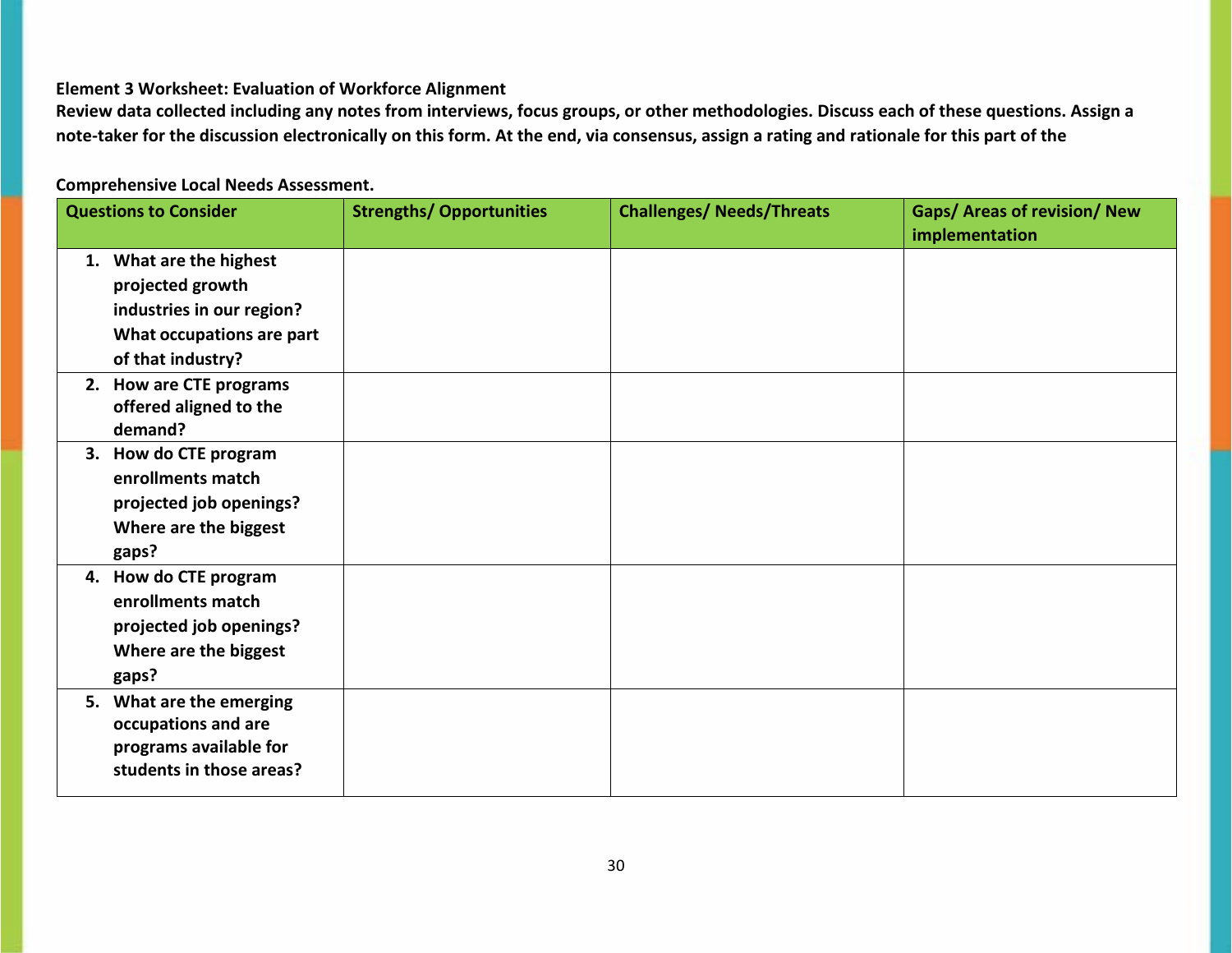| 6. | What skill needs have<br>industry partners identified<br>as lacking in the programs<br>offered?                                                          |  |  |
|----|----------------------------------------------------------------------------------------------------------------------------------------------------------|--|--|
|    | 7. Which programs graduate<br>employees that thrive in<br>the workplace? Why?                                                                            |  |  |
| 8. | <b>What opportunities exist</b><br>in our local labor market<br>for students with<br>disabilities, English<br>learners, or other special<br>populations? |  |  |
|    | 9. Are we offering CTE<br>programs that are not<br>aligned to demand?                                                                                    |  |  |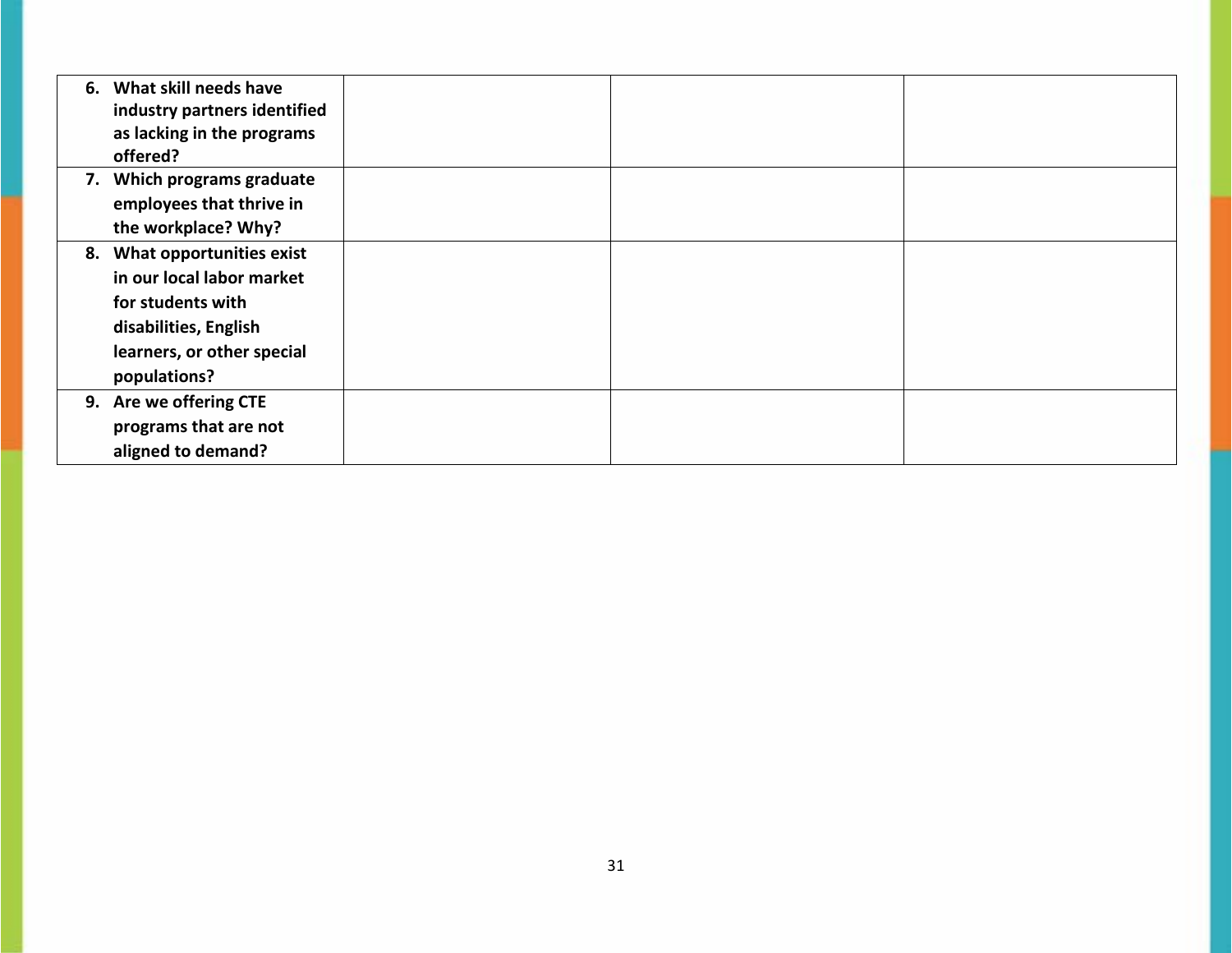|                  | Leading                       | <b>Embedded</b>                                                    | Emerging                | <b>Deficient</b>     |
|------------------|-------------------------------|--------------------------------------------------------------------|-------------------------|----------------------|
| Element 3-       | <b>School offers programs</b> | School offers programs for all student                             | School offers programs  | <b>School offers</b> |
| <b>Workforce</b> | for all student               | populations that align to the highest                              | for student populations | programs.            |
| Alignment        |                               | populations that align to projected employment growth and emerging | that align              |                      |
|                  | the highest projected         | occupations in the region.                                         | to occupations.         |                      |
|                  | employment growth and         |                                                                    |                         |                      |
|                  | emerging occupations in       |                                                                    |                         |                      |
|                  | the region. Plan in place     |                                                                    |                         |                      |
|                  | to retool, redirect           |                                                                    |                         |                      |
|                  | and/or sunset outdated        |                                                                    |                         |                      |
|                  | programs and provide          |                                                                    |                         |                      |
|                  | targeted opportunities        |                                                                    |                         |                      |
|                  | for employment of             |                                                                    |                         |                      |
|                  | special populations.          |                                                                    |                         |                      |

| <b>Element 3: Workforce Alignment</b>                                                      | <b>Rating Rationale and Potential Action Steps</b>                                          |  |  |
|--------------------------------------------------------------------------------------------|---------------------------------------------------------------------------------------------|--|--|
|                                                                                            | It is important to capture your thinking here in order to avoid repeating work later in the |  |  |
| Select a rating below                                                                      | <b>process</b>                                                                              |  |  |
| <b>Rating:</b><br><b>Leading</b><br><b>Embedded</b><br><b>Emerging</b><br><b>Deficient</b> |                                                                                             |  |  |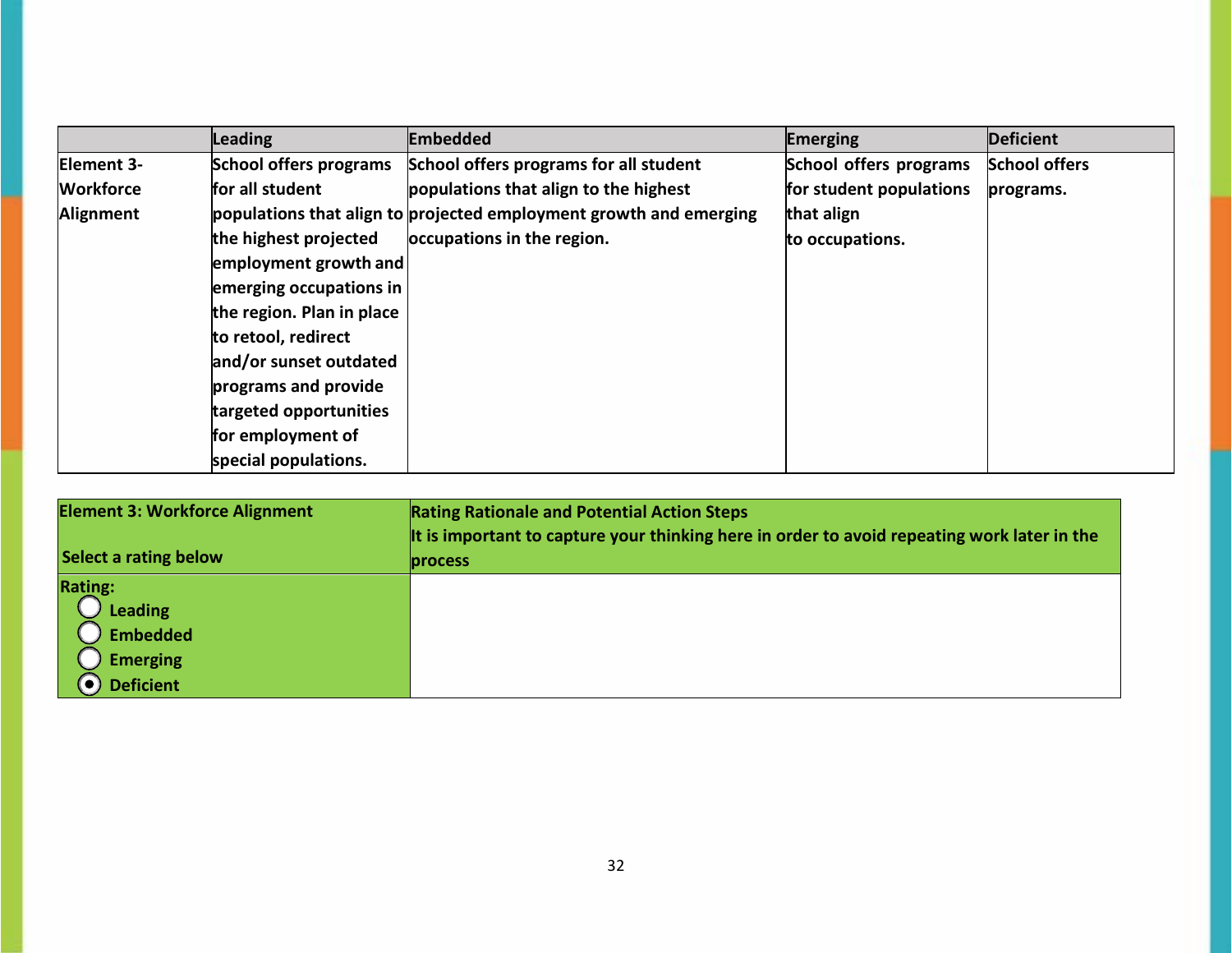## **Element 4 Worksheet: Evaluation of Implementing CTE Programs**

| <b>Questions to Consider</b>             | <b>Strengths/ Opportunities</b> | <b>Challenges/ Needs/Threats</b> | <b>Gaps/ Areas of revision/ New</b> |
|------------------------------------------|---------------------------------|----------------------------------|-------------------------------------|
| How fully are our programs aligned       |                                 |                                  | implementation                      |
| 1.                                       |                                 |                                  |                                     |
| and articulated across secondary         |                                 |                                  |                                     |
| and postsecondary education?             |                                 |                                  |                                     |
| Do our programs incorporate<br>2.        |                                 |                                  |                                     |
| relevant academic, technical, and        |                                 |                                  |                                     |
| career readiness/employability           |                                 |                                  |                                     |
| skills at every learner level?           |                                 |                                  |                                     |
| Do we have credit transfer<br>3.         |                                 |                                  |                                     |
| agreements to help students earn         |                                 |                                  |                                     |
| and articulate credit?                   |                                 |                                  |                                     |
| Are students being retained in the<br>4. |                                 |                                  |                                     |
| same program of study?                   |                                 |                                  |                                     |
| Do students in the programs of<br>5.     |                                 |                                  |                                     |
| study have multiple entry and exit       |                                 |                                  |                                     |
| points?                                  |                                 |                                  |                                     |
| Are students in our programs<br>6.       |                                 |                                  |                                     |
| earning recognized postsecondary         |                                 |                                  |                                     |
| credentials? Which credentials?          |                                 |                                  |                                     |
| What is the role of business sand<br>7.  |                                 |                                  |                                     |
| industry partners in the current         |                                 |                                  |                                     |
| program of study development and         |                                 |                                  |                                     |
| delivery?                                |                                 |                                  |                                     |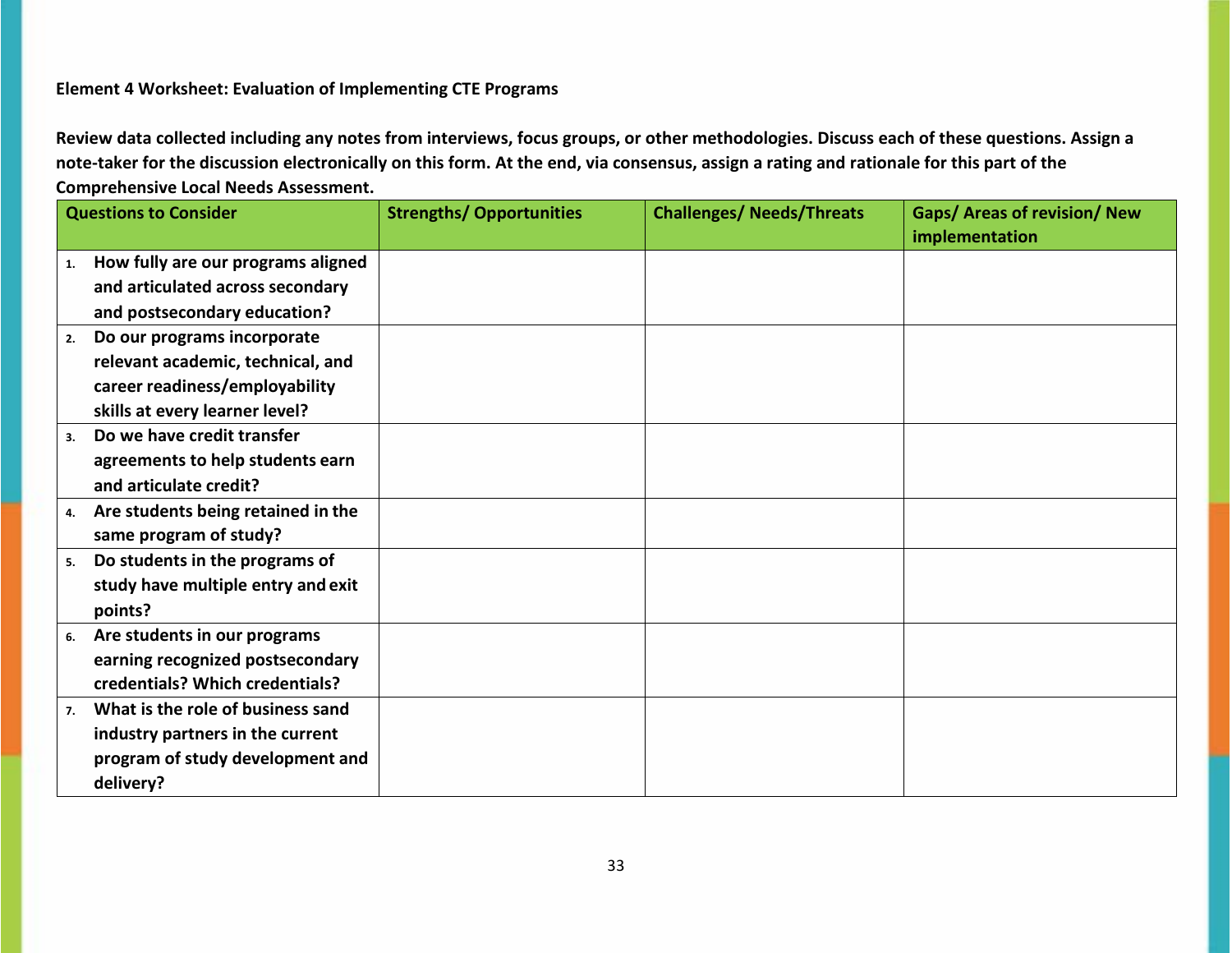|                                                   | Leading                                                | <b>Embedded</b>                                           | <b>Emerging</b>                             | <b>Deficient</b>    |
|---------------------------------------------------|--------------------------------------------------------|-----------------------------------------------------------|---------------------------------------------|---------------------|
| Element 4- Implementing CTE Programs are aligned, |                                                        | Programs are aligned and                                  | Programs                                    | Programs            |
| <b>Programs</b>                                   | growing, expanding                                     | articulated across secondary and are aligned across       |                                             | are aligned across  |
|                                                   | and articulated across                                 | post-secondary with                                       | secondary and post-                         | secondary and post- |
|                                                   | secondary and post-                                    | embedded academic, technical,                             | secondary, articulation is secondary.       |                     |
|                                                   | secondary with                                         | and employability skills.                                 | in development with                         |                     |
|                                                   | embedded academic,                                     | Students have multiple entry and embedded academic,       |                                             |                     |
|                                                   | technical,                                             | exit points within a                                      | technical, and                              |                     |
|                                                   | and employability skills.                              | pathway/program of study.                                 | employability skills.                       |                     |
|                                                   | <b>Students have multiple</b>                          |                                                           |                                             |                     |
|                                                   | entry and exit points within                           |                                                           |                                             |                     |
|                                                   | a pathway/program of                                   |                                                           |                                             |                     |
|                                                   | study.                                                 |                                                           |                                             |                     |
| Element 4- Stakeholder                            | <b>Growth and expansion on</b>                         | <b>Established stakeholder base</b>                       | Stakeholder involvement Limited Stakeholder |                     |
| involvement in CTE                                | an established stake holder where all stakeholders are |                                                           | with limited alignment in involvement.      |                     |
| Programs                                          |                                                        | base where all stakeholders actively involved in decision | decision making.                            |                     |
|                                                   | are actively involved in                               | making.                                                   |                                             |                     |
|                                                   | decision making.                                       |                                                           |                                             |                     |
|                                                   |                                                        |                                                           |                                             |                     |

| Element 4: Implementation of CTE Programs Rating Rationale and Potential Action Steps |                                                                                                               |
|---------------------------------------------------------------------------------------|---------------------------------------------------------------------------------------------------------------|
| Select a rating below                                                                 | It is important to capture your thinking here in order to avoid repeating work later in the<br><b>process</b> |
| <b>Rating:</b>                                                                        |                                                                                                               |
| $\bigcirc$ Leading                                                                    |                                                                                                               |
| O Embedded                                                                            |                                                                                                               |
| <b>O</b> Emerging                                                                     |                                                                                                               |
| O Deficient                                                                           |                                                                                                               |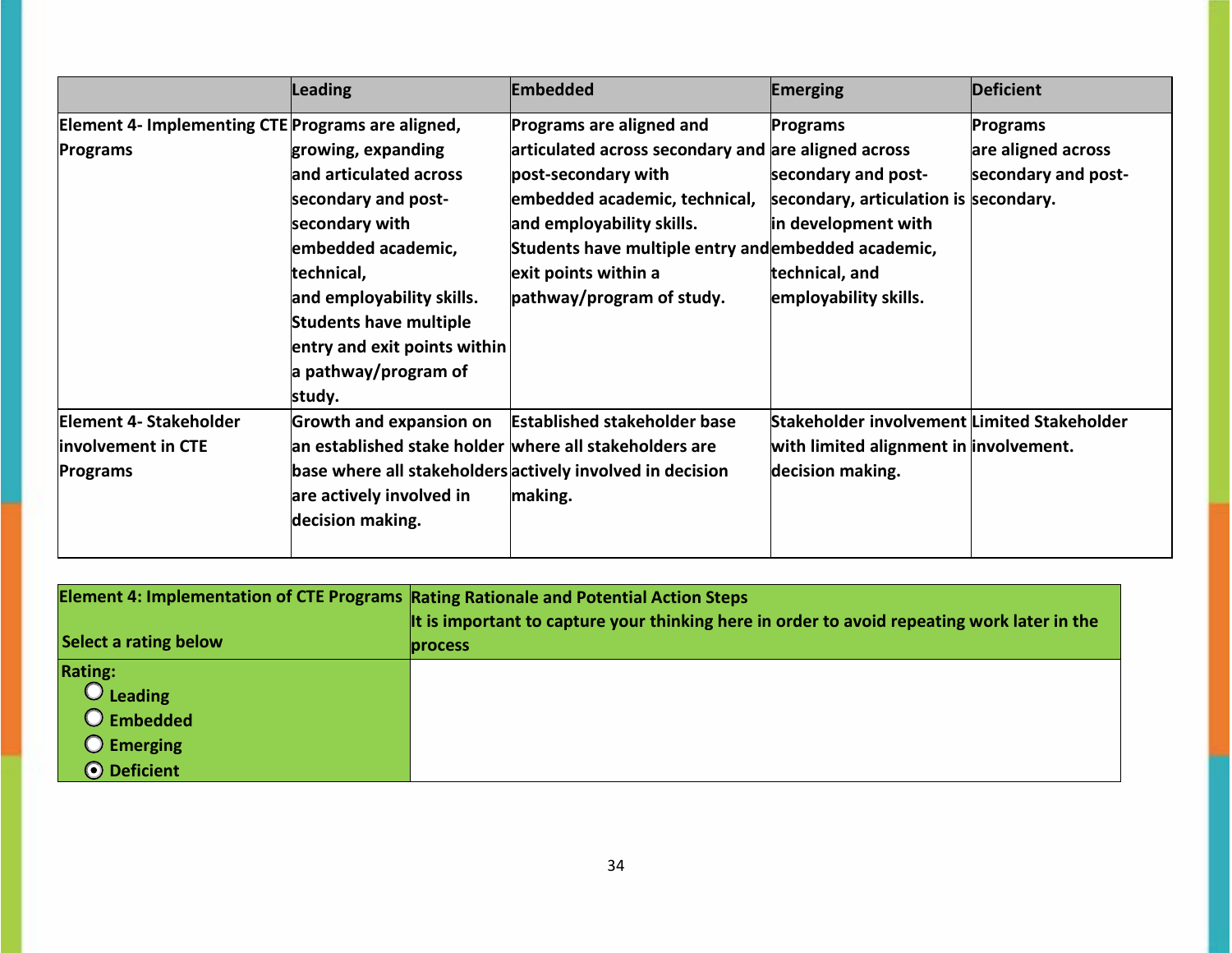## **Element 5 Worksheet: Evaluation of Recruiting, Retaining, and Training CTE Educators**

| <b>Questions to Consider</b>                       | Strengths/           | <b>Challenges/ Needs/Threats</b> | Gaps/ Areas of revision/ New |
|----------------------------------------------------|----------------------|----------------------------------|------------------------------|
|                                                    | <b>Opportunities</b> |                                  | implementation               |
| 1. How diverse is our staff? Does it reflect the   |                      |                                  |                              |
| demographic makeup of the student body?            |                      |                                  |                              |
| 2. What processes are in place to recruit new CTE  |                      |                                  |                              |
| educators?                                         |                      |                                  |                              |
| 3. What onboarding processes are in place to       |                      |                                  |                              |
| bring new professionals into the system?           |                      |                                  |                              |
| 4. Are these processes efficient and effective,    |                      |                                  |                              |
| especially for educators coming from industry?     |                      |                                  |                              |
| 5. Are all educators teaching in our programs      |                      |                                  |                              |
| adequately credentialed?                           |                      |                                  |                              |
| 6. Do we offer regular, substantive, and effective |                      |                                  |                              |
| professional development around CTE                |                      |                                  |                              |
| academic and technical instruction based on        |                      |                                  |                              |
| identified needs?                                  |                      |                                  |                              |
| 7. What has been the impact on mentoring and       |                      |                                  |                              |
| onboarding processes for new instructors,          |                      |                                  |                              |
| especially instructors coming from industry?       |                      |                                  |                              |
| 8. What professional development offerings are     |                      |                                  |                              |
| most highly rated by participant staff? Does       |                      |                                  |                              |
| this differ when looking at different factors      |                      |                                  |                              |
| such as length of time in position, certification, |                      |                                  |                              |
| career area, etc.?                                 |                      |                                  |                              |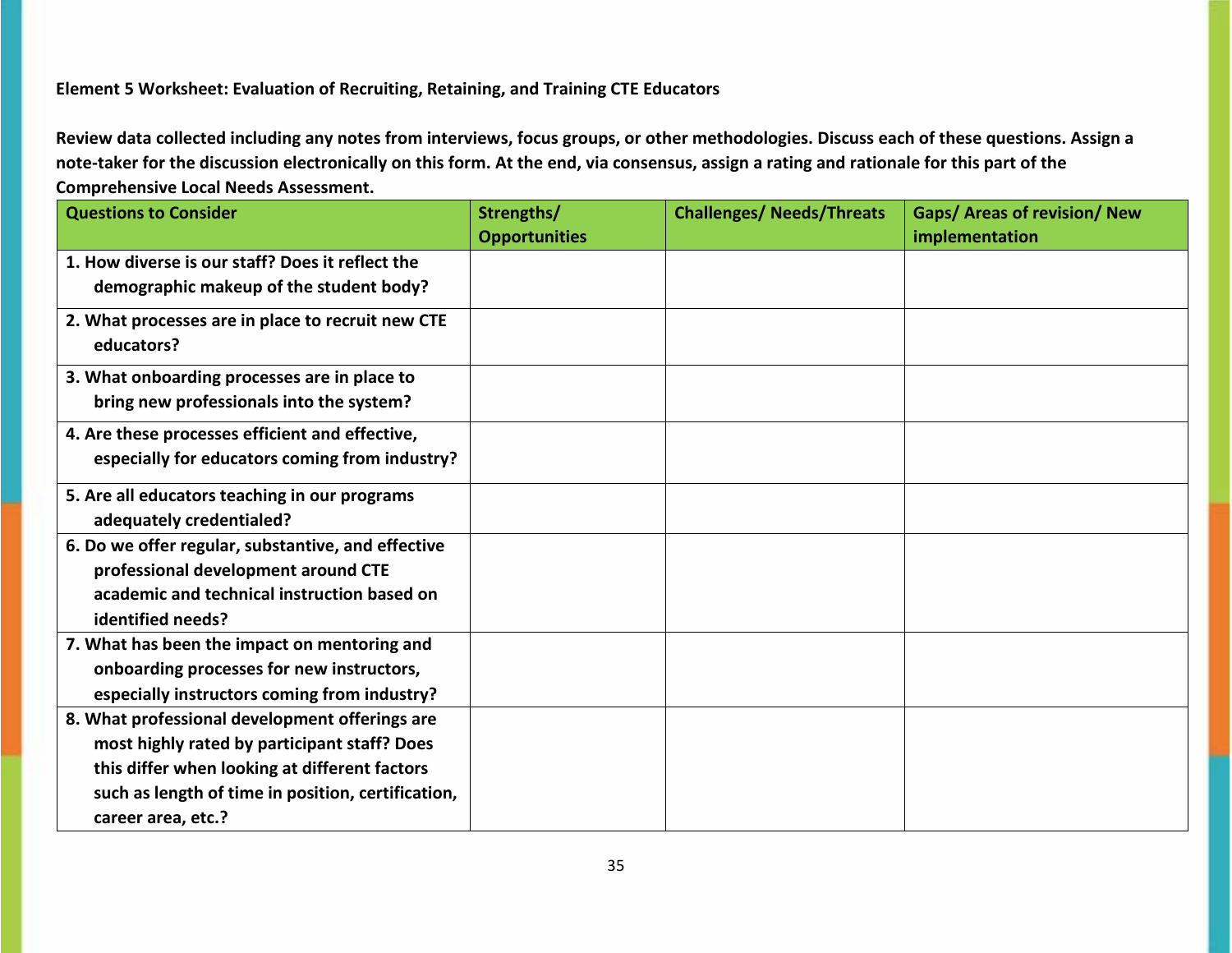| 9. Is there a process to develop or recruit CTE |  |  |
|-------------------------------------------------|--|--|
| instructors from existing staff?                |  |  |
| 10. In what content areas do we need to develop |  |  |
| or recruit more educators?                      |  |  |

|                                  | <b>Leading</b>                    | Embedded                                          | <b>Emerging</b>            | <b>Deficient</b>                                                                                                            |
|----------------------------------|-----------------------------------|---------------------------------------------------|----------------------------|-----------------------------------------------------------------------------------------------------------------------------|
| <b>Element 5- Recruitment of</b> | <b>Practices and processes in</b> | Practices and processes in                        | Practices and processes in | Practices and processes in                                                                                                  |
| <b>CTE Educators</b>             |                                   |                                                   |                            | place to recruit high quality, place to recruit high quality, place to recruit high quality, place to recruit high quality, |
|                                  | licensed, and endorsed            | licensed, and endorsed                            | licensed, and endorsed     | licensed, and endorsed                                                                                                      |
|                                  | educators. Processes in           | educators. Processes in                           | educators. Processes in    | educators. Processes in place                                                                                               |
|                                  | place for onboarding,             | place for onboarding,                             | place for onboarding,      | for onboarding, mentoring,                                                                                                  |
|                                  | mentoring, licensing. Gaps        | mentoring,                                        | mentoring, licensing. Gaps | licensing.                                                                                                                  |
|                                  | Identified. Improvement           | licensing. Gaps Identified.                       | Identified. Improvement    |                                                                                                                             |
|                                  | plans created and                 | Improvement plans created plan is in development. |                            |                                                                                                                             |
|                                  | implemented. Educator             | and implemented.                                  |                            |                                                                                                                             |
|                                  | satisfaction is high,             |                                                   |                            |                                                                                                                             |
|                                  | professional develop              |                                                   |                            |                                                                                                                             |
|                                  | opportunities that align          |                                                   |                            |                                                                                                                             |
|                                  | with industry trends.             |                                                   |                            |                                                                                                                             |
|                                  | Progress is evident.              |                                                   |                            |                                                                                                                             |

| Element 5: Recruitment, Retention, & | <b>Rating Rationale and Potential Action Steps</b>                                                  |
|--------------------------------------|-----------------------------------------------------------------------------------------------------|
| <b>Training for CTE Teachers</b>     | It is important to capture your thinking here in order to avoid repeating work later in the process |
| Select a rating below                |                                                                                                     |
| <b>Rating:</b>                       |                                                                                                     |
| $\bigcirc$ Leading                   |                                                                                                     |
| O Embedded                           |                                                                                                     |
| $\bigcirc$ Emerging                  |                                                                                                     |
| O Deficient                          |                                                                                                     |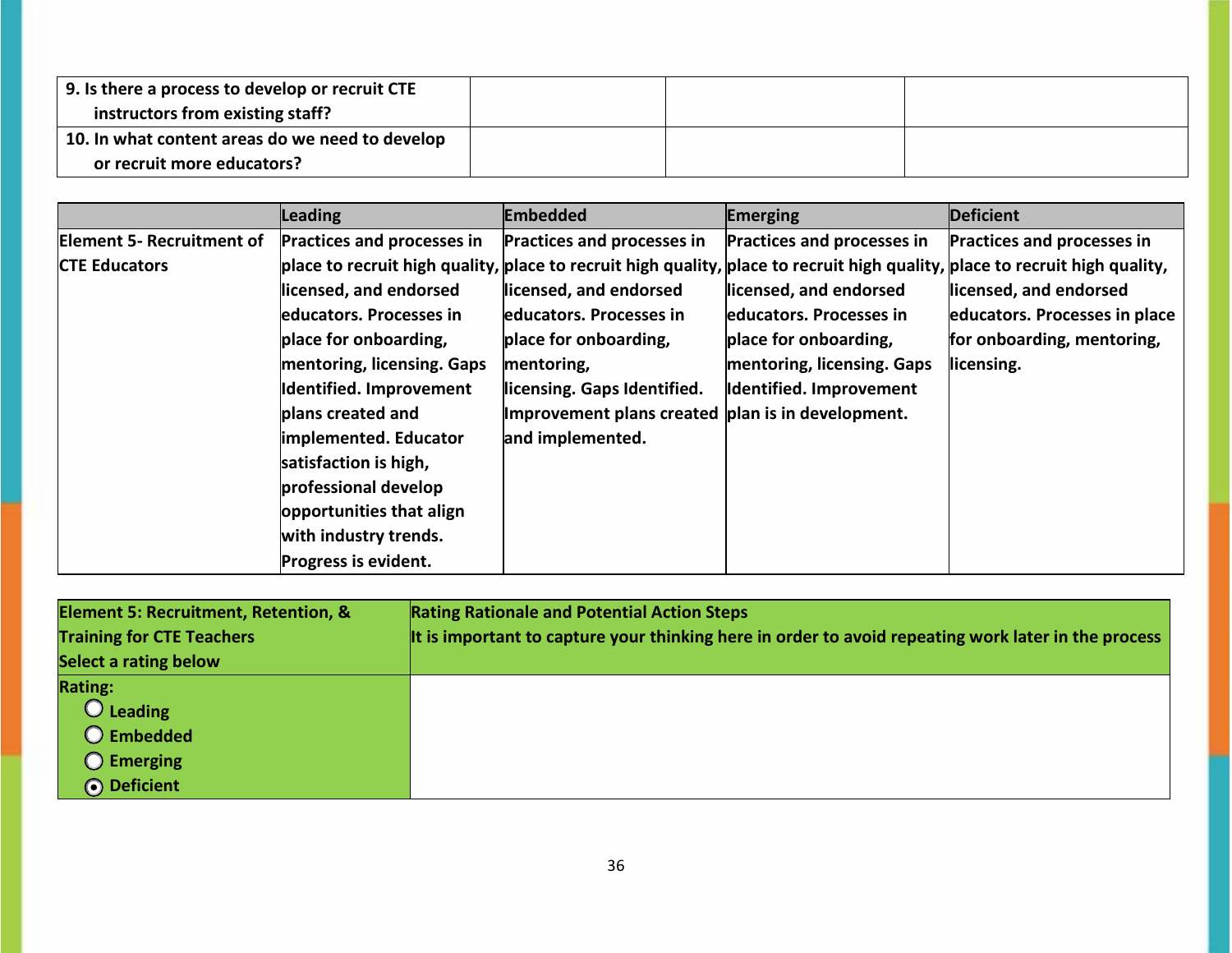## **Element 6 Worksheet: Evaluation of Equity and Access**

| <b>Questions to Consider</b>                        | Strengths/           | Challenges/          | Gaps/ Areas of revision/ New |
|-----------------------------------------------------|----------------------|----------------------|------------------------------|
|                                                     | <b>Opportunities</b> | <b>Needs/Threats</b> | implementation               |
| 1. Which population groups are underrepresented in  |                      |                      |                              |
| our CTE programs overall? And in each program       |                      |                      |                              |
| area?                                               |                      |                      |                              |
| 2. Which population groups are over-represented in  |                      |                      |                              |
| <b>CTE programs?</b>                                |                      |                      |                              |
| 3. Looking back on the sections on program quality, |                      |                      |                              |
| labor market needs, and progress toward             |                      |                      |                              |
| implementing programs of study, are there any       |                      |                      |                              |
| enrollment discrepancies when comparing to          |                      |                      |                              |
| programs that lead to high wage, high skill and in- |                      |                      |                              |
| demand occupations?                                 |                      |                      |                              |
| 4. What is the difference between participant,      |                      |                      |                              |
| concentrator, and completer data for each special   |                      |                      |                              |
| population? What is in place that encourages        |                      |                      |                              |
| students to complete programs? What barriers        |                      |                      |                              |
| are in place that prevent students from special     |                      |                      |                              |
| populations from completing?                        |                      |                      |                              |
| 5. What barriers currently exist that prevent each  |                      |                      |                              |
| special population group from participating in your |                      |                      |                              |
| programs?                                           |                      |                      |                              |
| 6. What accommodations, modifications, and          |                      |                      |                              |
| supportive services do we currently provide?        |                      |                      |                              |
| Which are most effective? Which ones are            |                      |                      |                              |
| underutilized?                                      |                      |                      |                              |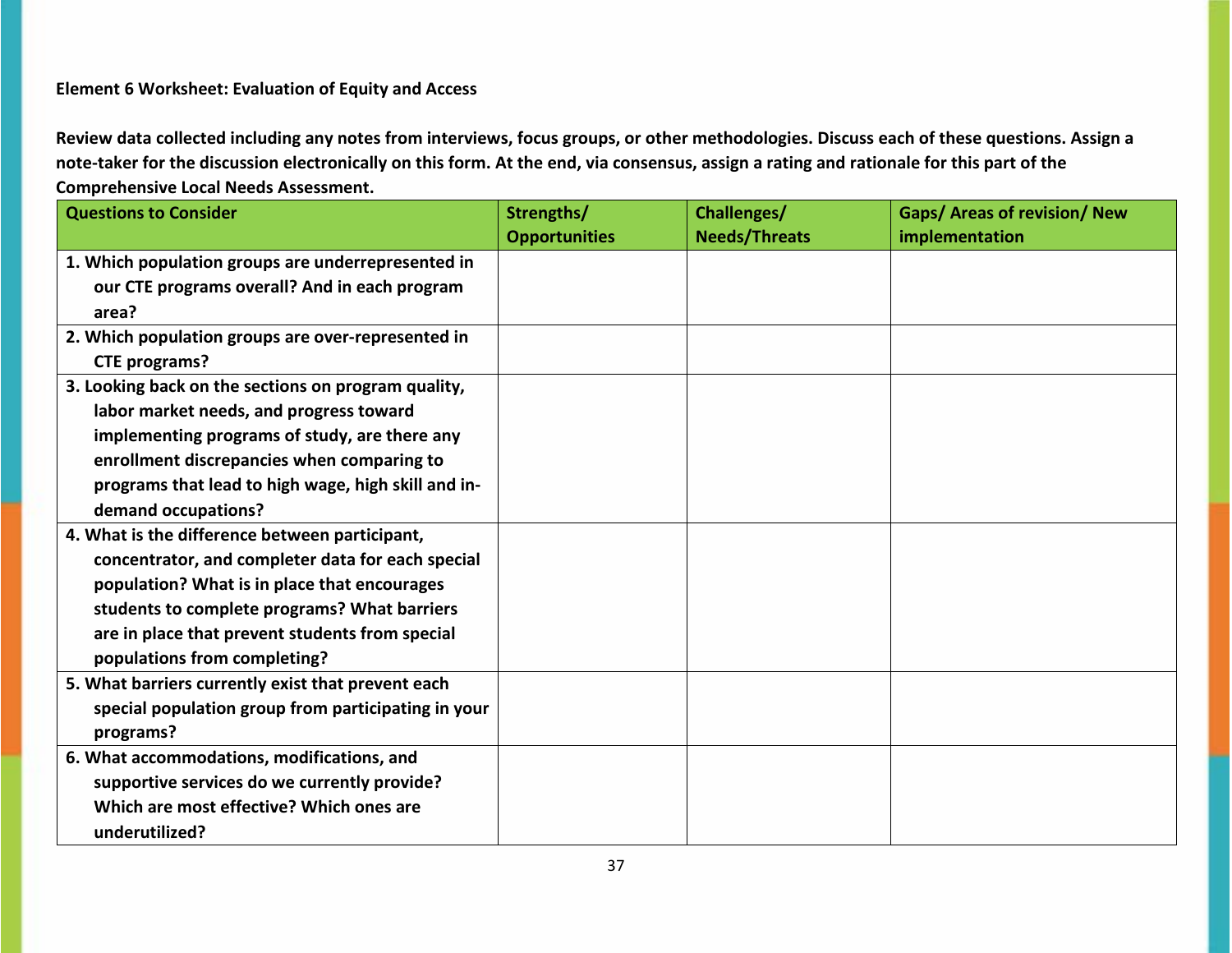| 7. What recruiting efforts are conducted to        |  |  |
|----------------------------------------------------|--|--|
| encourage special population students to enroll in |  |  |
| high quality CTE programs? What seems to be        |  |  |
| effective? What seems to be producing little       |  |  |
| effect?                                            |  |  |
| 8. What programs of study/pathways have strategies |  |  |
| developed in partnership with industry, to         |  |  |
| increase special population involvement in work-   |  |  |
| based learning opportunities and employment?       |  |  |
|                                                    |  |  |

|                                     | <b>Leading</b>   | <b>Embedded</b>                                                                                     | Emerging                | <b>Deficient</b>        |
|-------------------------------------|------------------|-----------------------------------------------------------------------------------------------------|-------------------------|-------------------------|
| <b>Element 6- Equity and</b>        | Gaps Identified. | Gaps Identified.                                                                                    | <b>Gaps Identified.</b> | <b>Gaps Identified.</b> |
| <b>Access</b>                       |                  | Improvement plans created Improvement plans created                                                 | Improvement plans in    |                         |
|                                     |                  | and implemented. Progress and implemented.                                                          | development.            |                         |
|                                     | is evident.      | Specifically; enrollment,                                                                           |                         |                         |
|                                     |                  | barriers, recruitment                                                                               |                         |                         |
|                                     |                  | efforts, accommodations,                                                                            |                         |                         |
|                                     |                  | participants, concentrators,                                                                        |                         |                         |
|                                     |                  | completers.                                                                                         |                         |                         |
|                                     |                  |                                                                                                     |                         |                         |
| <b>Element 6: Equity and Access</b> |                  | <b>Rating Rationale and Potential Action Steps</b>                                                  |                         |                         |
| <b>Select a rating below</b>        |                  | It is important to capture your thinking here in order to avoid repeating work later in the process |                         |                         |
| <b>Rating:</b>                      |                  |                                                                                                     |                         |                         |
| $\bigcirc$ Leading                  |                  |                                                                                                     |                         |                         |
| $\bigcirc$ Embedded                 |                  |                                                                                                     |                         |                         |
| $\bigcirc$ Emerging                 |                  |                                                                                                     |                         |                         |
| O Deficient                         |                  |                                                                                                     |                         |                         |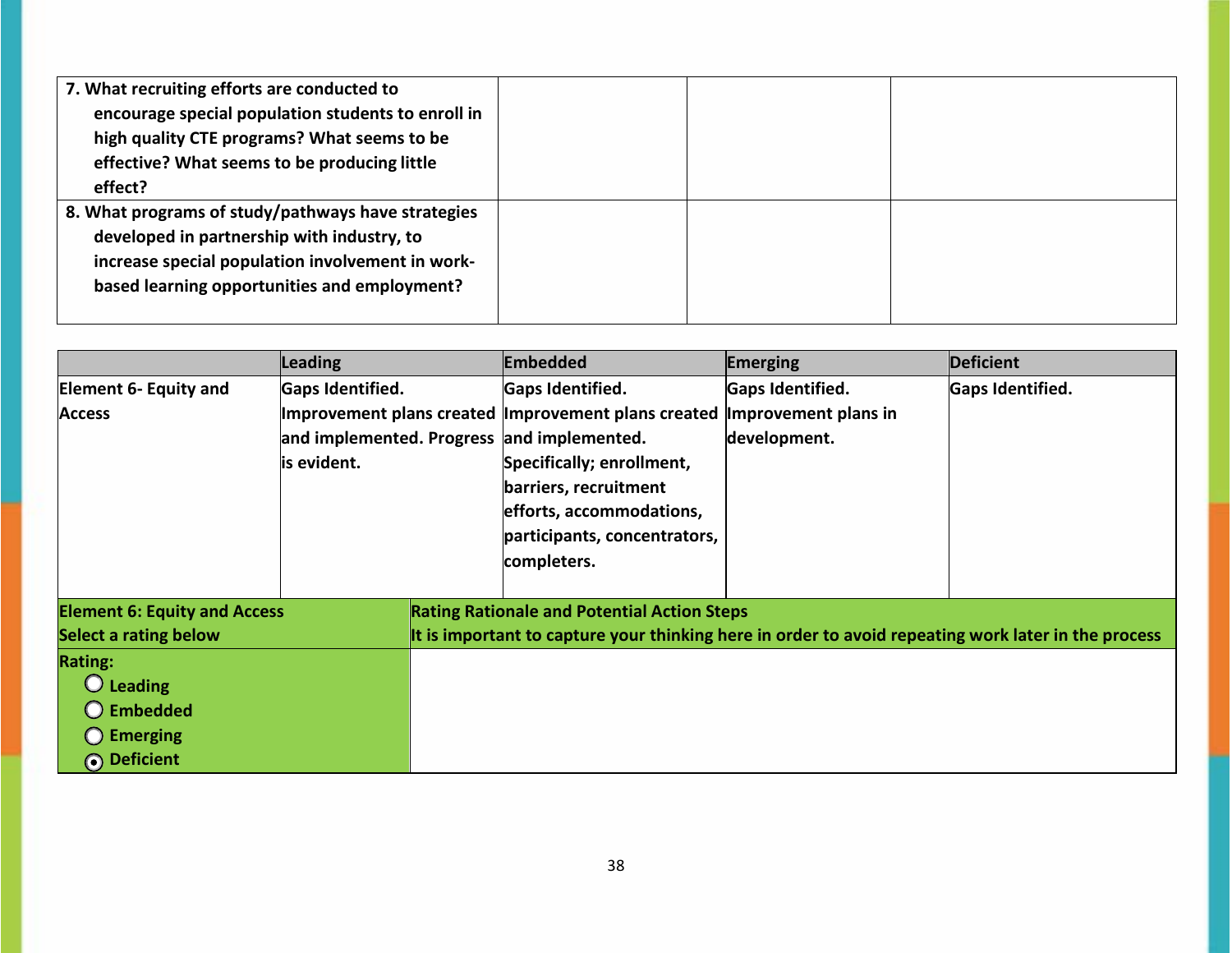# **Full Needs Assessment Rubric**

|                           | Leading                    | Embedded                                            | <b>Emerging</b>           | <b>Deficient</b>                                       |
|---------------------------|----------------------------|-----------------------------------------------------|---------------------------|--------------------------------------------------------|
|                           | 4 points                   | 3 points                                            | 2 points                  | 1 point                                                |
| <b>Element 1- Student</b> | <b>Gaps Identified.</b>    | <b>Gaps Identified. Improvement</b>                 | Gaps Identified.          | Gaps Identified.                                       |
| Performance               | Improvement plans          | plans created and implemented.                      | Improvement plans in      |                                                        |
|                           | created and                |                                                     | development.              |                                                        |
|                           | implemented. Progress is   |                                                     |                           |                                                        |
|                           | Evident.                   |                                                     |                           |                                                        |
| <b>Element 2- Program</b> | School offers complete     | School offers complete programs                     |                           | School offers the ability School offers the ability to |
| <b>Size</b>               | programs                   | that align with student interest                    | to concentrate            | concentrate in programs.                               |
|                           |                            | that demonstrate growth, and industry sector needs. | in programs that align    |                                                        |
|                           | innovation, and            |                                                     | with student interest     |                                                        |
|                           | expansion which align      |                                                     | and industry sector       |                                                        |
|                           | with student interest and  |                                                     | lneeds.                   |                                                        |
|                           | industry sector needs.     |                                                     |                           |                                                        |
| <b>Element 2- Program</b> | <b>Programs result in</b>  | <b>Programs result in credentials</b>               | <b>Programs result in</b> | Programs offer credentials or work-                    |
| Scope                     | credentials valued by      | valued by industry and offer high                   | credentials and offer     | based learning experiences.                            |
|                           | industry and are           | quality work-based learning                         | work-based learning       |                                                        |
|                           | stackable. Offer high      | experiences.                                        | experiences.              |                                                        |
|                           | quality work-              |                                                     |                           |                                                        |
|                           | based learning             |                                                     |                           |                                                        |
|                           | experiences that result in |                                                     |                           |                                                        |
|                           | viable placement           |                                                     |                           |                                                        |
|                           | opportunities.             |                                                     |                           |                                                        |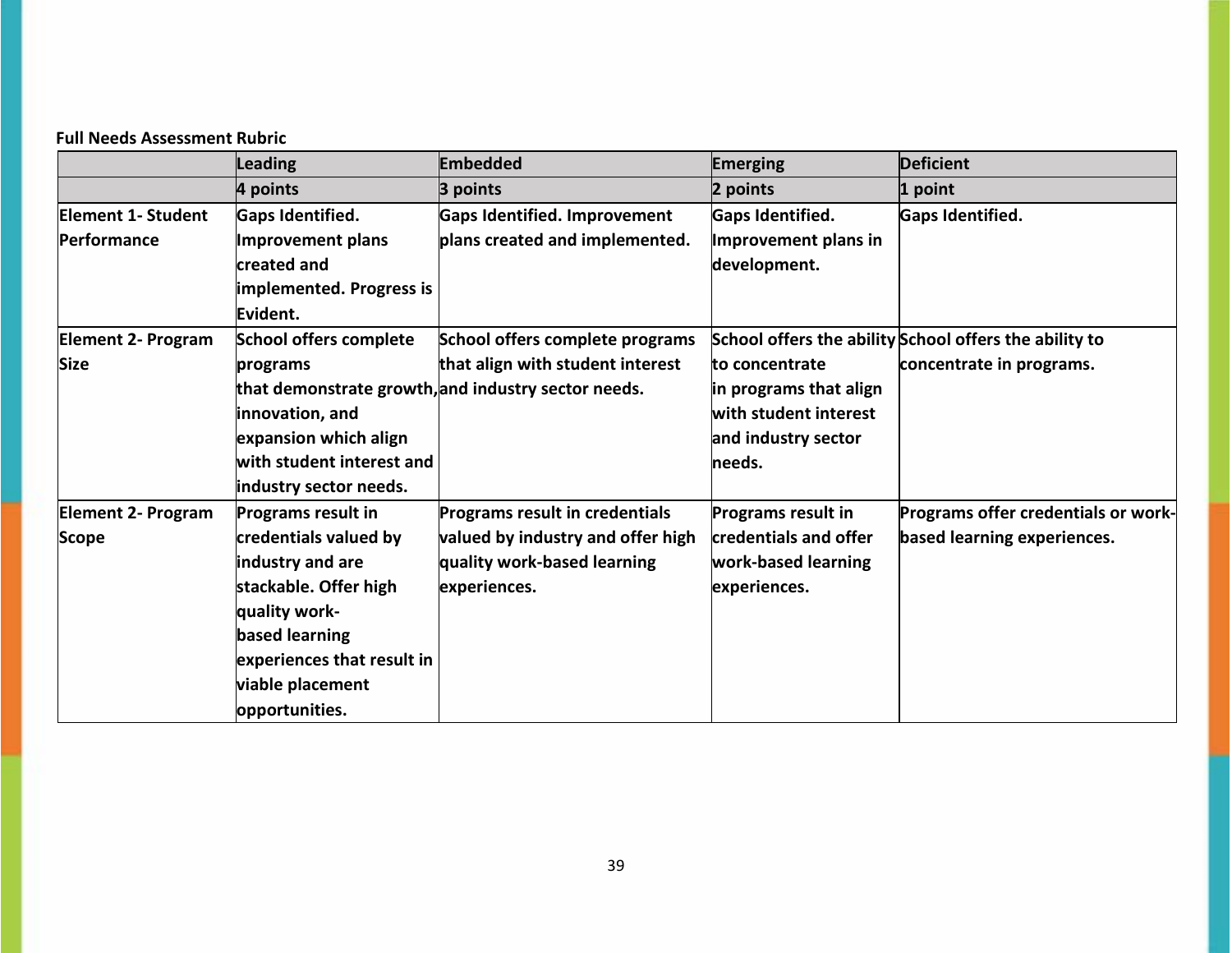| <b>Element 2- Program</b><br><b>Quality</b> | Curriculum aligns with<br>standards, decisions<br>based on data and<br>continuous improvement implemented.<br>plan created and<br>implemented. Progress is<br>levident. | <b>Curriculum aligns with State</b><br>State program and course program and course standards,<br>decisions based on data and<br>continuous improvement plan | Curriculum aligns with<br><b>State program and</b><br>course standards,<br>decisions based on data<br>and continuous<br>improvement<br>plan developed. | <b>Curriculum aligns with State</b><br>program and course standards. |
|---------------------------------------------|-------------------------------------------------------------------------------------------------------------------------------------------------------------------------|-------------------------------------------------------------------------------------------------------------------------------------------------------------|--------------------------------------------------------------------------------------------------------------------------------------------------------|----------------------------------------------------------------------|
|                                             | Element 3- Workforce School offers programs                                                                                                                             | School offers programs for all                                                                                                                              |                                                                                                                                                        | School offers programs School offers programs.                       |
| Alignment                                   | for all student                                                                                                                                                         | student populations that align to                                                                                                                           | for student populations                                                                                                                                |                                                                      |
|                                             | populations that align to                                                                                                                                               | the highest                                                                                                                                                 | that align                                                                                                                                             |                                                                      |
|                                             | the highest projected                                                                                                                                                   | projected employment growth and to occupations.                                                                                                             |                                                                                                                                                        |                                                                      |
|                                             | employment growth and                                                                                                                                                   | emerging occupations in the                                                                                                                                 |                                                                                                                                                        |                                                                      |
|                                             | emerging occupations in                                                                                                                                                 | region.                                                                                                                                                     |                                                                                                                                                        |                                                                      |
|                                             | the region. Plan in place                                                                                                                                               |                                                                                                                                                             |                                                                                                                                                        |                                                                      |
|                                             | to retool, redirect and/or                                                                                                                                              |                                                                                                                                                             |                                                                                                                                                        |                                                                      |
|                                             | sunset outdated                                                                                                                                                         |                                                                                                                                                             |                                                                                                                                                        |                                                                      |
|                                             | programs and provide                                                                                                                                                    |                                                                                                                                                             |                                                                                                                                                        |                                                                      |
|                                             | targeted opportunities                                                                                                                                                  |                                                                                                                                                             |                                                                                                                                                        |                                                                      |
|                                             | for employment of                                                                                                                                                       |                                                                                                                                                             |                                                                                                                                                        |                                                                      |
|                                             | special populations.                                                                                                                                                    |                                                                                                                                                             |                                                                                                                                                        |                                                                      |
| Element 4-                                  | Programs are aligned,                                                                                                                                                   | Programs are aligned and                                                                                                                                    | <b>Programs</b>                                                                                                                                        | Programs are aligned across                                          |
| Implementing CTE                            | growing, expanding                                                                                                                                                      | articulated across secondary and                                                                                                                            | are aligned across                                                                                                                                     | secondary and post-secondary.                                        |
| Programs                                    | and articulated across                                                                                                                                                  | post-secondary with                                                                                                                                         | secondary and post-                                                                                                                                    |                                                                      |
|                                             | secondary and post-                                                                                                                                                     | embedded academic, technical,                                                                                                                               | secondary, articulation                                                                                                                                |                                                                      |
|                                             | secondary with                                                                                                                                                          | and employability skills. Students                                                                                                                          | is in development with                                                                                                                                 |                                                                      |
|                                             | embedded academic,                                                                                                                                                      | have multiple entry and exit                                                                                                                                | embedded academic,                                                                                                                                     |                                                                      |
|                                             | technical,                                                                                                                                                              | points within a pathway/program                                                                                                                             | technical, and                                                                                                                                         |                                                                      |
|                                             | and employability skills.                                                                                                                                               | of study.                                                                                                                                                   | employability skills.                                                                                                                                  |                                                                      |
|                                             | <b>Students have multiple</b>                                                                                                                                           |                                                                                                                                                             |                                                                                                                                                        |                                                                      |
|                                             | entry and exit points                                                                                                                                                   |                                                                                                                                                             |                                                                                                                                                        |                                                                      |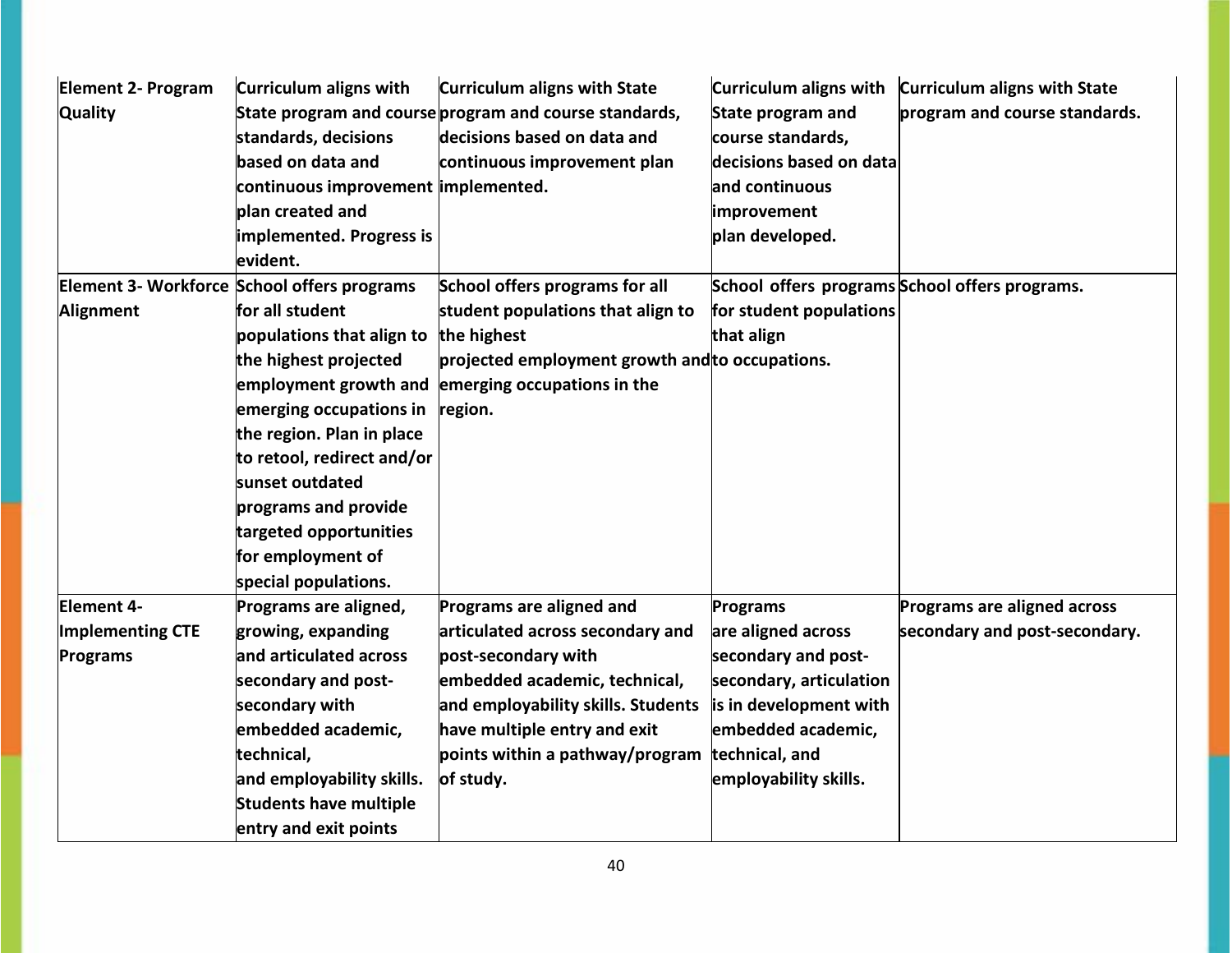|                                                                           | within a<br>pathway/program of<br>study.                                                                                                                                                                                                                                                                                                                                 |                                                                                                                                                                                                                                                                                                           |                                                                                                                                                                                                                      |                                                                                                             |
|---------------------------------------------------------------------------|--------------------------------------------------------------------------------------------------------------------------------------------------------------------------------------------------------------------------------------------------------------------------------------------------------------------------------------------------------------------------|-----------------------------------------------------------------------------------------------------------------------------------------------------------------------------------------------------------------------------------------------------------------------------------------------------------|----------------------------------------------------------------------------------------------------------------------------------------------------------------------------------------------------------------------|-------------------------------------------------------------------------------------------------------------|
| <b>Element 4-</b><br><b>Stakeholder</b><br>involvement in CTE<br>Programs | an established stake<br>holder base where all<br>stakeholders are actively<br>involved in decision<br>making.                                                                                                                                                                                                                                                            | Growth and expansion on Established stakeholder base<br>where all stakeholders are actively involvement with<br>involved in decision making.                                                                                                                                                              | <b>Stakeholder</b><br>limited alignment in<br>decision making.                                                                                                                                                       | Limited Stakeholder involvement.                                                                            |
| Element 5-<br><b>Recruitment of CTE</b><br><b>Educators</b>               | place to recruit high<br>quality, licensed, and<br>endorsed educators.<br><b>Processes in place for</b><br>onboarding, mentoring,<br>licensing. Gaps Identified. implemented.<br>Improvement plans<br>created and<br>implemented. Educator<br>satisfaction is high,<br>professional develop<br>opportunities that align<br>with industry trends.<br>Progress is evident. | Practices and processes in Practices and processes in place to Practices and processes Practices and processes in place to<br>recruit high quality, licensed, and<br>endorsed educators. Processes in<br>place for onboarding, mentoring,<br>licensing. Gaps Identified.<br>Improvement plans created and | in place to recruit high<br>quality, licensed, and<br>endorsed<br>educators. Processes in licensing.<br>place for onboarding,<br>mentoring, licensing.<br>Gaps Identified.<br>Improvement plan is in<br>development. | recruit high quality, licensed, and<br>endorsed educators. Processes in<br>place for onboarding, mentoring, |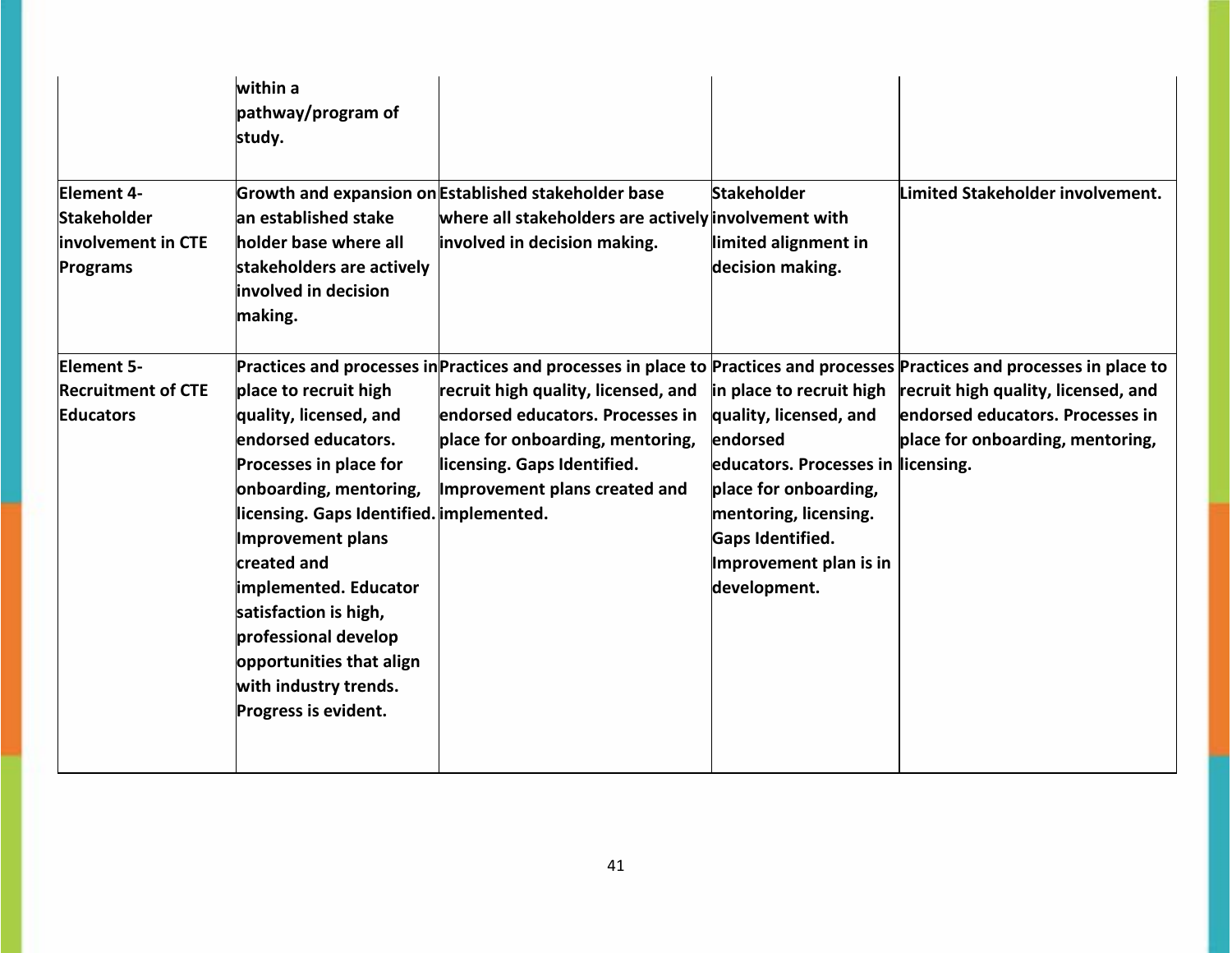| Element 6- Equity and Gaps Identified. |                   | Gaps Identified. Improvement                               | <b>Gaps Identified.</b> | <b>Gaps Identified.</b> |
|----------------------------------------|-------------------|------------------------------------------------------------|-------------------------|-------------------------|
| <b>Access</b>                          | Improvement plans | plans created and                                          | Improvement plans in    |                         |
|                                        | created and       | implemented. Specifically;                                 | development.            |                         |
|                                        |                   | implemented. Progress is enrollment, barriers, recruitment |                         |                         |
|                                        | evident.          | efforts, accommodations,                                   |                         |                         |
|                                        |                   | participants, concentrators,                               |                         |                         |
|                                        |                   | completers.                                                |                         |                         |

## **Merging Findings and Setting Priorities**

Finishing the Comprehensive Local Needs Assessment and beginning the local application for Perkins funds are the next steps in the process and will require input from the required partners. Be creative and use your resources to get that valuable input. It does not have to happen in a large public forum. Utilizing multiple methods to collect input will create more thoughtful outcomes when employing those other engagement strategies listed throughout this guidebook.

Engaging stakeholders in a discussion about local and regional goals is critical as you conclude this process. Ensuring the stakeholder group understands the six required uses of funds (Section 135 of Perkins V) and the nine elements of the local application will be critical at this point. Armed with facts and information, the leadership team can work with the stakeholder group to do the final steps of the needs assessment and prepare for the local application.

#### **Review findings**

It is now time to review your findings and determine what steps to take. There are considerably more issues and actions than can be addressed at this time. However, it is important to narrow the list of needs to a key set of actions that will have the greatest impact on:

- Closing performance gaps for special population groups;
- Improving program size, scope, and quality while insuring labor market alignment;
- Improving program quality;
- Making sure you have the best and most diverse educators; and
- Removing barriers that reduce access and success.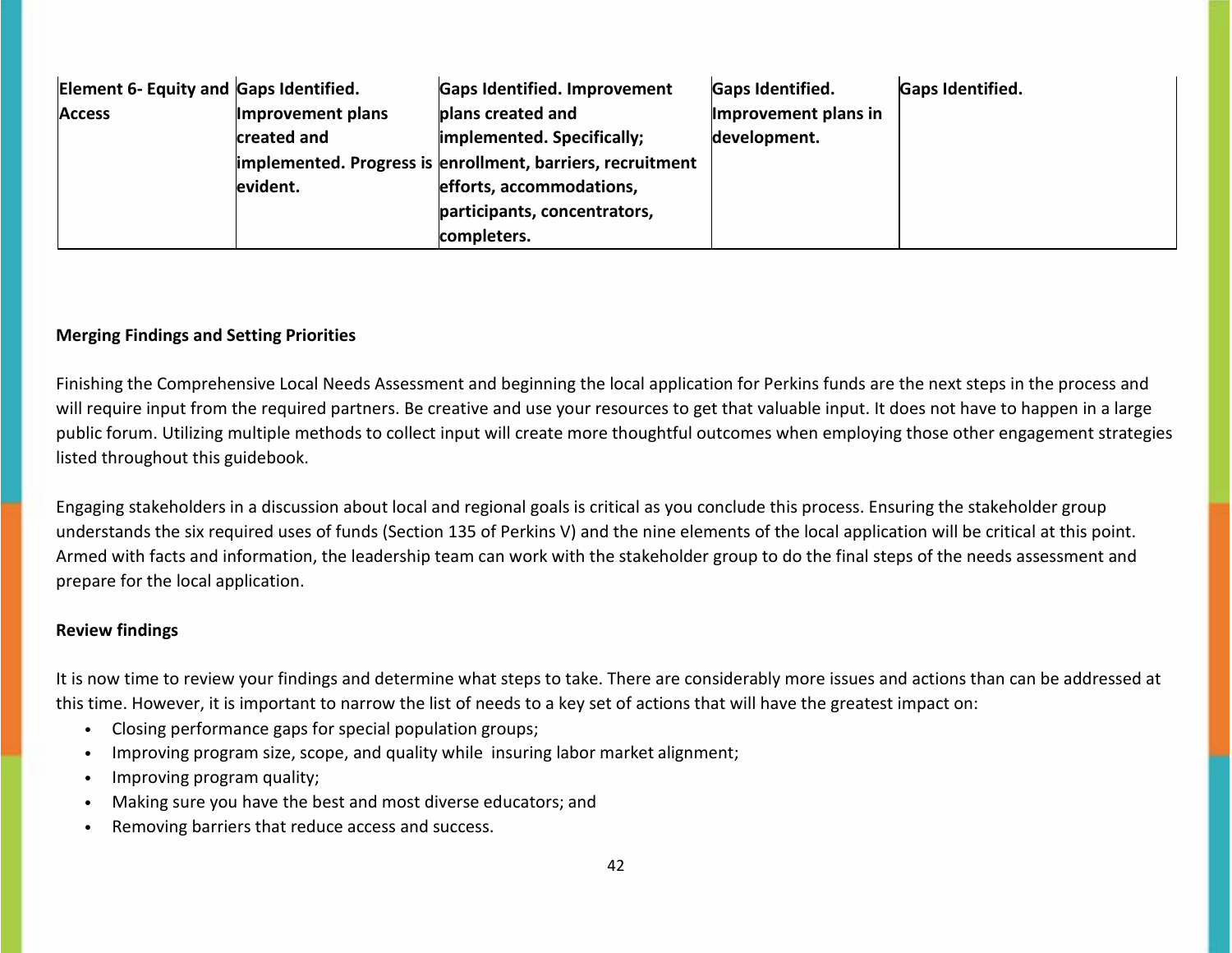In prioritizing areas of focus, go back to the notes from your discussions and consider more broad questions from each element such as:

- Element 1: Which performance areas are providing the most difficulty? For what student groups? What can be done to address those needs?
- Element 2: Which programs are strong and need to be supported to continue to keep momentum? Which programs are struggling and need to be discontinued or reshaped to be of adequate size, scope, and quality? Are there specific components of program quality that present challenges across career areas?
- Element 3: Are programs adequately addressing current and emerging employer needs? Will programs allow students to earn a living wage when they become employed?
- Element 4: Are secondary, postsecondary, and support systems aligned to ensure students can move through their chosen pathway without barriers or replication? Are credentials awarded to students of economic value to students and employers?
- Element 5: How can you get teachers to join your staff? What support is needed to retain effective teachers and instructors?
- Element 6: Which subpopulations are struggling the most? Are there activities that could be undertaken that would remove barriers right away? What are long term solutions to ensuring all subpopulations are successful?

These will be difficult discussions. The outcome of this final step will be to identify activities to fund and how to meet performance indicators in the coming two years. The leadership team will likely need to make some tough decisions about how to prioritize the need and design the action steps to be included in the Perkins local application. Perkins applicants will be using the [Utah Perkins V Application Guide](https://www.schools.utah.gov/file/3643ef89-2cd8-4823-a8fb-3f4912d7abe2) located on the USBE website. Applications will be received from eligible recipients through Utah Grants.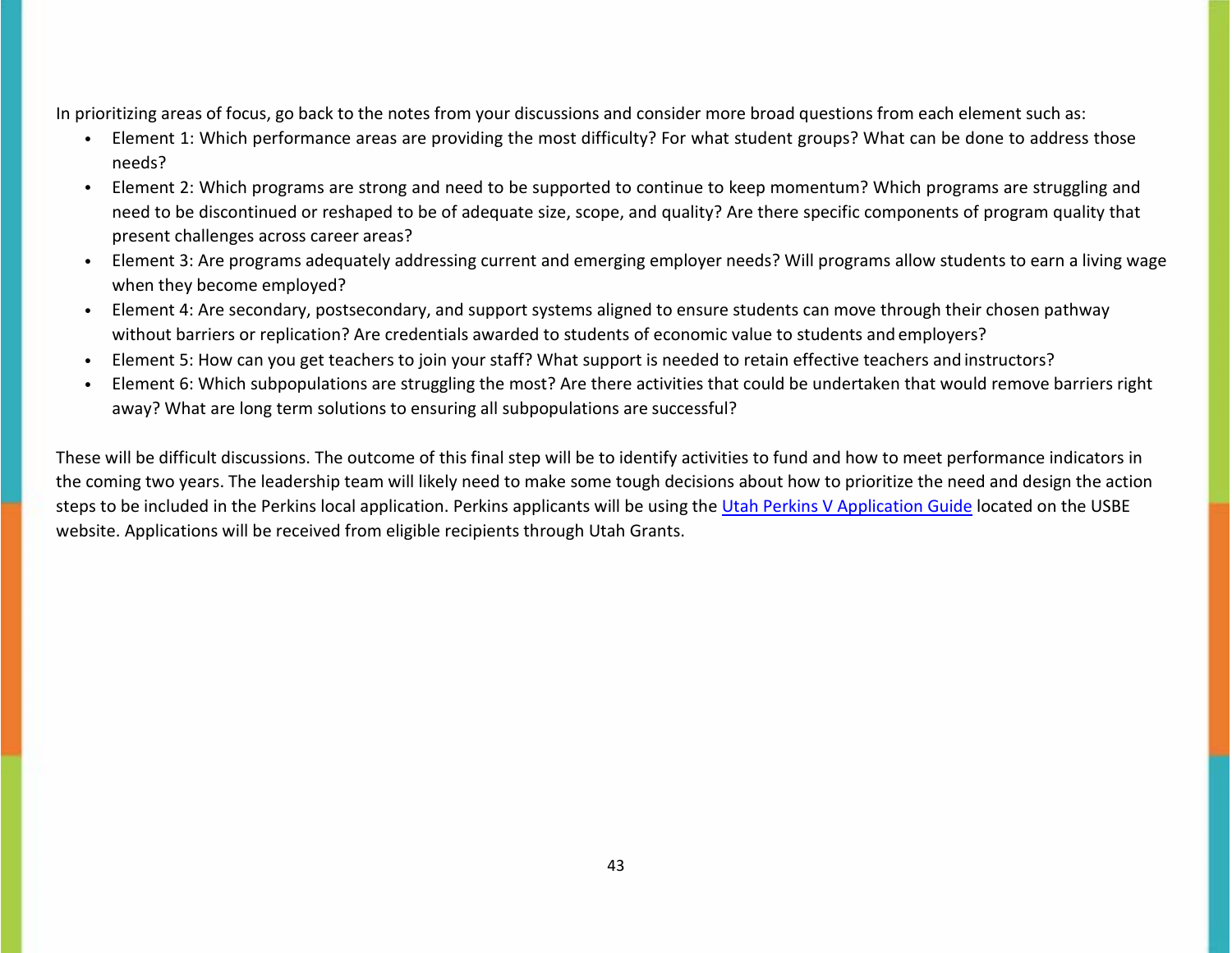# **Potential Partner Worksheet**

Use this template to identify potential partners for your CLNA. All listed are required in Perkins V unless noted with an asterisk (\*).

| Role                    | <b>Name</b> | <b>Organization</b> | <b>Contact Information</b> |
|-------------------------|-------------|---------------------|----------------------------|
| <b>Secondary CTE</b>    |             |                     |                            |
| teachers                |             |                     |                            |
|                         |             |                     |                            |
|                         |             |                     |                            |
|                         |             |                     |                            |
|                         |             |                     |                            |
|                         |             |                     |                            |
|                         |             |                     |                            |
|                         |             |                     |                            |
|                         |             |                     |                            |
| <b>Secondary school</b> |             |                     |                            |
| counselors and          |             |                     |                            |
| advisement              |             |                     |                            |
| professionals,          |             |                     |                            |
| academic counselors     |             |                     |                            |
|                         |             |                     |                            |
|                         |             |                     |                            |
|                         |             |                     |                            |
|                         |             |                     |                            |
|                         |             |                     |                            |
|                         |             |                     |                            |
| <b>Secondary</b>        |             |                     |                            |
| principals              |             |                     |                            |
|                         |             |                     |                            |
|                         |             |                     |                            |
|                         |             |                     |                            |
|                         |             |                     |                            |
|                         |             |                     |                            |
|                         |             |                     |                            |
|                         |             |                     |                            |
|                         |             |                     |                            |
| <b>Secondary</b>        |             |                     |                            |
| instructional support,  |             |                     |                            |
| paraprofessionals       |             |                     |                            |
|                         |             |                     |                            |
|                         |             |                     |                            |
|                         |             |                     |                            |
|                         |             |                     |                            |
|                         |             |                     |                            |
|                         |             |                     |                            |
|                         |             |                     |                            |
|                         |             |                     |                            |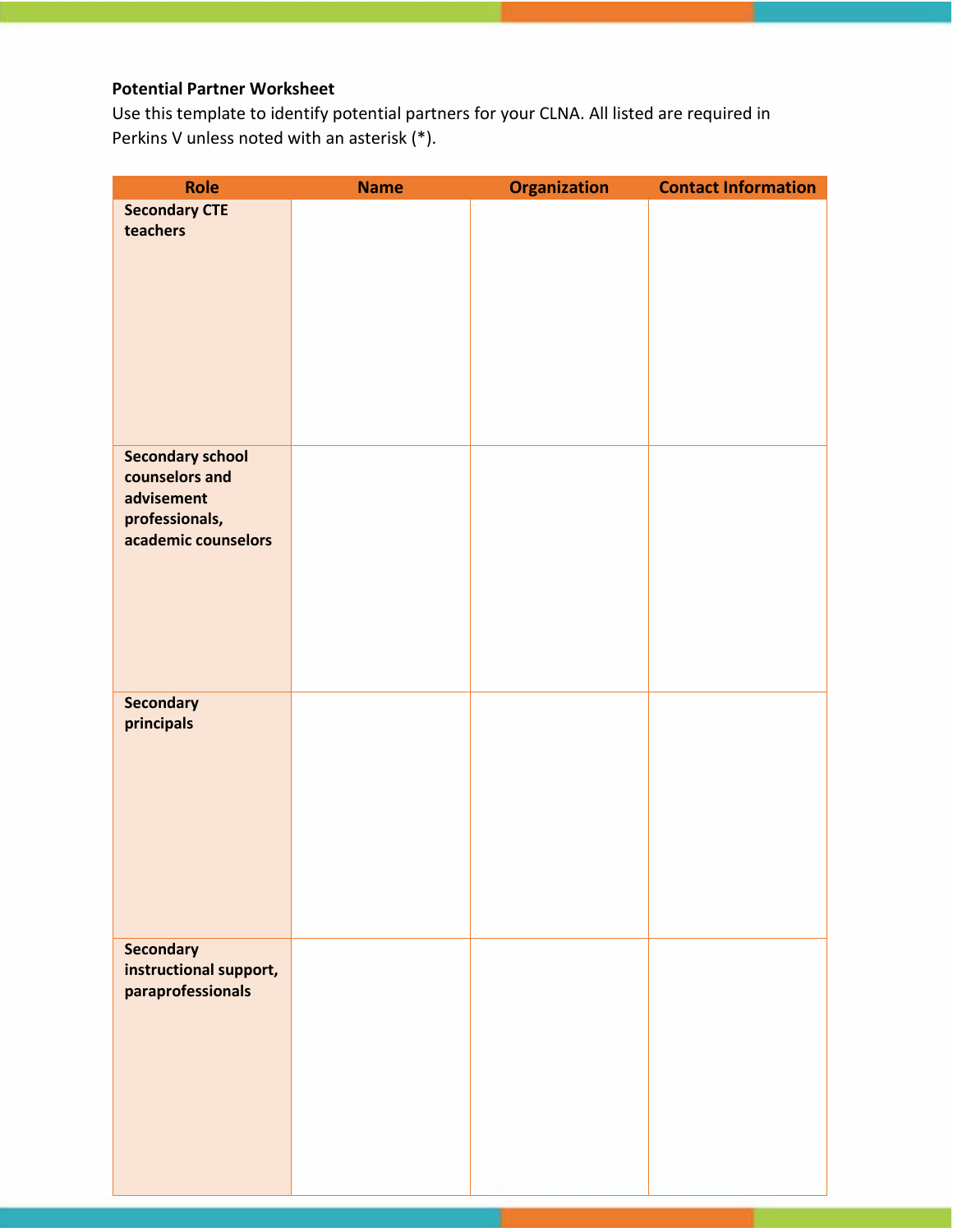| <b>Role</b>                               | <b>Name</b> | <b>Organization</b> | <b>Contact Information</b> |
|-------------------------------------------|-------------|---------------------|----------------------------|
| <b>Postsecondary CTE</b>                  |             |                     |                            |
| faculty                                   |             |                     |                            |
|                                           |             |                     |                            |
|                                           |             |                     |                            |
|                                           |             |                     |                            |
|                                           |             |                     |                            |
|                                           |             |                     |                            |
|                                           |             |                     |                            |
|                                           |             |                     |                            |
|                                           |             |                     |                            |
|                                           |             |                     |                            |
| Postsecondary                             |             |                     |                            |
| administrators                            |             |                     |                            |
|                                           |             |                     |                            |
|                                           |             |                     |                            |
|                                           |             |                     |                            |
|                                           |             |                     |                            |
|                                           |             |                     |                            |
|                                           |             |                     |                            |
|                                           |             |                     |                            |
|                                           |             |                     |                            |
| *Postsecondary                            |             |                     |                            |
| career guidance and                       |             |                     |                            |
| advising                                  |             |                     |                            |
| professionals                             |             |                     |                            |
|                                           |             |                     |                            |
|                                           |             |                     |                            |
|                                           |             |                     |                            |
|                                           |             |                     |                            |
|                                           |             |                     |                            |
|                                           |             |                     |                            |
|                                           |             |                     |                            |
| <b>Representatives of</b>                 |             |                     |                            |
| <b>Special Populations</b>                |             |                     |                            |
| gender, race,                             |             |                     |                            |
| ethnicity, migrant<br>status, disability, |             |                     |                            |
| economically                              |             |                     |                            |
| disadvantaged,                            |             |                     |                            |
| nontraditional, single                    |             |                     |                            |
| parent, pregnant                          |             |                     |                            |
| women, out of work                        |             |                     |                            |
| individuals, English                      |             |                     |                            |
| learners, homeless,                       |             |                     |                            |
| foster care, active                       |             |                     |                            |
| duty military parents,<br>*corrections    |             |                     |                            |
|                                           |             |                     |                            |
|                                           |             |                     |                            |

T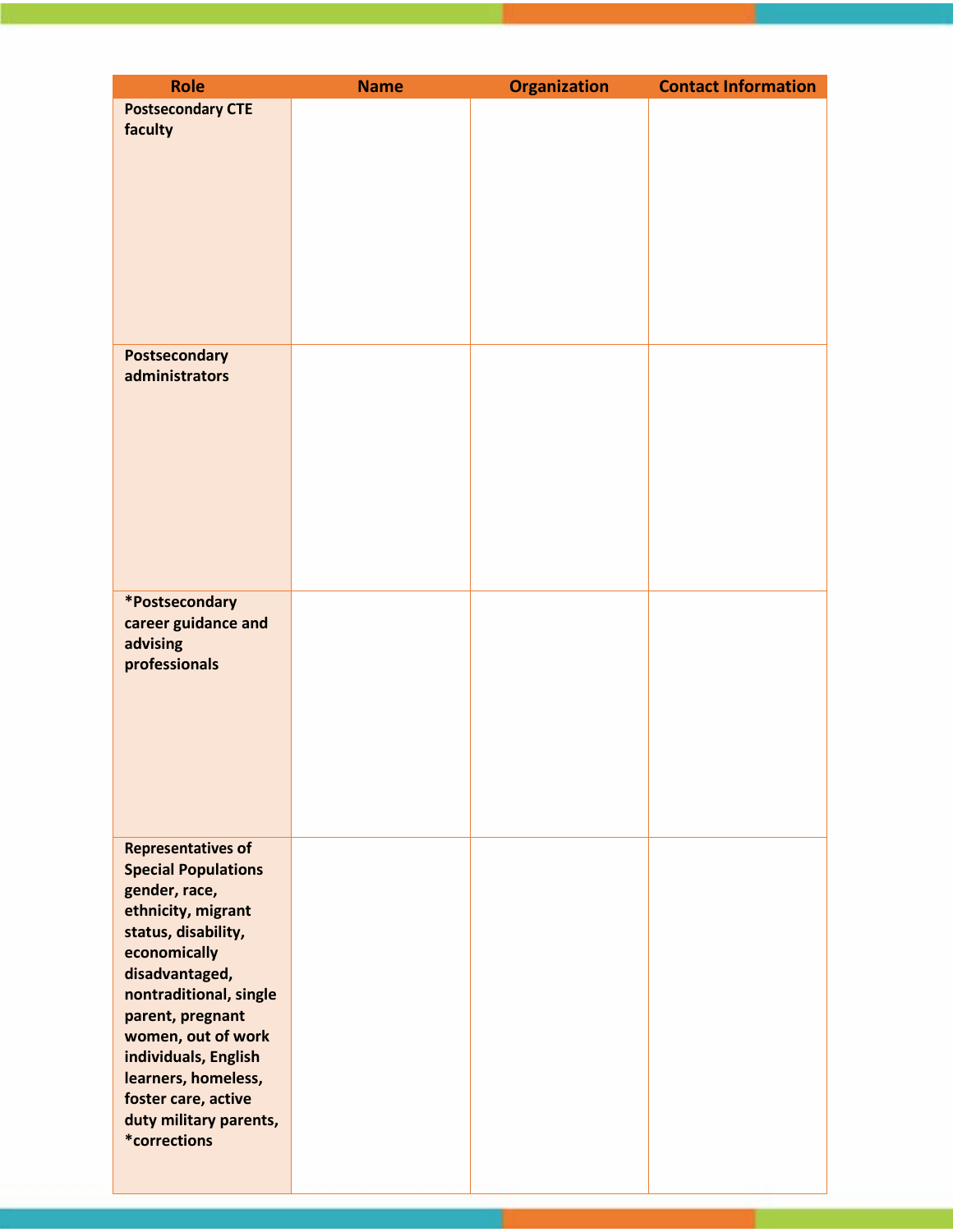| Role                        | <b>Name</b> | <b>Organization</b> | <b>Contact Information</b> |
|-----------------------------|-------------|---------------------|----------------------------|
| <b>Representatives of</b>   |             |                     |                            |
| <b>Indian Tribes and</b>    |             |                     |                            |
| <b>Tribal Organizations</b> |             |                     |                            |
|                             |             |                     |                            |
|                             |             |                     |                            |
|                             |             |                     |                            |
|                             |             |                     |                            |
|                             |             |                     |                            |
|                             |             |                     |                            |
|                             |             |                     |                            |
| <b>Local workforce</b>      |             |                     |                            |
| development board           |             |                     |                            |
| member                      |             |                     |                            |
|                             |             |                     |                            |
|                             |             |                     |                            |
|                             |             |                     |                            |
|                             |             |                     |                            |
|                             |             |                     |                            |
|                             |             |                     |                            |
|                             |             |                     |                            |
| <b>Local business &amp;</b> |             |                     |                            |
| industry                    |             |                     |                            |
| representative              |             |                     |                            |
|                             |             |                     |                            |
|                             |             |                     |                            |
|                             |             |                     |                            |
|                             |             |                     |                            |
|                             |             |                     |                            |
|                             |             |                     |                            |
|                             |             |                     |                            |
| *Regional economic          |             |                     |                            |
| development                 |             |                     |                            |
| organization member         |             |                     |                            |
|                             |             |                     |                            |
|                             |             |                     |                            |
|                             |             |                     |                            |
|                             |             |                     |                            |
|                             |             |                     |                            |
|                             |             |                     |                            |
|                             |             |                     |                            |
|                             |             |                     |                            |
|                             |             |                     |                            |
|                             |             |                     |                            |
|                             |             |                     |                            |

т.